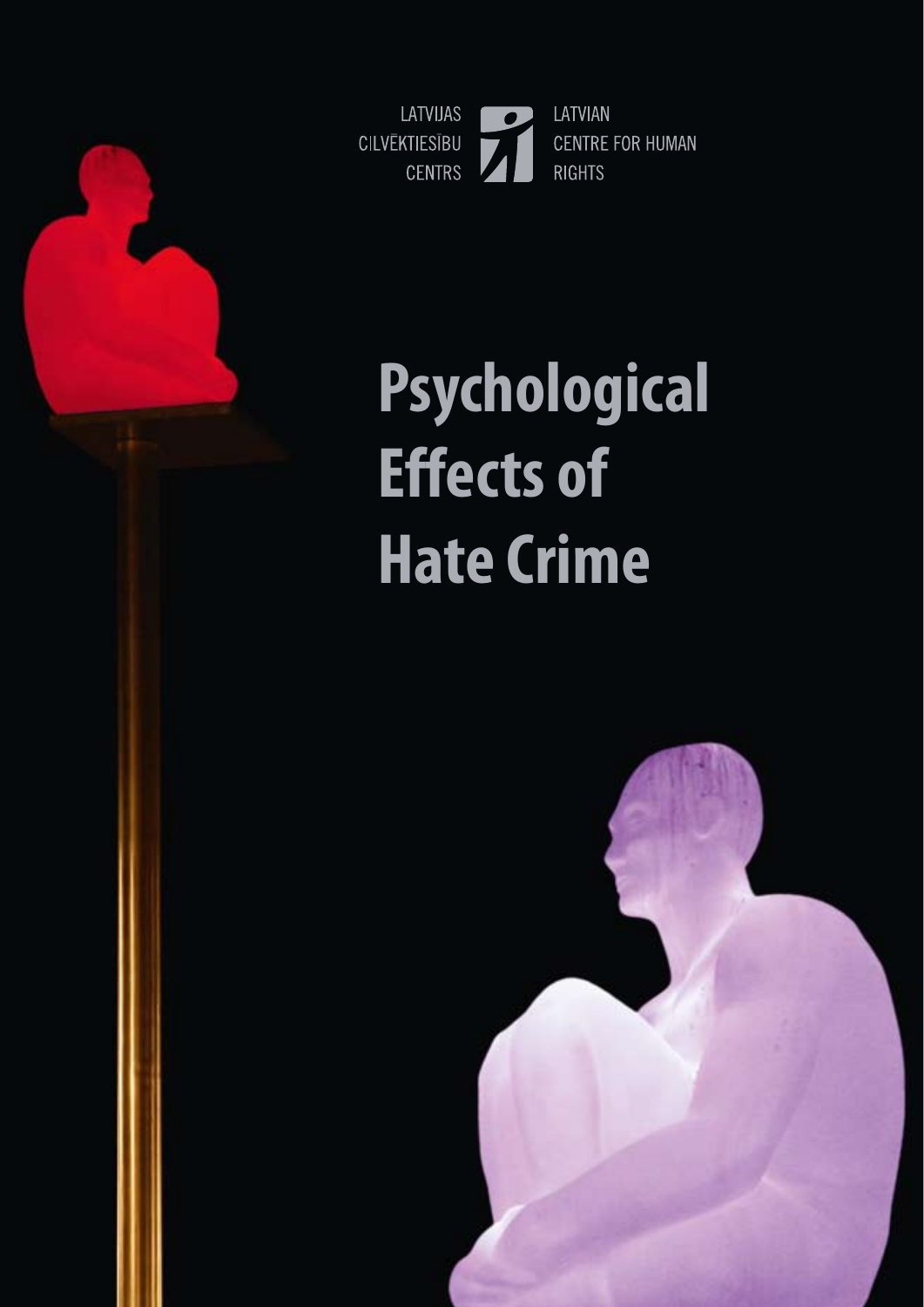

# **Psychological Effects of Hate Crime – Individual Experience and Impact on Community**

Latvian Centre for Human Rights

2008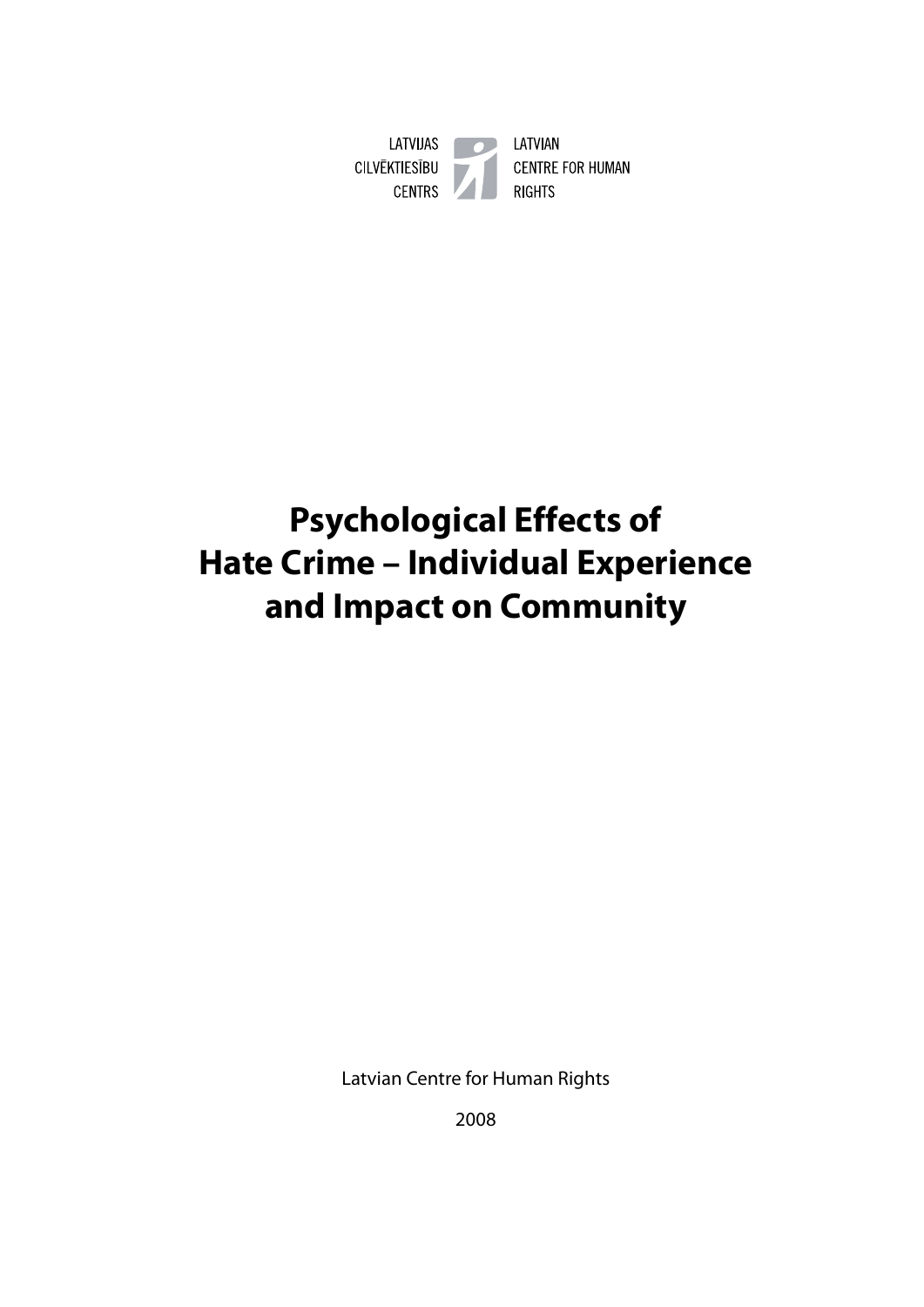



#### **Psychological Effects of Hate Crime – Individual Experience and Impact on Community (***Attacking who I am)*

This publication has been produced within the framework of the LCHR project *"Combating hate crimes in Latvia and the Czech Republic: legislation, police practice and the role of NGOs"*  implemented by the Latvian Centre for Human Rights and financed by the European Commission through "2005 Actions in support of civil society in the Member States which acceded to the European Union on 1st May 2004" and implemented in co-operation with the Czech Helsinki Commitee.

The views expressed herein are those of the author and can therefore in no way be taken to reflect the official opinion of the European Commission

Photo by Michael Heiss, http://www.creativecommons.org/

Author: Inta Dzelme, Ph. D.

ISBN 978-9984-9920-4-4

Copyright: Latvian Centre for Human Rights, 2008

*Layout and Printing by SIA Puse Plus*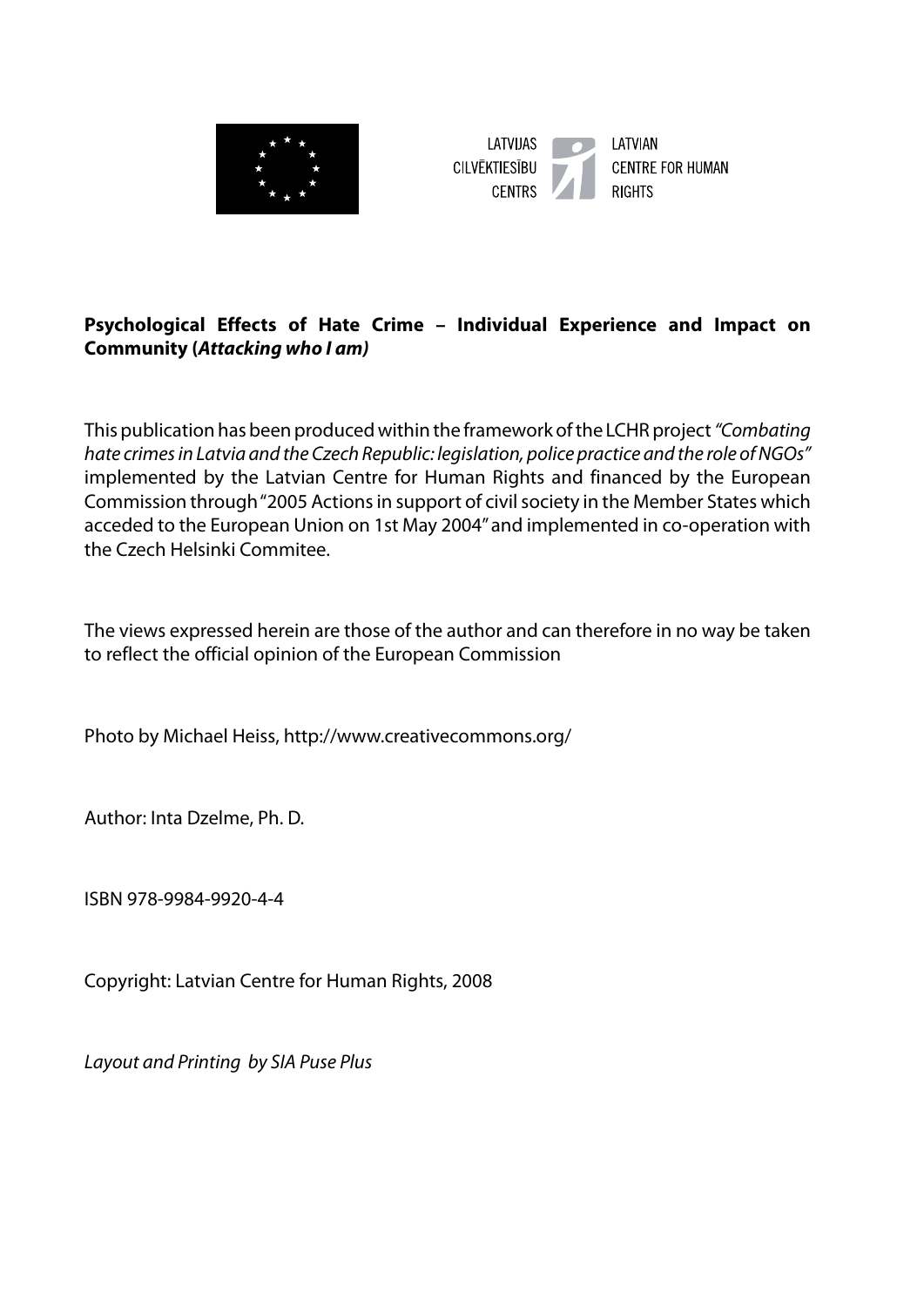# Psychological Effects of Hate Crime – Individual Experience and Impact on Community

*(Attacking Who I am)* A qualitative study

Inta Dzelme, Ph. D.

Latvian Centre for Human Rights

2008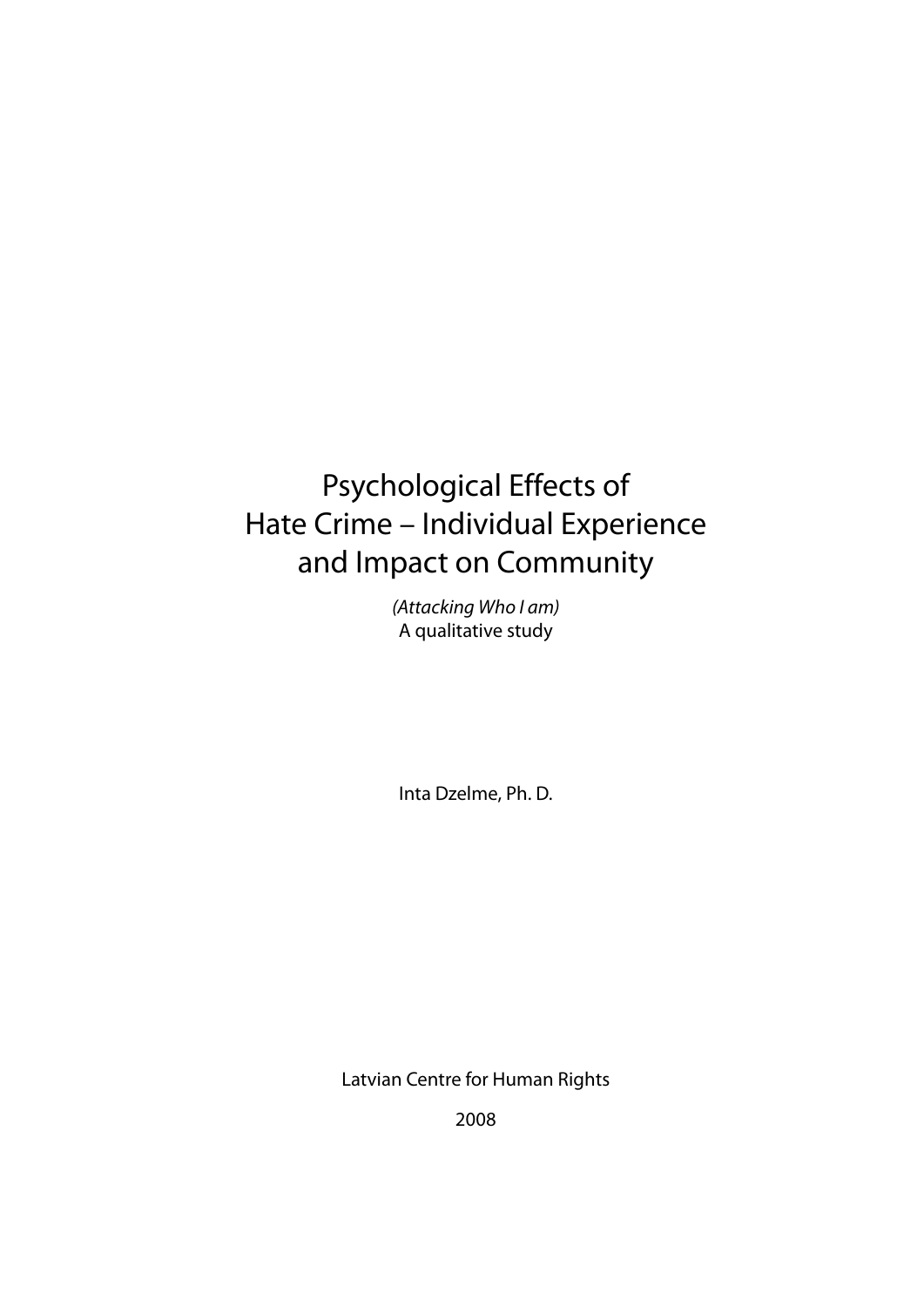# **TABLE OF CONTENTS**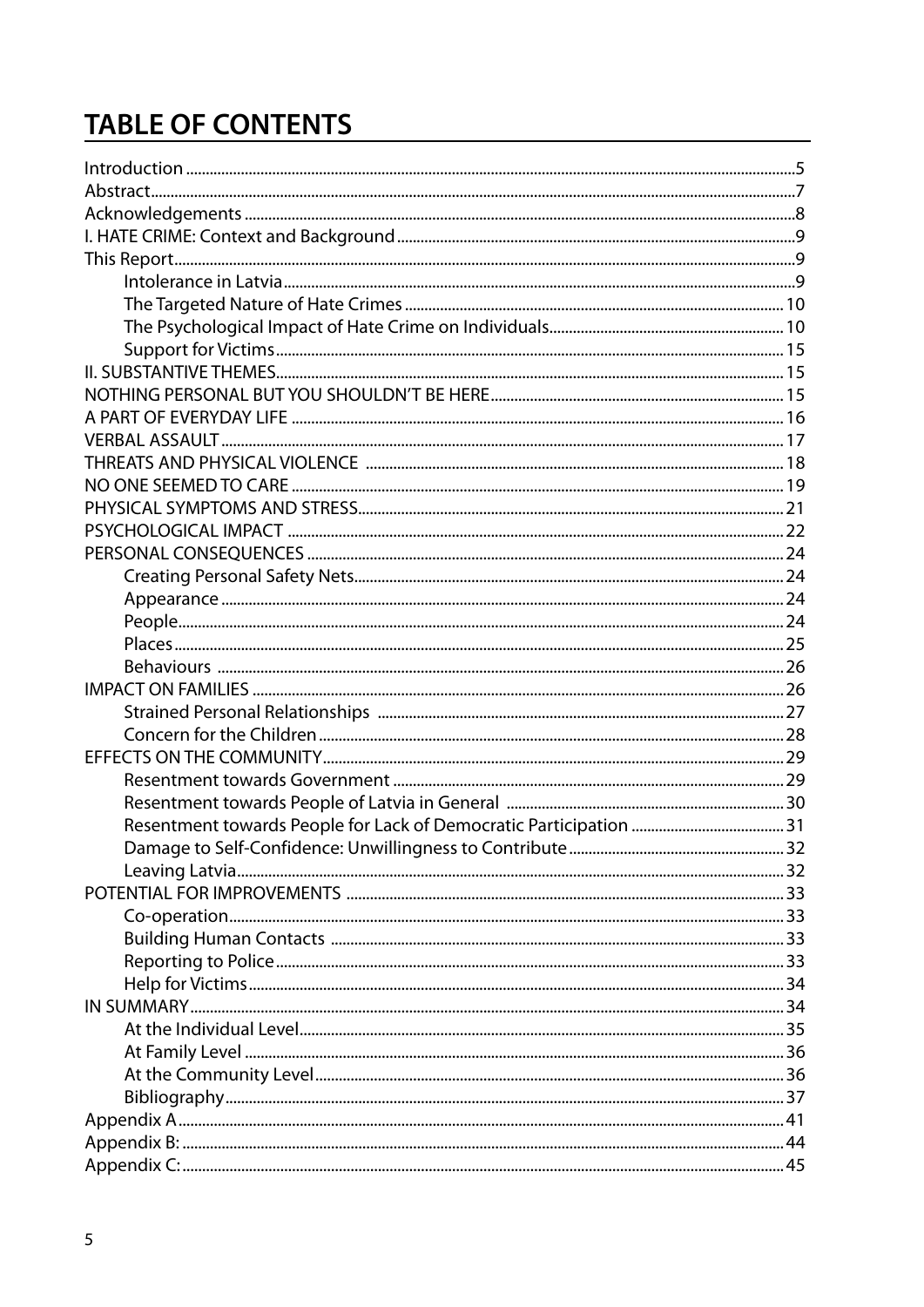# **Introduction**

Although the argument that hate crime carries with it more serious consequences for both the actual victim, the victim's community and society at large has been well established in the literature, until recently little specific research on the effects of hate crime on victims has been conducted. Most of what has been published in this field stems from research conducted in the USA. In recent years some such research has also been published in some European countries, such as the United Kingdom and Sweden. From this it is possible to confirm that individual victims of hate crime suffer more deep and long-lasting mental health and well-being consequences than victims of comparable crimes with no hate motivation.

Based on this, the design for the research and the present publication was included as an output in the two-year LCHR-led project "Combating Hate Crimes in Latvia and the Czech Republic: Legislation, Police Practice and NGOs", funded by the EU. This output was planned in order to contribute to this growing body of literature with an example of qualitative research, albeit modest, from a country where such research had not yet been done on this theme, but primarily in order to produce more effective arguments for the local audience of why specific responses to hate crime are needed, and why these crimes should receive priority attention, even if the recorded number of such crimes still remains low. Thus, the research paper "Psychological effects of hate crime – individual experience or community response" aims at highlighting the impact of experiences of hate crime on victims, their families and their communities in Latvia. The paper briefly reviews some literature concerning the psychological impact of hate crimes on victims and vulnerable groups, and then goes on to highlight the main themes emerging from interviews conducted with victims of hate crimes, who are representatives of visible minorities, LGBT people as well as Roma, who are a traditional minority in Latvia.

Through raising the awareness of the experience of hate crime victims, the research paper underlines why addressing the issue is important for individuals as well as all of society and, thus, contributes to the understanding of the need for specific legislation and effective law enforcement. The evidence gathered also clearly shows the importance of establishing specialised victim support services for victims of hate crimes. None of this can be done effectively without the direct participation of members of the vulnerable minorities concerned, which underlines the importance of promoting police cooperation with civil society, including NGOs.

The paper is one of the outputs of the project "Combating Hate Crimes in Latvia and the Czech Republic: Legislation, Police Practice and NGOs", which has aimed to improve police capacity in identifying and investigating hate crimes, and to strengthen police and NGO co-operation. The project has included development of cooperation between NGOs and police over the duration of the project, through, inter alia, mutual exchange study visits for Latvian and Czech Police and NGO representatives, the publication of papers on the legislative developments and police practices concerning hate crimes in Latvia and the Czech Republic, as well as national seminars and international conferences in both the EU member states. All activities represent the search for new and effective ways of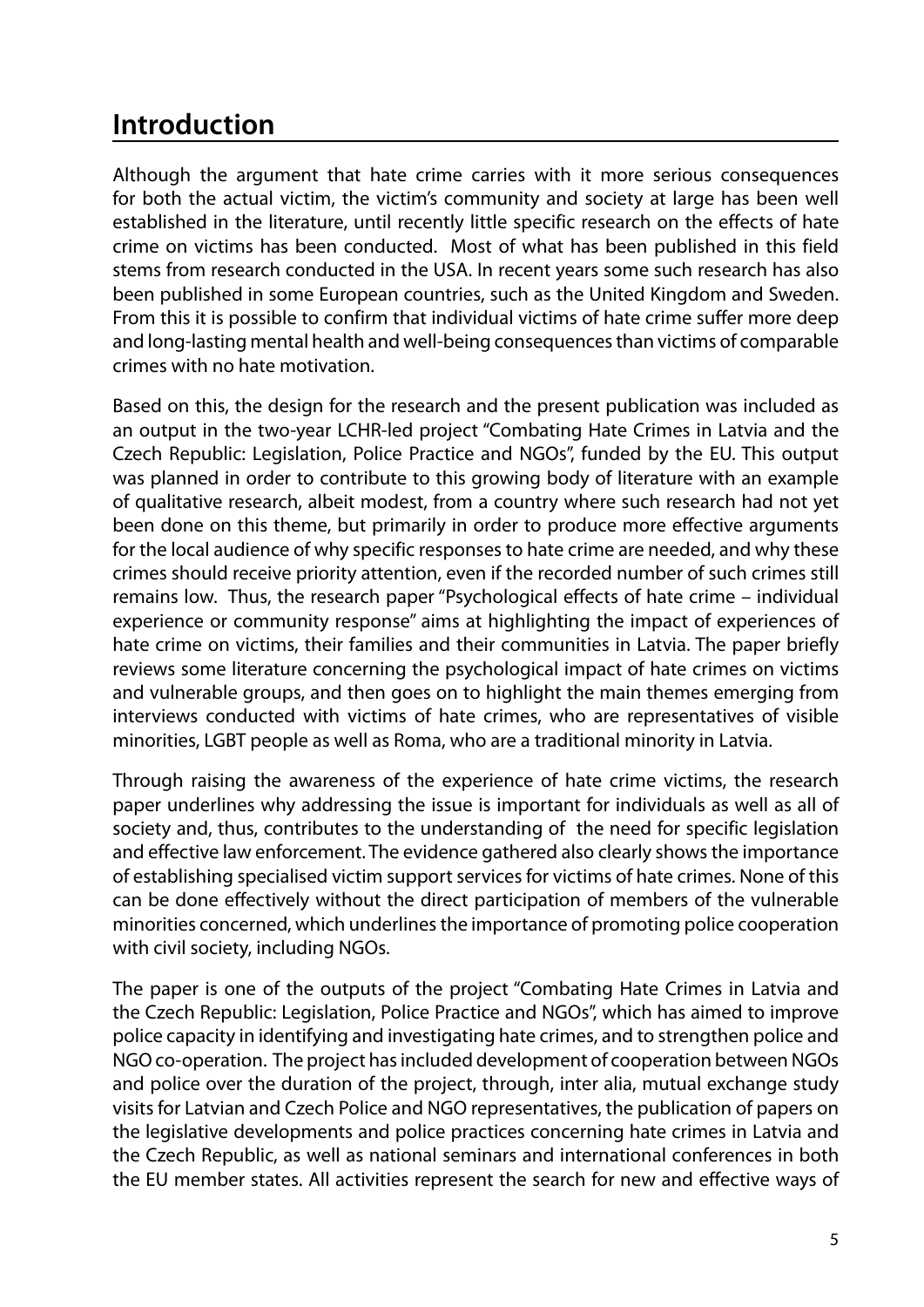addressing hate crimes through increased awareness, improved policing and meaningful and sustainable co-operation between the police and NGOs.

LCHR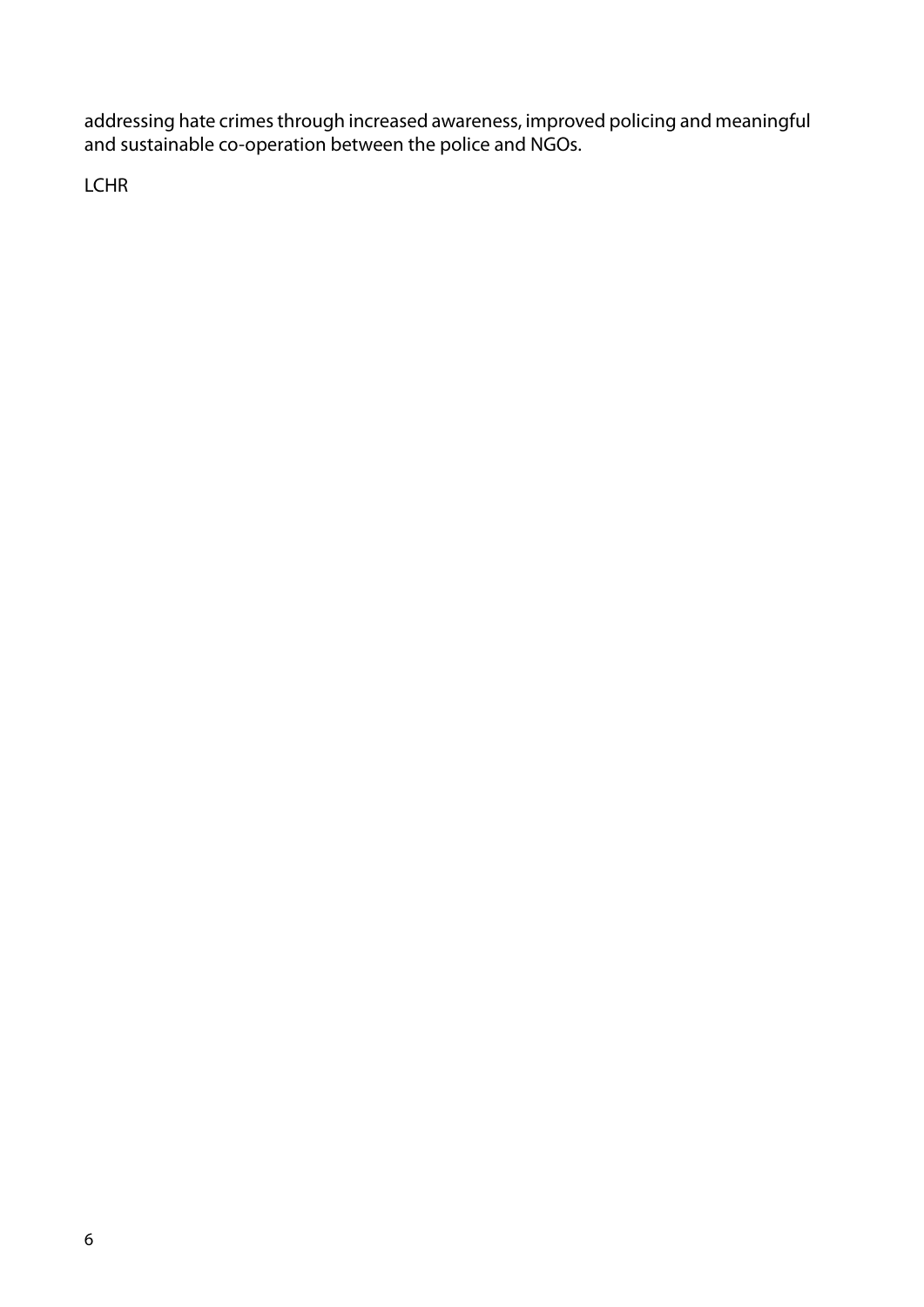# **Abstract**

This report highlights outcomes of a qualitative study of the psychological effects on victims of hate crime in Latvia. It is a response to the question of why the immediate awareness and knowledge of the experience of hate crime victims is an important issue for the whole community.

The study provides an overview of the research question, surveys the relevant literature, provides observations on the methodology applied, presents concrete field materials and data, and offers a discussion and summary of outcomes and implications.

The analysis evolved from six in-depth interviews with hate crime victims and from an open focus group meeting of seven participants. The research participants were representatives of the so-called visible minorities, of the LGBT (lesbian, gay, bisexual and transgender persons), and of the Roma in Latvia.

During the individual interviews and the group meeting, the experiences of victimisation were described both from the time of the incident and as perceived effects later. The description of experiences included thoughts, feelings, body sensations, the impact on themselves and others, and on their way of being in the world. Disclosure of the experiences was allowed to emerge spontaneously, unhampered by any prior expectations of this researcher.

The collected data was analysed in accordance with qualitative research methods and standards. Nine core themes were identified as inherent in the experience: (1) trying to comprehend the victimisation: attempting not to take it personally; (2) seeing hate incidents as a burden on daily life; (3) far reaching impact of physical attacks; (4) passivity and lack of help from the people around; (5) physical symptoms and stress; (6) multiple layers of psychological impact; (7) personal consequences of victimisation; (8) impact on significant others, families, and children; and (9) consequences to the community; resentment of injury.

This study reflects the psycho-emotional effects of experiencing hate crime victimisation in Latvia. Individual consequences include various physical and psychological constraints, including but not limited to changes in appearance and behaviours; attempts to construct personal safety measures; damage to self confidence; strain on personal relationships; restricted social activities; and withdrawal. The social consequences (i.e. resentment, constriction, emigration) of these experiences are analysed along with suggestions for future integration strategies. The determination to take part in activities for bettering the prevailing status of their social group and apparent burnout in some cases is discussed. Possible limitations of this investigation are also addressed.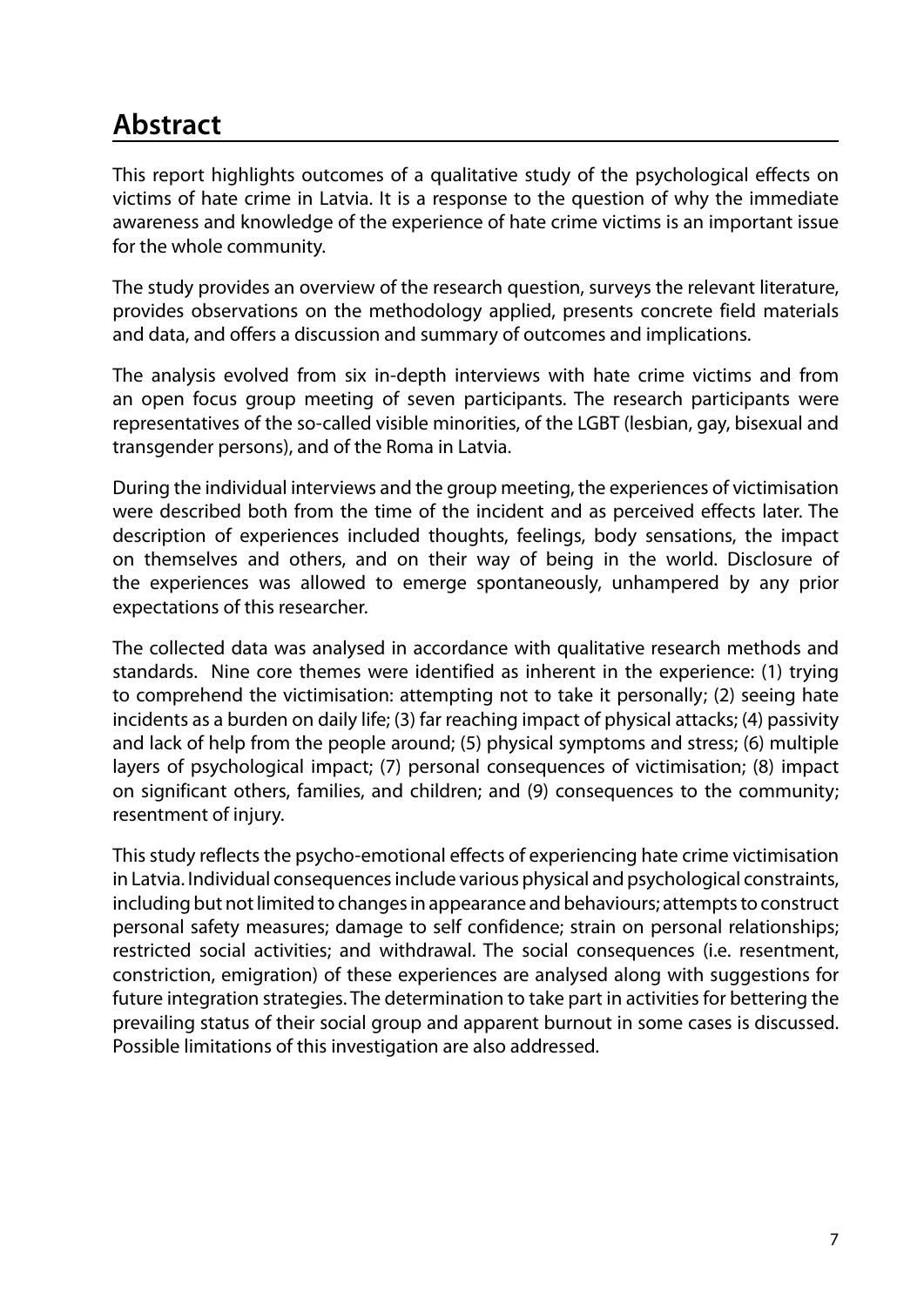# **Acknowledgements**

My regard goes to all the research participants who entrusted their deeply personal and most vulnerable experiences, feelings and thoughts. It takes great courage to reveal to a stranger the burden of physical and psychological injuries inflicted onto one's self.

As one of the participants described, *"No man feels comfortable talking about that someone hits you on the head… for a man–to talk about this – it is humiliation!"*

This research project was made possible by the trustworthy activities of the Latvian Centre for Human Rights. The many years of its professional conduct have established the Centre as a well-recognised institution among the various minority communities, thus making the "recruitment" of participants for this study possible. My gratitude also goes to the individual staff of the Centre for their selfless work, which has contributed enormously to the human trust that is essential for the conducting of such a study.

*Inta Dzelme*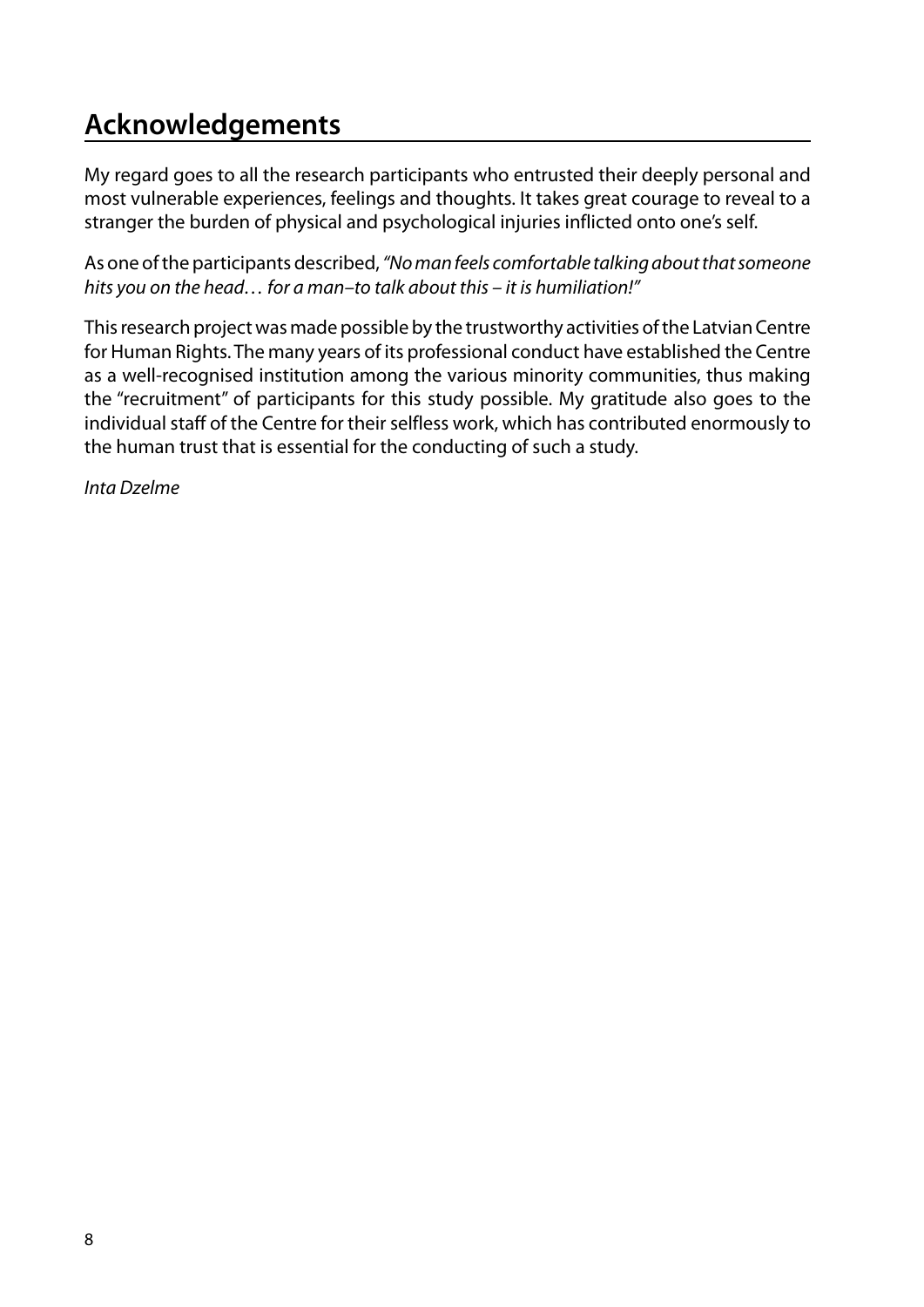## **I. HATE CRIME: Context and Background**

#### *This Report*

In addressing the core question of this study we must note at the very beginning that very little empirical research has been done on the victims of hate crimes.<sup>1</sup> While acknowledging the findings from other countries, mainly from the United States of America, Canada, and the United Kingdom, this report presents an account of the Latvian experience.

Hate crime is a complex phenomenon. Several authors point out the fact that cultural differences, social norms, and political interests play a large role in defining crime in general, and hate crime in particular.<sup>2</sup> 'Prejudice', along with 'bias' and 'hostility' are the terms associated with the motivation for committing the crimes in question.<sup>3</sup> And prejudice is a broad concept, covering a wide range of human emotions.4

Hate crimes are expressions of animosity toward entire social groups. The victims are virtually "interchangeable" as representatives of these groups and are often attacked by strangers.<sup>5</sup> An assessment of the ripple effect of hate crime needs to be considered for a more thorough exploration of victimisation: of the impact on the individual; on the family and significant others; on the social group one belongs to or identifies with; and on the larger community of the country.

This study is not an attempt to fully explain the complicated nature of the hate crime phenomenon in present-day Latvia. Nevertheless, its aim is to provide an account of the lived experience of hate crime by some of its victims in Latvia.

#### *Intolerance in Latvia*

At present there are no local studies available in Latvia on the experiences of hate crime victimisation. A study by the Baltic Institute of Social Sciences (BISS) (Zepa, 2004) on ethnic integration and tolerance in Latvian society, however, provides some context on prejudice and social distance.<sup>6</sup> Public opinion polls conducted in Latvia in 2004-2008 indicate high levels of intolerance and negative attitudes towards visible minorities, guest workers, asylum seekers, refugees, and sexual minorities. Prejudice has been high against the Kurds, Chinese, Africans, Chechens and Afghans according to polls conducted in 2004 and 2008 where over 70 % of respondents wanted either to exclude them from entry into the country or allow them in only as tourists.<sup>7</sup>

<sup>1</sup> (McDonald & Houge, 2007, p.35)

<sup>2</sup> (Iganski, 2002)

<sup>3</sup> (Iganski, 2008, p.3)

<sup>4</sup> (Hall, 2005, p. xvi)

<sup>5</sup> (Saucier, Hockett, &Wallenberg, 2008)

 $6$  (Zepa, 2004, p. 4)

 $7$  (The Equal Project. "Step by Step", 2005, p. 61-62); (Studio of Qualitative Research, 2008, p.9-10)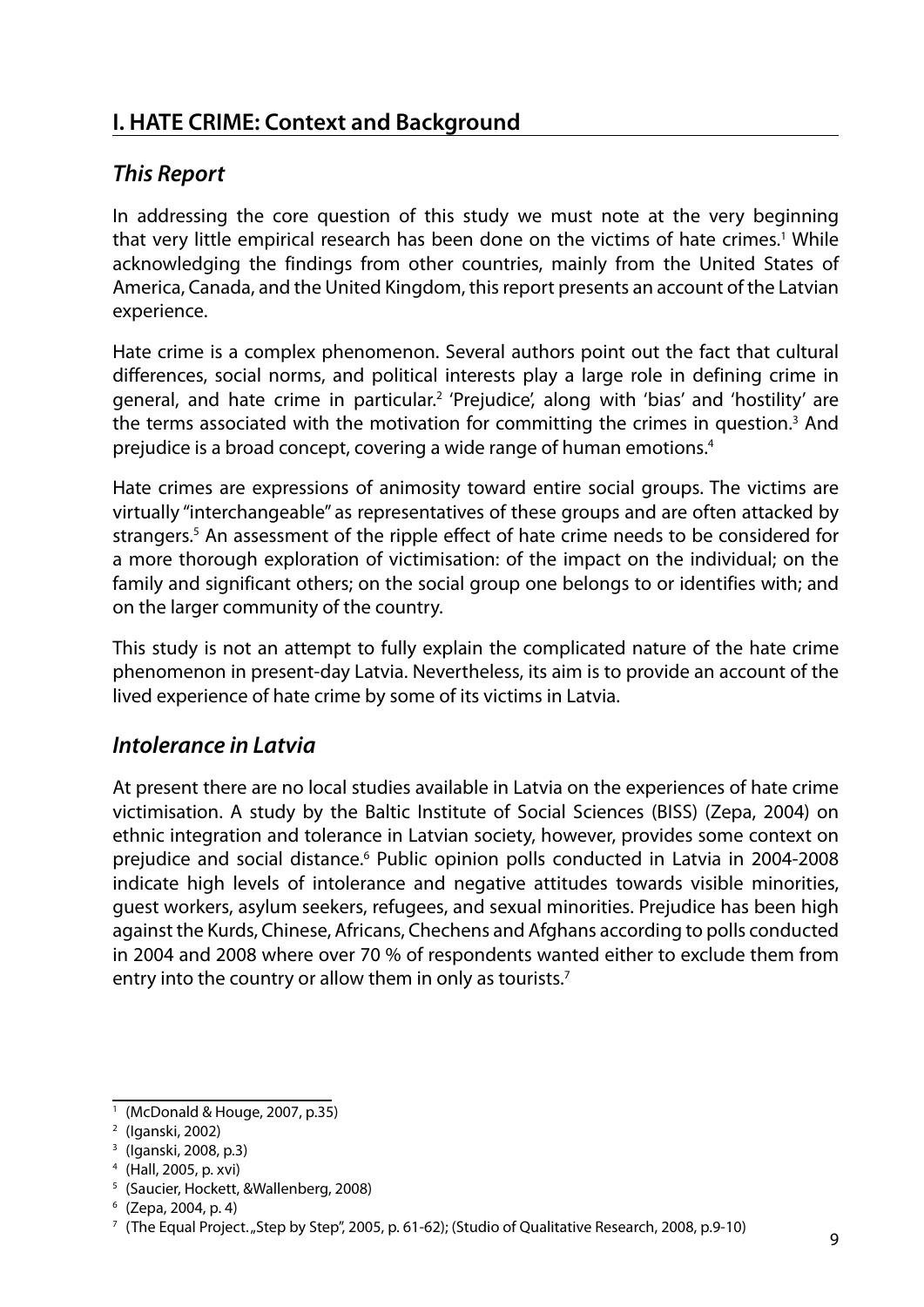## *The Targeted Nature of Hate Crimes*

The literature suggests that hate crime is most often directed towards people who are already marginalized in a number of other ways, based upon prejudices evident in the wider community to which the offender presumably also subscribes.<sup>8</sup> These groups face particular obstacles to the full enjoyment of their human rights:

Violence is directed towards groups of people who generally are not valued by the majority society, who suffer discrimination in other arenas, and who do not have full access to social, political, or economic justice.<sup>9</sup>

Hate crime involves acts of violence and intimidation and thus is "the mechanism of power and oppression, intended to reaffirm the precarious hierarchies that characterise a given social order. It attempts to simultaneously re-create the threatened (real or imagined) hegemony of the perpetrator's group and the 'appropriate' subordinate identity of the victim's group."10

The underlying intent of hate crime is to intimidate and subordinate both the victim and the entire community of which they are a part, by sending a message that they are 'different' and that they 'don't belong.'

It is implicated not merely in the relationship between the direct 'participants', but also in the relationships between the different communities to which they belong. The damage involved goes far beyond physical or financial damages. It reaches into the community to create fear, hostility, and suspicion.11

It is the symbolic status of the victim(s) that motivates the perpetrator. It matters little whether the victim actually identifies himself as a member of a particular socially identifiable group. In the eyes of their perpetrators, they symbolise a despised social group and the bias associated with that group.12

#### *The Psychological Impact of Hate Crime on Individuals*

Hate crimes are under-reported worldwide, providing limited information on the incidents. However, the existing data on hate crimes relies on those cases reported to the police, thus depending not only on the willingness of victims to report, but also on their ability to provide sufficient evidence of the hate motive to police personnel.<sup>13</sup> Iganski (2008) points out that in only a minority of hate crime incidents do offenders use force or physical violence. The majority of offenses range from verbal abuse to harassment, to assaults and criminal damage, and many of these offenses go unreported.

<sup>8</sup> (Wolfe & Copeland, 1994, p.201)

<sup>9</sup> (Wolfe & Copeland, 1994), p.201)

<sup>10</sup> (Perry, 2001, p. 10)

<sup>11</sup> (Perry, 2001, p. 10)

<sup>12</sup> (Craig, 2003, p.117)

<sup>13</sup> (Craig, 2003).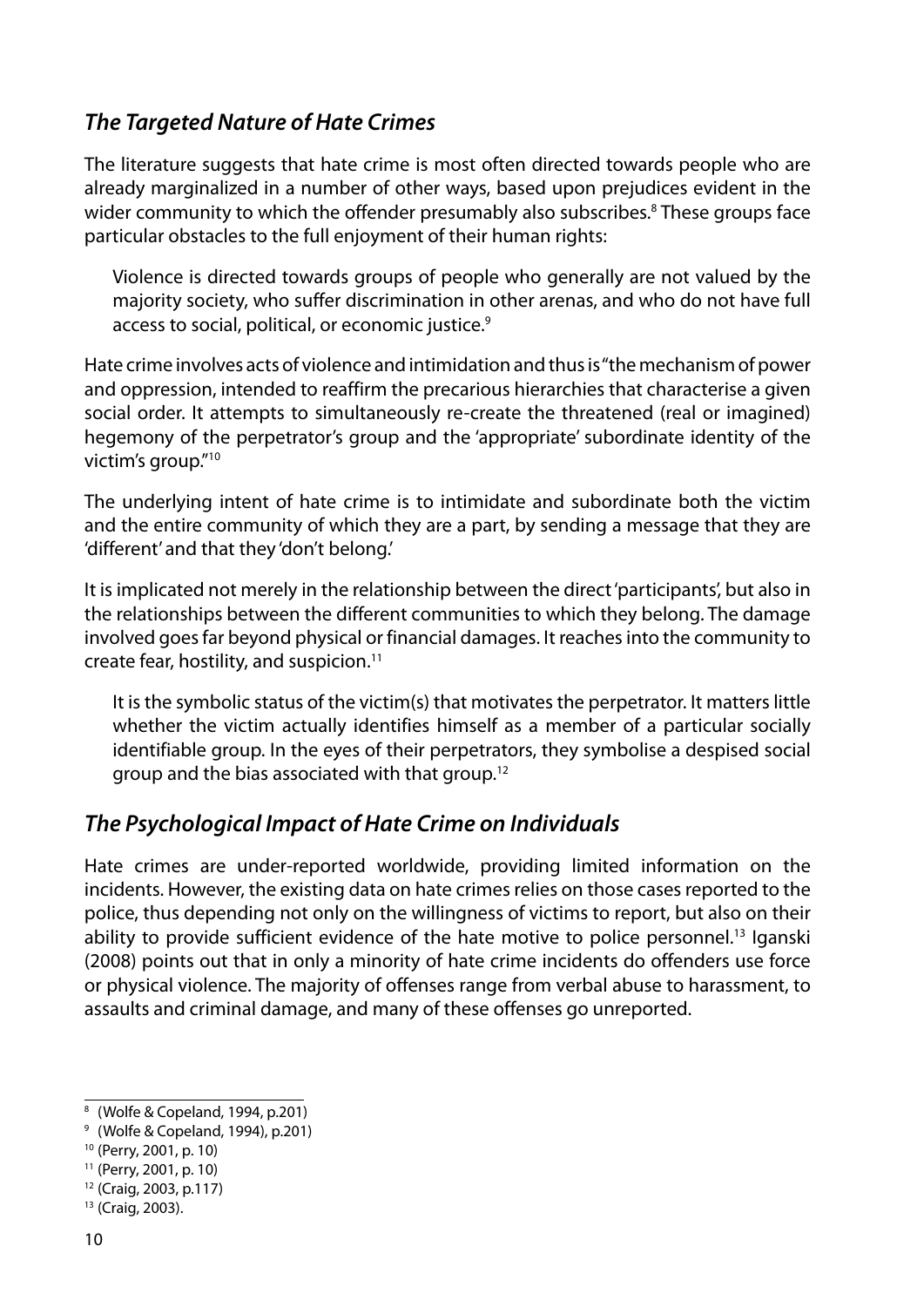Data collected over the last two decades reveals that hate-crime represents a severe threat to the physical and psychological safety and well being of its victims.14 In fact, what distinguishes 'hate crime' from other types of crimes is that "all 'hate crimes' generally hurt more than general crimes. The notion that 'hate crimes' inflict greater harms on their victims is therefore the fundamental dimension in its conceptualization."15

Several authors suggest that individual victims of hate crime may suffer more extreme mental health and well-being consequences from hate crime victimisation compared to other types of crime victimisation (Iganski, 2008; 2001; Perry, 2003; D'Augelli & Grossmann, 2001; Herek, Gillis, Cogan, & Glunt, 1997). As indicated by the International Critical Incident Stress Foundation, Inc., common signs and symptoms of trauma reactions and excessive stress include physical, cognitive, emotional, and behavioural factors. <sup>16</sup> In order to assess psychological impact, these additional factors also need to be considered.

The American Psychological Association recognises that "this kind of attack takes place on two levels; not only is it an attack on one's physical self, but it is also an attack on one's very identity". 17 Thus the association highlights that psychological and emotional damage, intense feelings of fear, vulnerability, anger, and depression, physical ailments and learning problems, and difficult interpersonal relations - all symptoms of posttraumatic stress disorder - can be brought on by a hate crime.18

Fear, defined by the Encarta Encyclopaedia (2008) as "an emotion caused by the threat of some form of harm, sometimes manifested in bravado or symptoms of anxiety, and prompting a decision to fight the threat or escape from  $it''^{19}$  is repeatedly suggested as the primary emotion that, following the experience of hate crime, alters the victim's choices in life.

Beyond emotional and psychological aspects, fear also leads to physiological effects. Momentary physiological change or distortion, such as accelerated or retarded pulse rate and heart action, body temperature changes, or changes in activities of certain glands, accompanies all emotional reactions. With the emotional degree of the reaction rising, the resemblance between the various kinds of reaction increases as well; thus, extreme anger, fear, or resentment have more in common than the same reactions in less exaggerated phases. Fear may result in a violent physical manifestation such as the quaking of the limbs or a momentary loss of voice. It may also, by way of contrast, result in an attempt to disquise itself by means of an assumed coolness or even bravado.<sup>20</sup>

In addition, extreme stress by definition shakes one's equilibrium, alters relationships, and breaks a sense of security. "Confrontation with deliberate human cruelty inevitably strains one's sense of justice, shatters the assumption of civility, and evokes alien

<sup>14</sup> (Noelle, 2003)

<sup>15</sup> (Iganski, 2008)

<sup>16</sup> (Mitchell & Everly, 1998, p. 34)

<sup>17</sup> (APA, 2008)

<sup>18</sup> (APA, 2008)

<sup>19</sup> (Emotion, 2008)

<sup>20</sup> (Fear, 2008)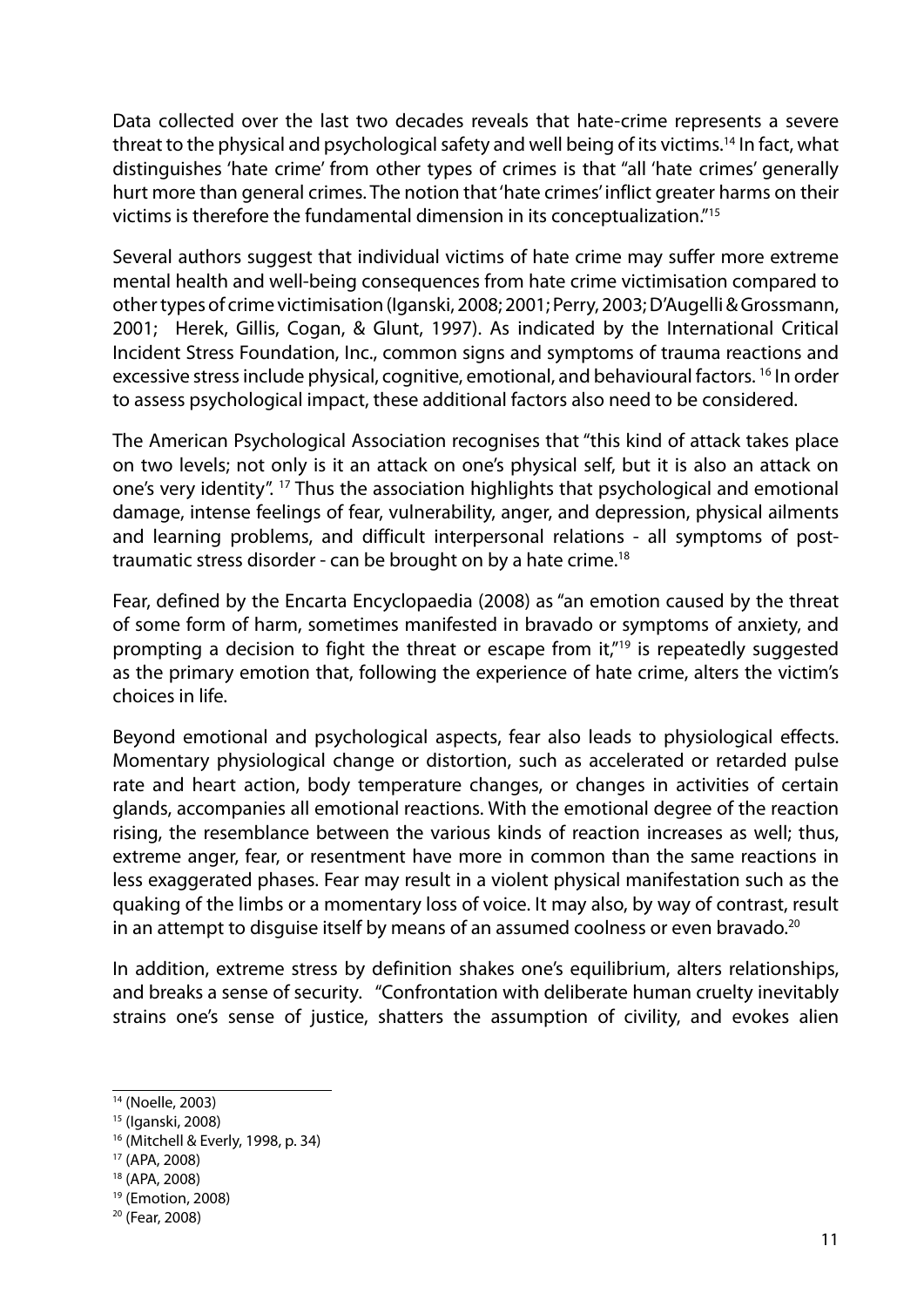(sometimes bestial) instincts… [These] profound effects, often transmitted to a second generation, are cast in the shadow of cruelty."21

Damaging psycho-emotional effects on victims may include but are not limited to:

• A sense of anger that is one of the common responses to being the victim of a hate crime. It arises from a deep sense of personal hurt and betrayal. Victims experience feelings of powerlessness, isolation, sadness and suspicion.

• Persistent fear as a response to victimisation. Victimsfear for their own safety and for their family's safety.

• Fearcantakeonparanoidqualitiesanddrasticallydisruptthelivesofsomevictims. One of the most common reactions is a sense of injustice, and a corresponding loss of faith in law enforcement and the whole criminal justice system, which is often perceived to be disinterested and insensitive.

• Most victims report changes in their lifestyle such as where they walk, how they answer the phone, reactions to strangers, suspicion of co-workers, and other such changes.<sup>22</sup>

It is said that the motivation of the hate crime offender violates the equality principle, striking at the core of the victim's self. The study by Iganski (2002) quotes a hate crime victim: "…it scars the victim far more deeply... You are beaten or hurt because of who you are. It is a direct and deliberate and focused crime and it is a violation of really a person's essence, a person's soul, because...you can't change who you... And it's much more difficult to deal with... Because what a hate crime says to a victim of hate crime is 'you're not fit to live in this society with me. I don't believe that you have the same rights as I do. I believe that you are second to me. I am superior to you."<sup>23</sup>

Victims of hate crime not only have the direct experience of the crime, but often also encounter *double or secondary* victimisation through biases and the blame of people and institutions they come in contact afterwards.<sup>24</sup> The fear of being treated unfairly and negatively by those who are supposed to help affects the willingness of the victims to report and seek help for recovery.

Iganski (2008) applies to racially motivated incidents the same considerations that Kelly (1987) uses in the cases of sexual violence, where the relative frequency with which such acts occur and not a notion of seriousness in terms of the impact of the acts on the women concerned is what distinguishes one form of act from another. On the indicator of potential harm–the emotional impact of crime–notably high proportions of victims who believed that the incidents were racially motivated reported an emotional reaction<sup>25</sup>

<sup>21</sup> (Ochberg, 1995, pp. 260-261)

<sup>22</sup> (Hate Crimes Research Network, 2007)

<sup>23</sup> (Iganski, 2002)

<sup>24</sup> (Herek & Berrill, 1992)

<sup>25</sup> (Iganski, 2008, p.12)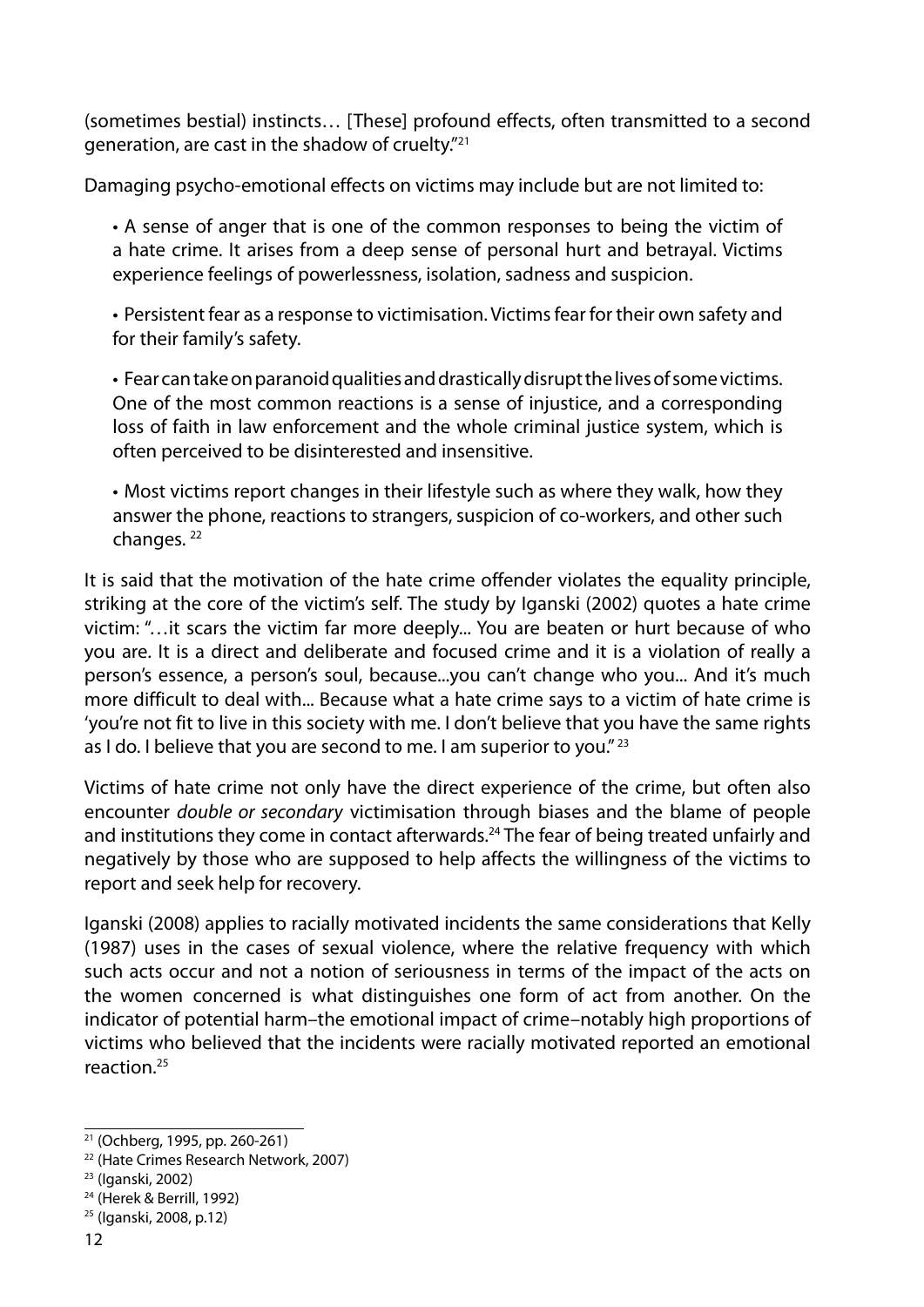*Repetitive phenomena* have been widely noted to be a forerunner of severe trauma. Prolonged or repeated trauma increase survivor risk for repeated harm–either selfinflicted, when feeling like not wanting to live any longer, or by recurring incidents.<sup>26</sup> The pathological environment of prolonged abuse provides grounds for various psychiatric symptoms in multiple domains: somatic, cognitive, affective, behavioural, and relational. Chronically traumatised people are found to be anxious and agitated, and over time exhibiting chronic insomnia, startle effect, and numerous somatic symptoms. "Tension headaches, gastrointestinal disturbances, and abdominal, back, or pelvic pain are extremely common. Survivors also frequently complain about tremors, choking sensations, or nausea… Nonspecific somatic symptoms appear to be extremely durable and may in fact increase over time."<sup>27</sup>

## *Research from LGBT Experience*

Hate crimes against LGBT people often go particularly under-reported, although this is of course greatly dependent on the social context, including the legislation, attitudes by public authorities and society in general, law enforcement reaction to such complaints and trust in the authorities to which crimes are reported. As an example, in the U.S., a report of the American Psychological Association indicates that only about one-third of the hate crime victims reported the incident to law enforcement authorities, compared with two-thirds of gay and lesbian victims of non-bias crimes. The least likely of all hatecrime victims to notify law enforcement agencies are victims of severe hate acts (e.g., aggravated and sexual assaults). The main reason for not reporting is the fear of future contact with the perpetrators and of possible biases of the criminal justice system against the group to which the victim belongs; as well as the difficulty of identifying and proving an incident as having been provoked by bias is an additional obstacle to reporting.

Nevertheless, research on hate crime victimisation based on sexual orientation, documents that these crimes represent a serious threat to the physical and psychological safety and well-being of LGBT people: victims of hate crimes suffer more severe psychological consequences than victims of non-hate crimes.28 The conclusions of several studies indicate that lesbians and gay men become victims of violent attacks more often than do the general population.<sup>29</sup>

A quantitative study, comparing a purposive sample of lesbians and gay men who had been victims of bias crimes with a sample who had been victimised on grounds other that their sexual orientation, found that the hate crime victims recorded statistically significant higher scores on measures of depression, traumatic stress, and anger.<sup>30</sup> Crimerelated psychological problems tend to drop substantially among survivors of non-bias crimes within approximately two years after the crime, whereas hate crime victims continue to have higher levels of depression, stress, and anger for as long as 5 years after their victimisation occurred<sup>31</sup>

<sup>26</sup> (Herman, 1995, p.95)

<sup>27</sup> (Herman, 1995, pp.89-90)

<sup>28</sup> (Noelle, 2003)

<sup>29</sup> (Comstock, 1991)

<sup>30</sup> (Herek, Gillis, Cogan & Glunt, 1999)

<sup>31</sup> (Herek, 2008, Tiby & Sörberg, 2006)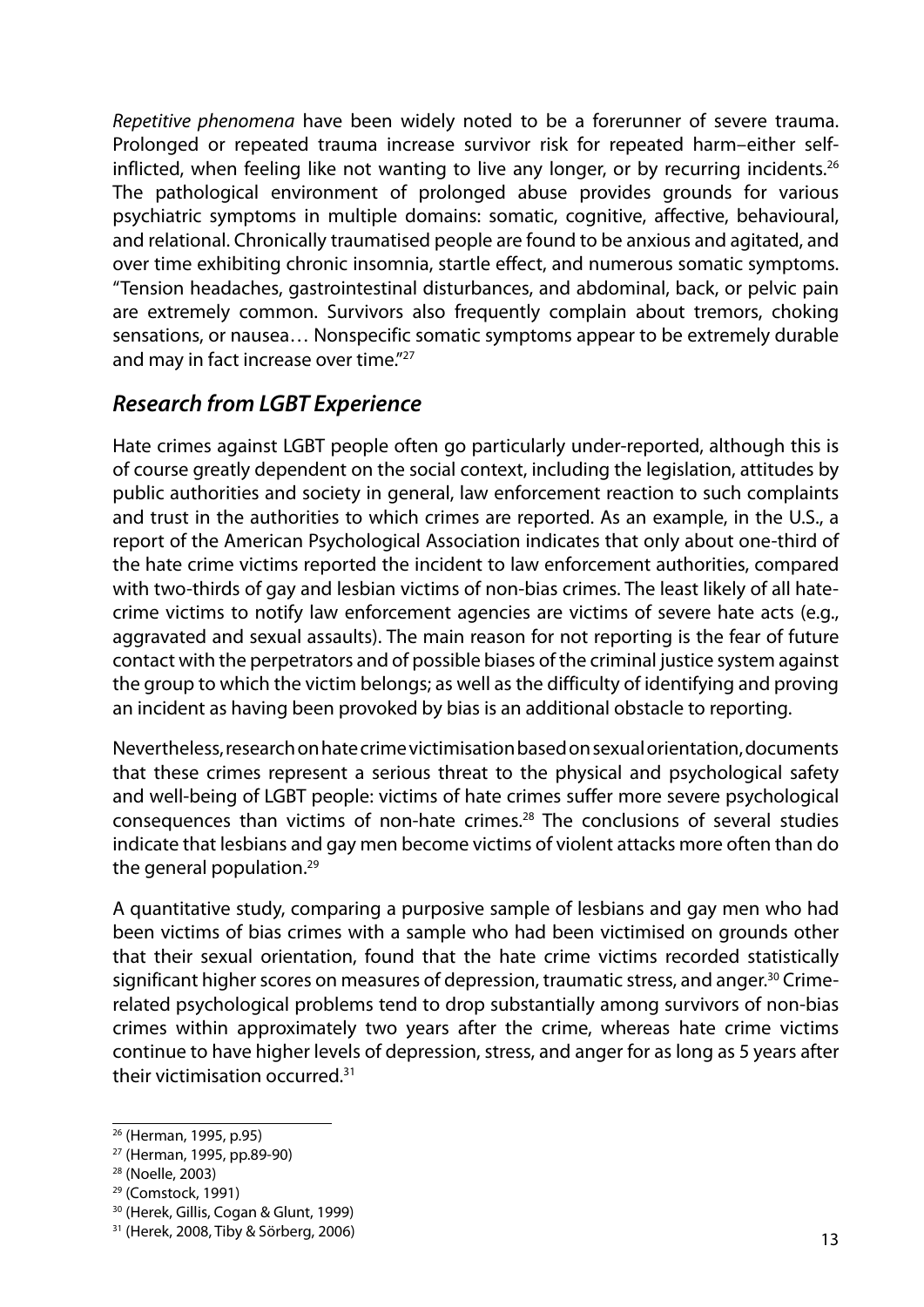Distress, observed among hate crime survivors, may result from a heightened sense of personal danger and vulnerability that becomes associated with the serious attack on a fundamental aspect of their identity as a gay man or as a lesbian. These findings are complemented by qualitative research (Noelle, 2003), suggesting factors that may contribute to the relatively more severe psychological impact of hate crimes. These factors include lesser ability of family support; a disruption of the LGBT identity and coming out process; damaged expectations about how one, as an LGBT person, will be treated in the world; a generalised sense of anger about the victimisation; and secondary victimisation.32

## *The Impact of Hate Crimes on Communities*

The psychological and emotional effects of hate crimes are not limited to individual and interpersonal dynamics. Hate motivated aggression is viewed as a qualitatively distinct form of aggression, that includes the intent to harm, and for the perpetrators serves both symbolic and instrumental functions. Through the hate act itself the symbolic message of hate is communicated to a community, neighbourhood, or group. Instrumentally they lead to restriction of the behaviours and choices of large numbers of people.

About one-third of hate crime victims report behavioural changes both as coping responses to the most recent attack and as attempts to avoid potential future victimisation. They may avoid particular places, streets and businesses, or significantly change their routine activities. These recorded behavioural changes have included moving out of the neighbourhood, decreasing social participation, buying initial or additional home security devices, and increasing safety precautions for children in the family, and other.<sup>33</sup>

When an incident occurs, members of the victim's group, and the community, becoming aware of it, alter their actions and behaviours as well. People who are not members of the victim's social group, but also belong to minority groups, may behave similarly, fearing for their own safety.34 Hate crimes thus have the potential to create entire communities of victims. "While a hate-motivated crime committed against a single person may adversely affect that individual, hate crimes also can create scores of secondary victims. These victims may be family and friends, or others who associate with the group to which the victim identified."35

Craig (1998) argues that retaliatory efforts will differ according to the victim's specific support group.<sup>36</sup> It is also likely that the perpetrators, as members of a particular social group, may feel pressured to behave in certain ways when interacting with either the victims or with members of the victim's social group. Of all crimes, hate crimes are most likely to create or exacerbate tensions, which can trigger larger community-wide racial conflict, civil disturbances, and even riots. There is the likelihood for hate crimes serving as a catalyst to initiate community unrest and to provoke retaliation.<sup>37</sup>

<sup>32</sup> (Noelle, 2003, p. vii)

<sup>33</sup> (Barnes & Ephross, 1994, p.250)

<sup>34</sup> (Craig, 2003, p.118)

<sup>35</sup> (McDonnald & Hogue, 2007, p.8)

<sup>36</sup> (Craig, 2003, p.119)

<sup>37</sup> (Craig, 2003, p.119)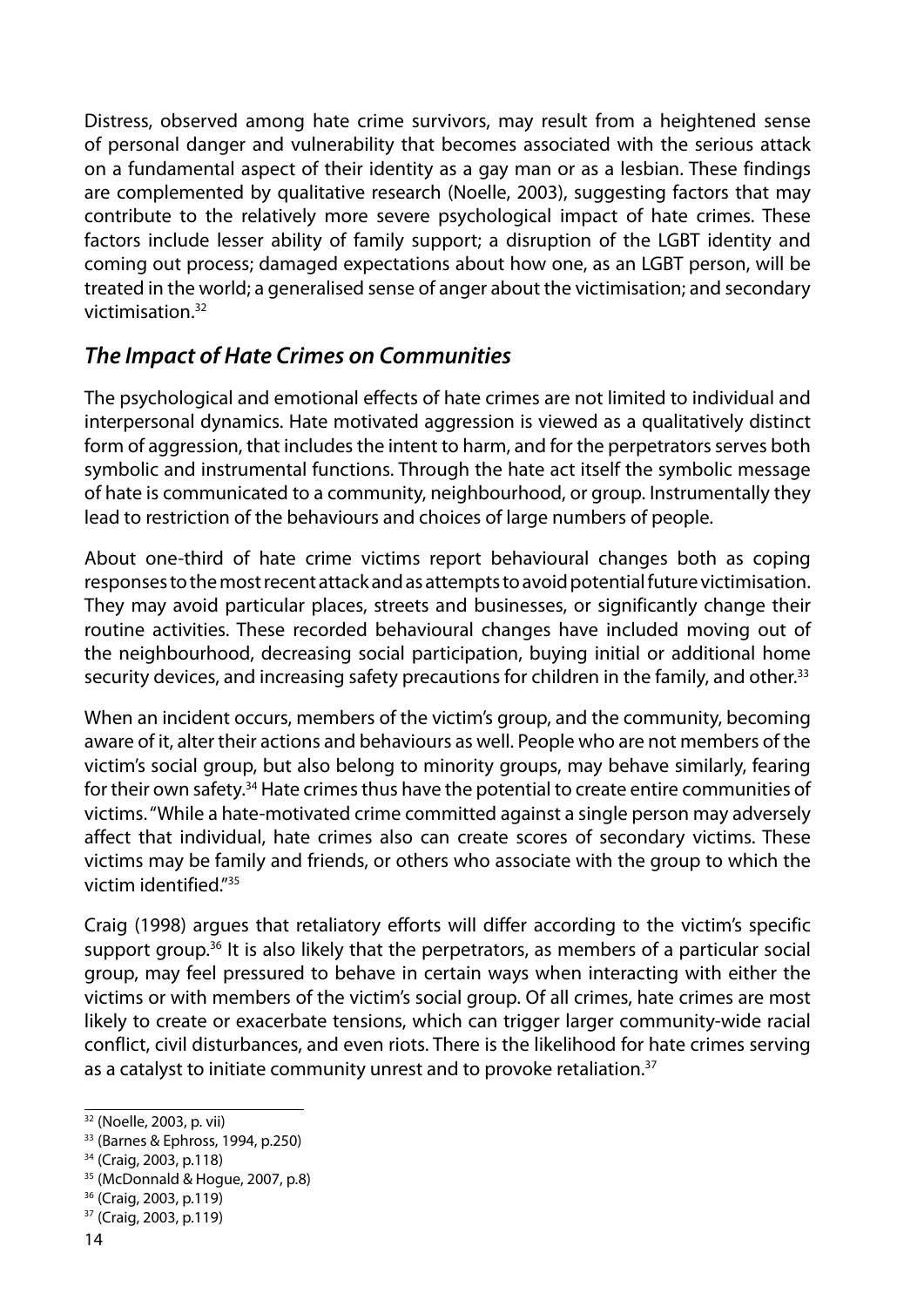## *Support for Victims*

In providing support services for victims, social reintegration refers to the usage of sensitive, understanding companions in the course of recovery from traumatic events. The goal is to be able to re-enter society without fear. For victims of violent crime the process of investigation can be additionally traumatic, as depending on the way the national system is set to function, they may be questioned, cross- examined, brought to courtrooms, and sometimes even forced to be exposed to confrontation with the perpetrators, for instance, by sharing waiting rooms with the perpetrators.

However, most victims of violence never seek professional help to deal with the psychoemotional impact of traumatic events. Even if they would, treating trauma survivors can be a complicated and time-consuming endeavour. The implications of victimisation are profound, and deep-rooted symptoms can remain. For treatment of trauma survivors, many tools have to be applied. More frequently, simply the re-telling of the trauma story is not curative–the victims are unable to recollect without overpowering emotions.38

Therapeutic tools for how to most effectively evaluate and serve traumatised clients are continuously being refined by clinicians. One of the modalities, Post Traumatic Therapy (PTT) recognises that "traumatised and victimised individuals, by definition, reacting to abnormal events, may confuse the abnormality of the trauma with abnormality of themselves." Therefore PTT applies the principles of (1) normalisation of the experiences; (2) empowerment of one's diminished dignity and security; and (3) consideration of individuality, emphasising unique pathways to recovery. 39

An evaluation of each separate case is essential, as medical attention and even medication may be necessary for some victims. When patients are overwhelmed with symptoms such as insomnia, panic, and generalised anxiety, intermediate discussions on broader matters such as 'the meaning of life' have little application. Professional help has to be articulated in terms that are specific to the individual, not general or abstract. Such support and assistance is essential to victims of hate crime, and a system that provides and strongly encourages such victims to seek professional aid must be put in place.

# **II. SUBSTANTIVE THEMES**

## **NOTHING PERSONAL BUT YOU SHOULDN'T BE HERE**

Victims of hate incidents in Latvia indicate that in most cases the actions of the perpetrators were intended to single them out because of their belonging to a certain racial, ethnic, or social group. They perceive the incident as having been meant to harm their group and not so much them personally.

I think may be they don't like us! They don't like us to live here, in this country… these people they don't like us… Everybody! They don't like us!

<sup>38</sup> (Craig, 2003), pp. 250-260)

<sup>39</sup> (Ochberg, 1995, p. 246)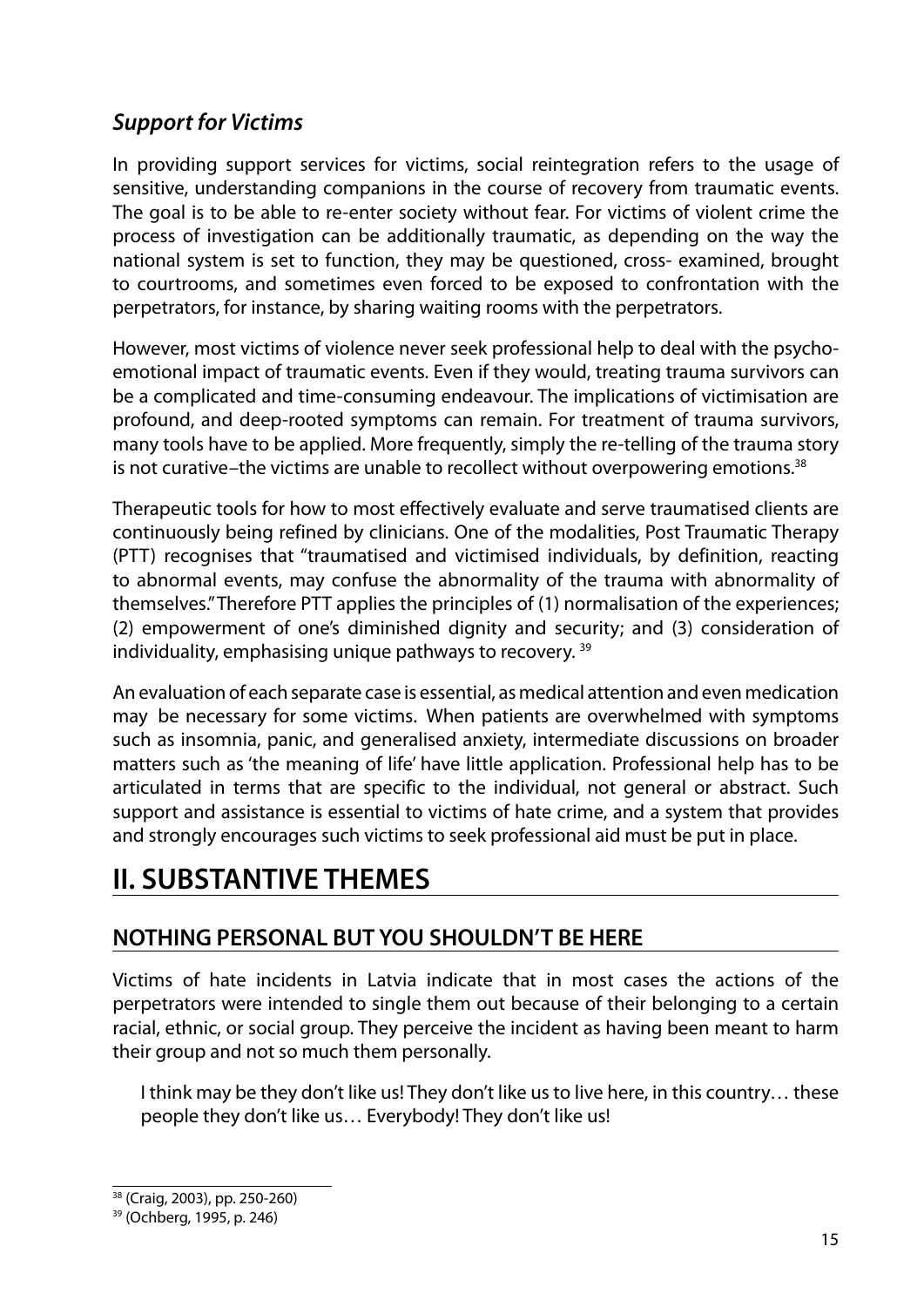Yes, yes, [this happened] just because we are Roma! Everything is because of that ethnicity, just because of it! Because [towards us] personally there is no hatred, I think!

I never allowed myself even to think that it was against me as a person.

Actually, it was like the central thought–that very vivid feeling that he did not spit into my face as into the face of a human being… It is a very distinct realisation - that it was not against me as a human being. It is to show–that… the whole group is … bad.

In essence, that this person belongs to a group which the perpetrator thinks should be exterminated, that they simply have to be humiliated, that they are of not enough value. Maybe not even of less value, but simply: he DOESN'T LIKE them… because this person – by some particular characteristic is deemed to be undesirable in this society … or so it seems.

The story of a street incident in the Latvian capital Riga reflects the essence of the "You shouldn't be here" attitude against visible minorities by the general public. All other respondents spoke of somewhat similar encounters with the locals.

As told by the respondent, he was walking down the street, when a young man stopped directly in front of him, asking:

*What are you doing in my country?!* 

I live here! I have family.

*Why?* 

(Probably, he thought I am messing with his women.) And then I asked him, if he has (a) job, if he has family? He said–yeah. He is a student, he is 26 years old. He has a family. I do not remember if he has a child.

And I asked him "Why are you doing what you're doing?"

And he said *"You know, because you are in my country! I don't like that!"*

And I said—am I a bad person?

He said – *"No, you are NOT a bad person, but you shouldn't be here!"*

#### **A PART OF EVERYDAY LIFE**

Hate incidents happen in public places and can be experienced by the same individual repeatedly. As portrayed by a respondent, "The fact is that it is a part of everyday life, a common occurrence." These actions were perceived by the victims as intent to threaten, degrade and to humiliate.

The attacks on individuals range from verbal comments, facial expressions, and symbolic, discriminatory gestures, to threats and actual acts of physical violence. Respondents have encountered a whole range of insulting behaviours such as name-calling (i.e.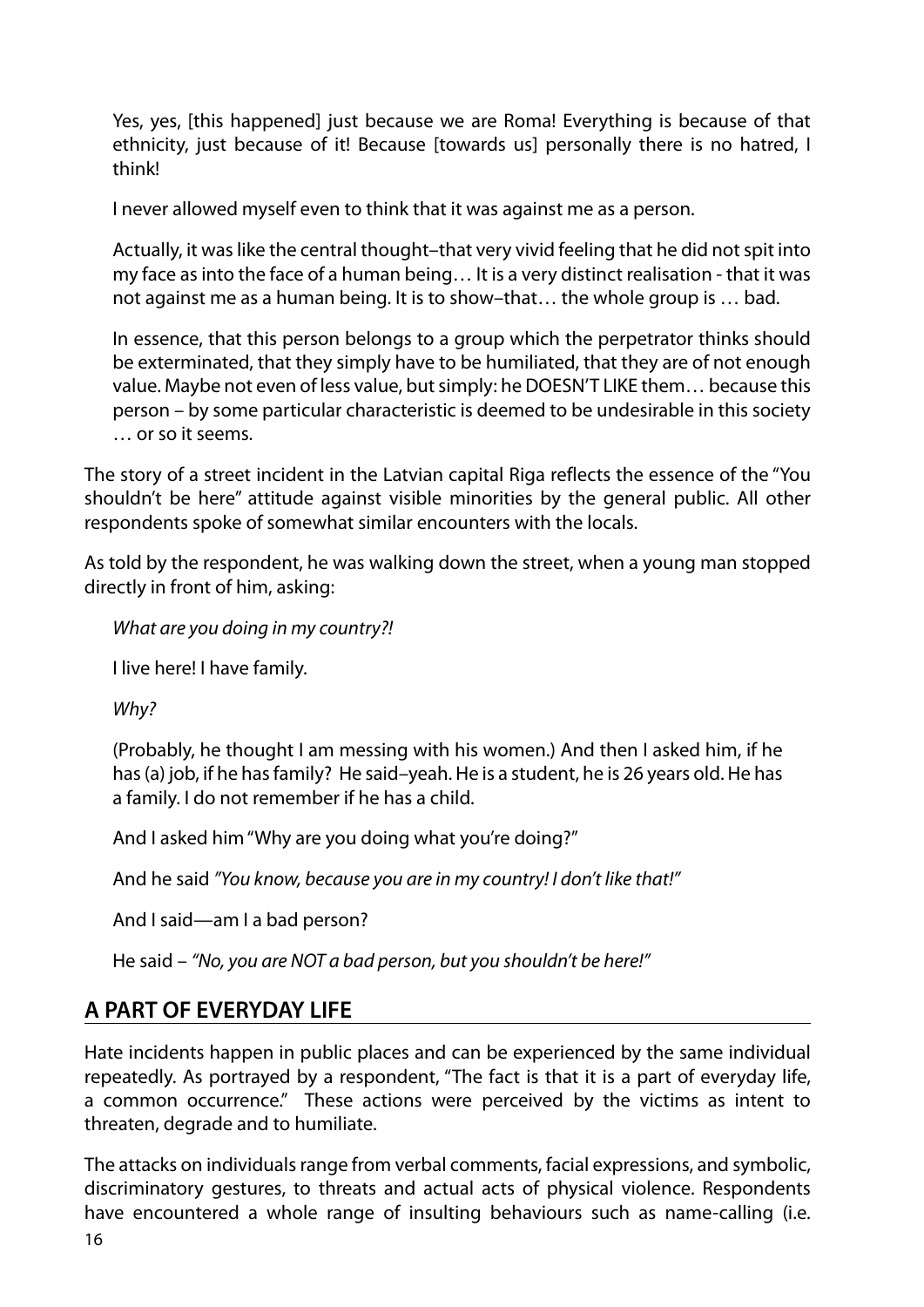monkey, pervert, creep, slut, thief, dirt) in public; degrading comments and threats on the Internet; the publication of their personal information and phone numbers; being denied a seat on public transportation; rudeness from service providers in stores, coffee shops; intimidating threats on streets and from the occupants of by-passing cars; being spat at; being thrown stuff at; being chased through Old Riga by a mob; their children being intimidated, called names and beaten at school; the destruction of property (windows of the house smashed, home-made explosives being thrown into the house); to physical assaults in bars and on streets. Many of the respondents have been witnesses to the traumatic reactions of members of their own group or other minority groups, resulting from the hate incidents.

#### **VERBAL ASSAULT**

Verbal abuses are intimidating; they cause mental injury, resentment, and at times further escalate an assault.

About five times a week somebody would say something horrible. Not enough to lead to a fight, but something like "pediņš" [pedophile], or "zilais" [the slang expression for gay- men]. Or, "Let's knock the gay's face in with a bat", or "Let's knock his eyes out"– something of that sort.

Because of the words he used I understood that the confrontation was motivated by … his outlook on someone of my colour … being in his country. It was not like: "What are you doing here, foreigner? What are you doing here, a tall person, or a short person"–it was a racially negative slur where he began.

There is a huge resentment that… that a human being is humiliated like that at all, without any reason! Without any! Simply like that–not even knowing them! That people are abused, called horrible names, marked for extermination!

Even more frequent than open verbal assaults, as reported by the interviewed persons, are overt behaviours or symbolic body language, perceived by the victims as rude and or threatening gestures, facial expressions of disgust, suspicion, and of rejection. Previous experiences of physical and mental threats heighten the level of constant tension and agitation in victims, keeping them hyper-alert in public settings.

And I think that people do not understand that… that people of colour understand how white people look at them–there are certain characteristics.

I think there is a lot of non-verbal communication here in Latvia, a lot more than verbal… For me personally–I think I encounter it at least once a week. If it is not spoken, then it is expressed in some other way–by a gesture, or a look, or something.

This happens some two to three times a year… If you go somewhere–you are barked at! You are yelled at! Just watch out that you also will not be hit on the head! … How can you go anywhere? Just sit here! You are barked at–like at some dog, *'fui!'* Only few are people like people… more are–like towards a dog!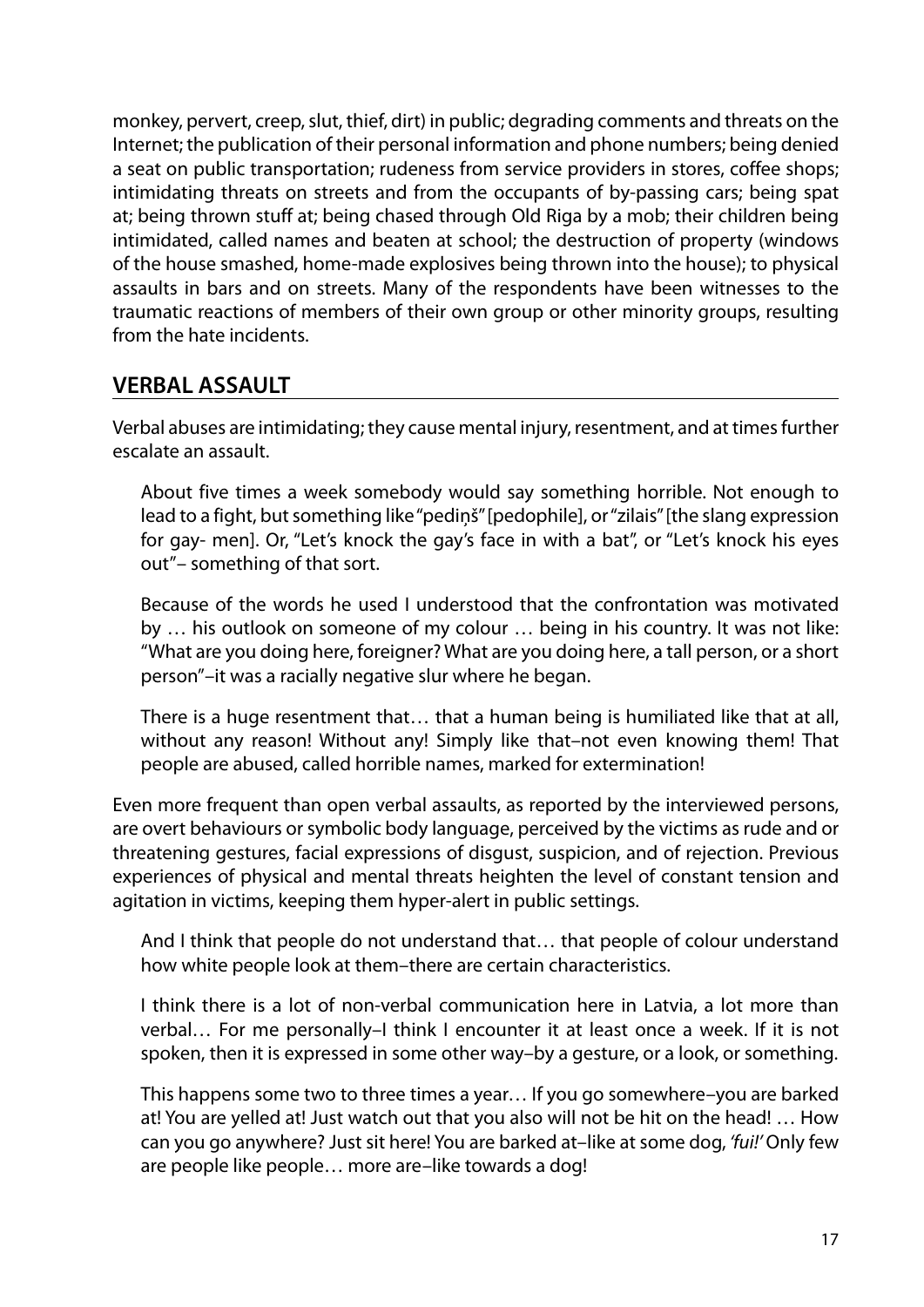In Internet portals, where there is anonymity, the expression of hate can increase in viciousness. From the victim's viewpoint, they tend to call for violent actions. After news of a violent attack abroad on a member of the Latvian LGBT reached the mass media in Latvia, Internet responses ranged from comments degrading sexual minorities as non- humans ("a gay is not a human!") to open animosity and bidding for more physical violence ("where do I go to bash the 'homos'"?).

The receiving of written threats has been another experience of hostility that deepens the overall sense of insecurity and dread.

Of course, when someone writes me threatening letters... that is also someone who doesn't know me in any way... but he necessarily needs to announce how much he hates me... and... what he would like to do to me... yes, but that Latvian society is somehow quite aggressive...

But these expressions of hate—very seldom they go from the verbal category to the physical... but of course... all these letters just increase the sense of insecurity. That you know that there is someone, in reality, who in some dark hour of a night will notice you, and will attempt to beat you up, and that sort of thing...

## **THREATS AND PHYSICAL VIOLENCE**

Respondents reveal that hate incidents are mostly solitary experiences. Physical threats and abuses tend to take place especially when they are alone or accompanied by just a few others. LGBT people, however, experience attacks also when they are in public places with their partners.

I was by myself. And it is always that … when I am with someone … nothing happens, but when I am by myself, I am confronted by these people.

Incidents of physical violence in various settings have been perpetrated by strangers, by people unknown to the victims. In many of these assaults several offenders focus on a single victim.

Only at night! Let's say, many know me here, I grew up here... they do not touch me... but if any other chigan<sup>40</sup> would walk around at night! Doesn't matter—a man or a woman—and you will be hit on the head!

*The interviewer: "How often do things like this happen here?"*

On Fridays and Saturdays you must be cautious!

Respondents have described the experiences of having been chased by a mob of skinheads through the Old Town, of being threatened by a group of hostile youths on streets

 $40$  In Latvia, the word that is used to denote the Roma members of the Romani community as well as by general public is 'čigāns'. Some Romani NGO leaders indicate that the more correct word in Latvian would be 'romi', which would be equivalent to the word Roma and its derivatives in other parts in Europe, as the word 'čigāns' has taken on negative connotations. However, the Romani people in Latvia use the word in official and unofficial conversations. In interviews conducted by the Latvian Centre for Human Rights for the report "The Situation Of Roma in Latvia" with Romani persons hardly anyone insisted on being called 'romis'. In: (Latvian Centre for Human Rights (2003), p.14)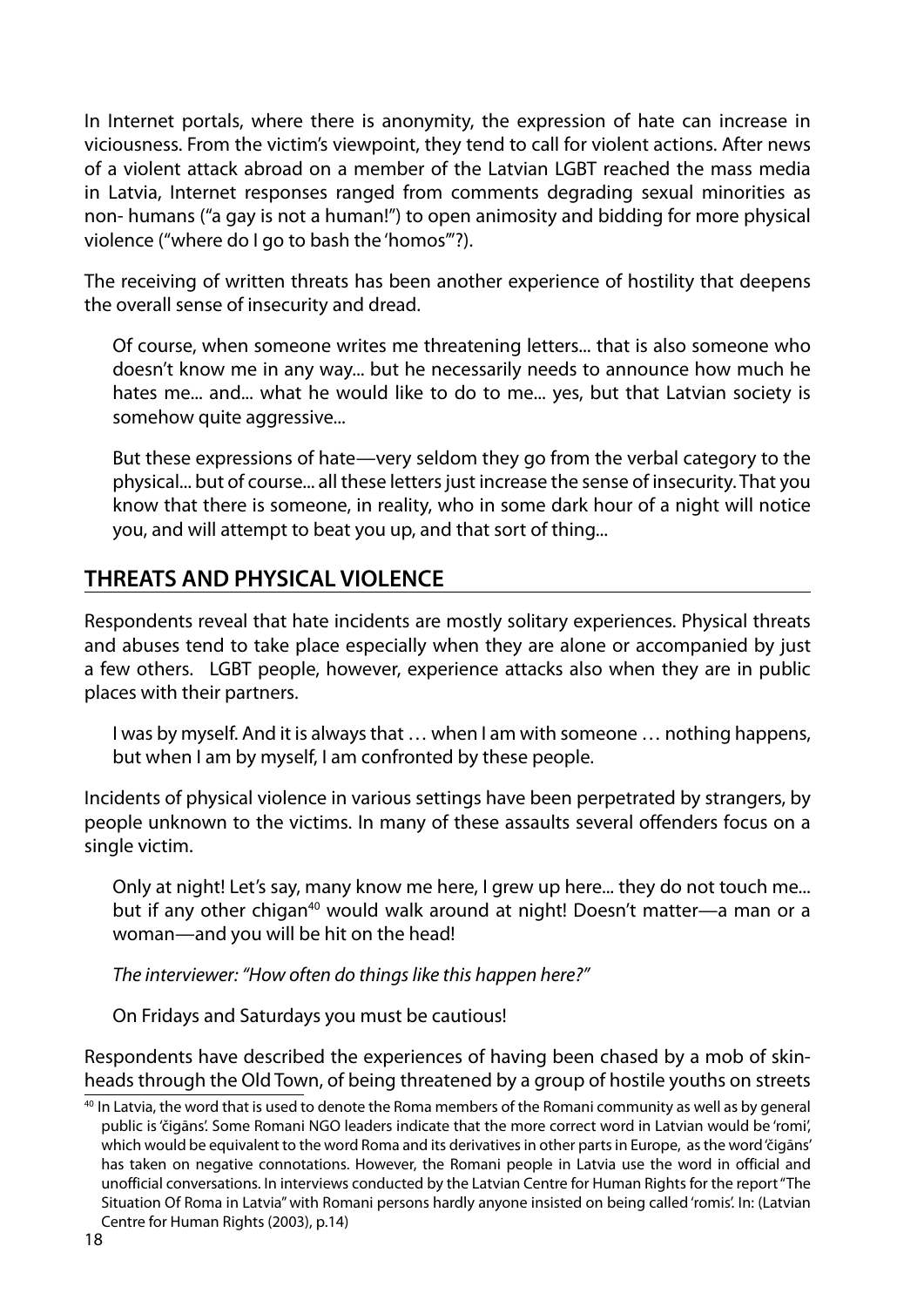and on public transportation. Again, there tends to be no prior history of contact with the offenders even when attacked by a single person.

One night I was sitting in a bar… and simply... a stranger, who had thought up something… simply hit with his fist into my ear... Afterwards the doctor said that the man probably had a ring that cut my ear... I did not know that person nor I have ever seen him before... I haven't even noticed him... but so... I was definitely attacked!

Physical abuse happens more often than reported to the police; mostly the details of the incidents are shared just with the closest circle within one's community. As disclosed by a member of a minority group "It actually happens more often, people do not know what to do, it is what they report to me."

I know people who have been attacked very, very badly … I mean—real physical attacks—in this year I know three.

Some victims do not report incidents because of their fear of secondary victimisation by police officers:

You know, I was afraid to go to the police—that I will be ridiculed there.

This unwillingness to seek legal help has been reinforced by unsatisfactory encounters with police in the past. While seeking assistance or reporting a hate incident, victims have felt that they have received an unfair treatment, which has left them with an additional sense of helplessness.

I go to police … and I tell him… They are asking–oh! They are talking to me like… very hateful like, yeah, and I don't like that at that time! I think–what's the matter? There some person beats me–I came for help to police, and they are doing like… very hateful, yeah? I think: OK! And I come back [go home]… They behaved like… very bad, that's why I don't go!

The police … simply, it was obvious that they had received orders–to intervene only if someone is about to be killed … and that … that political stance is most offensive.

The feeling was extremely unpleasant. It was that … that feeling of insecurity, because we already knew more about it–that in reality the police would not protect… The street was empty, all the people were crowding at this building, so in reality–it was wide open–if someone would have wanted to, he could simply walk up, hit, and run … And then I requested that policeman [for assistance], I was overtaken by despair, when he told me: "We do not have such orders - and we cannot help you". As if [his attitude was] "Go on, then we will see. If they bash you, maybe then."

You feel completely alone, and you could be hit in the face at any dear moment.

#### **NO ONE SEEMED TO CARE**

A feeling of being alone reinforces the sense of victimisation at the time of the incident and afterwards. Many times the attacks take place with no witnesses. What hurts even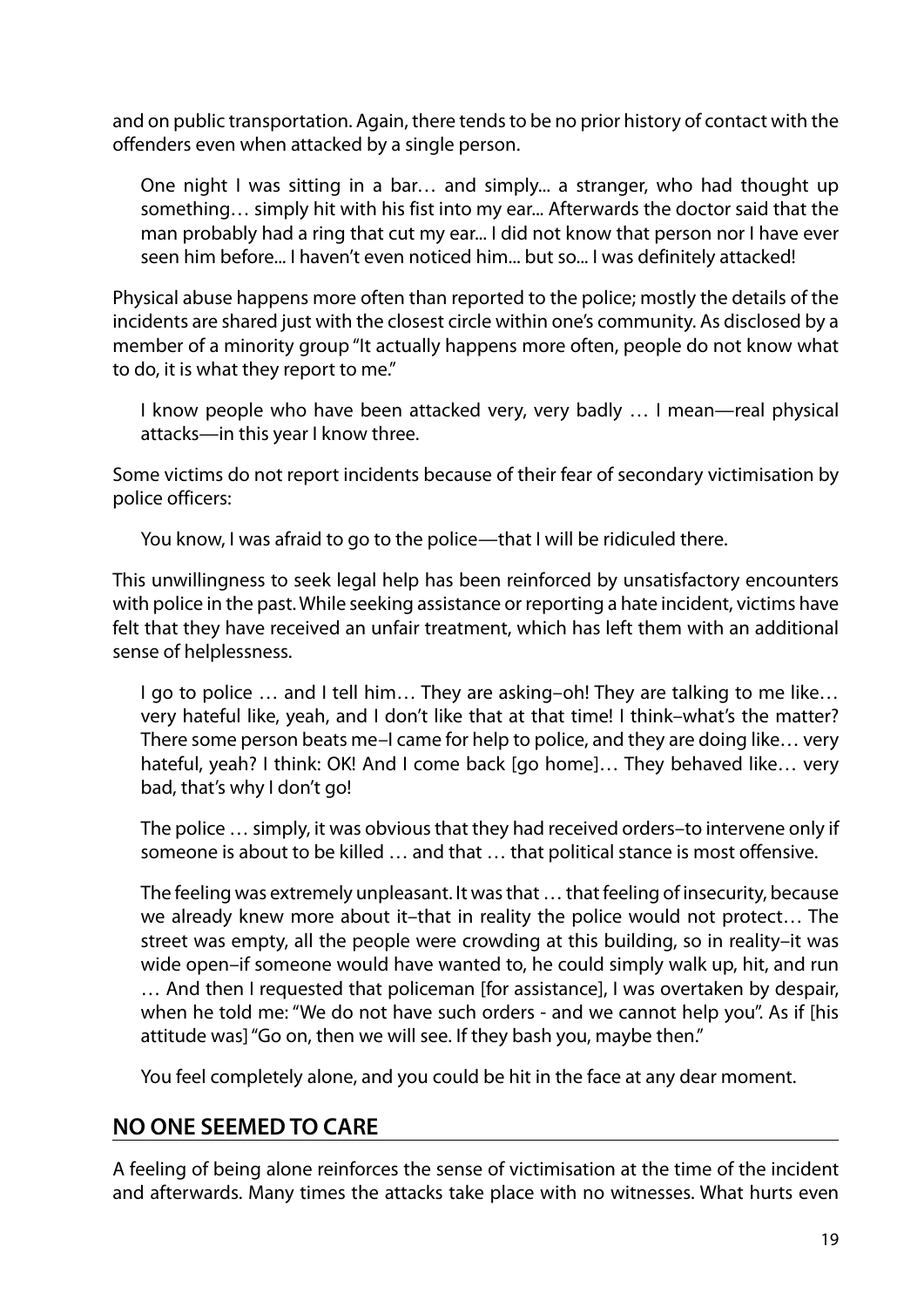more is the fact that, even if there are people around, the reported experience was that they usually do not intervene. Victims feel that they are left to deal with their fate completely by themselves, with no support available because society in general seems to be indifferent to their experiences.

There are always people about who do not see that there is a problem. There are always eye-witnesses, [but] who do not say, "No, this is wrong!" People are just very passive about these kinds of things.

People around withhold their help not only by passively standing by, but also by their unwillingness to metaphorically 'give a hand' even when asked directly. When help to escape from a physically threatening situation was requested from a passing taxicab, the driver refused to assist:

"I won't take you [just] for the two blocks! If we drive, we drive, if not–get out!" I say–I will look, if I have the money. And he says that if I have no money, I must get lost! And he sees the situation, and is completely oblivious to it. [He says:] "What, you're not a real man? Can't you hit them [the attackers waiting on the street] in the face?"

This attitude of non-involvement by people in close proximity can be further illustrated by one man's story of being beaten up by three offenders in the central bus terminal at six o'clock in the evening. Many people were nearby, yet nobody intervened.

I am waiting there, and sitting on this bench. And three young people (came up): "What are you doing?" And they are looking and asking "Why? Why you are here? And why are you looking at me?" I am saying, "I am sorry, I am not looking, I am waiting for my child. They are coming, after five or six minutes." But they are asking (me): "Why you are here?" And they start beating me. And they start (to) beat me, and after that… I fell down, yeah? And I … I don't remember that time … what happened, yeah? After that, I want to stand up, but I can't. I have … like … it is dark inside. And my mind is only thinking: "My child is coming now, after two or three minutes at that time," yeah. And I want to stand up, but I can't. Three times. And people, people, they are standing, yeah … But no one helping. No one helping. Not one ... yeah.

The uninvolved witnesses, who are about, add to the individual's perception of not being valued by the community they reside in. Among the victims there is a sense of being deprived of their very human rights to support and aid from the people around. The overall perception of having thus been denied turns into a sense of rejection. That results in a disbelief in the values of the society in general.

The silence is the greatest problem. Their lack of … not only of involvement, but their lack of conversation … in this society.

I think that is a greater crime than the actual acts of racism … My opinion about racism in Latvia—I do not judge the 3% of people that are actively perpetrating, but I judge the 97% [who are silent], because I feel that they are the greater problem. I think that is a greater crime than the actual acts of racism…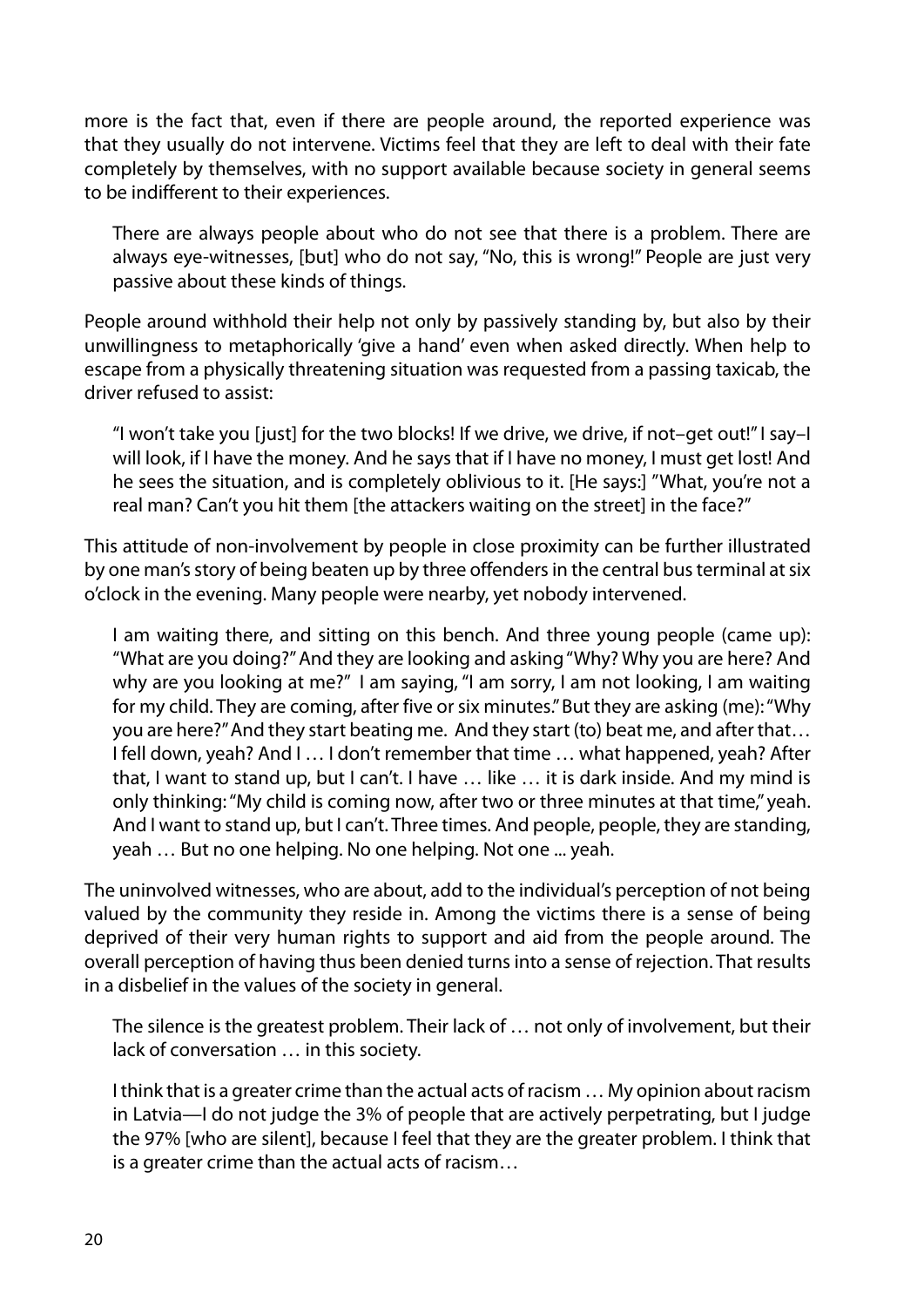## **PHYSICAL SYMPTOMS AND STRESS**

Respondents report having experienced various trauma reactions immediately after the incident: startle responses, inability to sleep, intrusive memories; overall tension, anxiety and non- specific somatic symptoms; a fear of leaving the security of one's house, a fear of public places, crowds, fear of darkness, and a general sense of dread. Even a single episode of biased hostility towards them has changed the victim's perspective on safety for their lives. As revealed by a respondent, "before I had a direct incident, I think it was not that difficult… "

No, my first sensation was "run!" It was like some internal command: "If anything, you must run!" As if you hear it, or sense it! In situations, when someone approaches you, looking to pick a fight.

Even though not all of the respondents had had direct experiences of physical attacks; those who have been assaulted do not forget:

When it really gets physical… I think that this trauma probably remains.

While some have encountered a single push or a hit, others have sustained serious bodily injuries. Hospital attendances involve treatment for concussions, stitches for cuts, and a minor facial reconstruction after being beaten and kicked by several offenders. Some members of visible minority groups did not seek medical help even after being beaten with metal chains and bars.

After a few days I feel this thing… I can't, I can't eat–very difficult to eat… two or three persons were beating me… it's nothing for me… but that time–they hit me here *[touches the back of his head]* with some iron… and after that…

Serious residues in the form of somatic complaints and psychological trauma symptoms remain for several years. Victims report flashbacks, constant tension, anxiety, panic-like symptoms, hyper-alertness, and a chronic inability to relax.

For me it was ... about ... a year for sure ... hard to recall everything, but it was a body sensation…

It is as if I can see [now] that mob from above as well as if I am in it–standing and talking–and they are yelling abnormally at me–that scene is very graphic, as if you see it from so many wild angles at once.

Before–I was used to it–I didn't pay any attention. I even tried to laugh it off–because I thought–these are their problems–they are a bit … primitive … Yes, but after that incident–I simply became afraid–of these verbal expressions. Every call was already like a threat!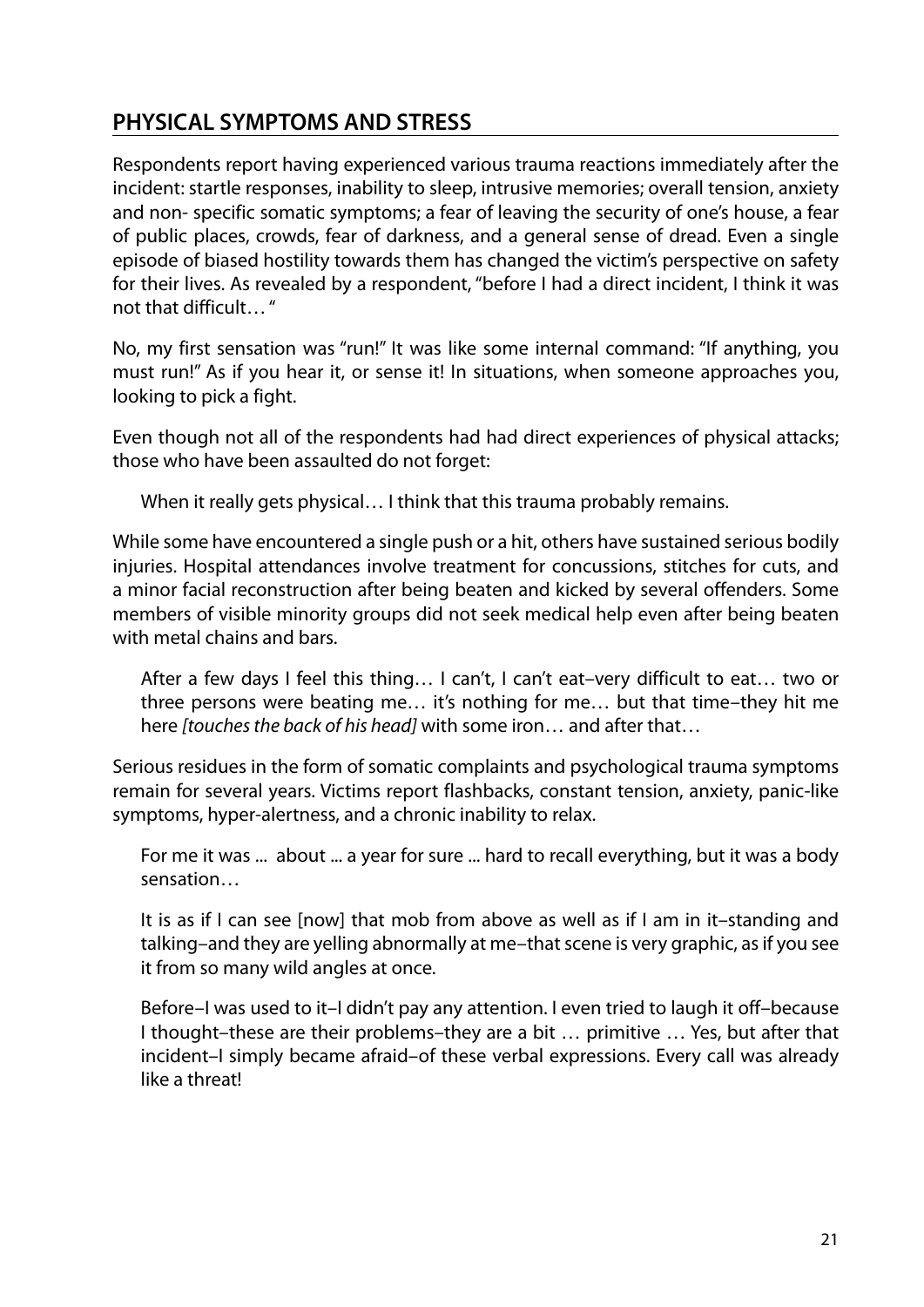#### **PSYCHOLOGICAL IMPACT**

All respondents emphasised that they had psycho-emotional reactions that are long lasting, have permanently impacted their lives and that have surpassed the immediate physical harms.

Well, yes, these are the most serious consequences! The physical ones–they would pass quickly, but the psychological consequences are the heaviest ...

The most acute physical and psychological stress is felt during the first weeks after the incidents.

I felt very strange… suddenly you feel very, very unsafe… that is one side of it.

The following day - it was odd, but it was awfully uncomfortable to go out on the street at all–I was afraid! Really afraid! I had this horrible feeling when I went out.

Actual threats, violent gestures or hateful attitudes are often experienced in a crowd, thus large gatherings of people have become intimidating to the victims.

The feeling all the time - that you are really terrified. Of people in general, and crowds! Of crowds … yes!

People started to gather, ah, a dreadful pack of them, yelling… None of us at that moment realised… that awful hatred, and what these people are capable of… we were like surrounded closed in - the two of us–and the crowd around us.

Hate incidents are seen as attacking a certain characteristic or even the very essence of the victims.

Restricting who I am… How can I change THAT?

Helplessness and a feeling of powerlessness are immediately associated with the experience of victimisation. After an incident, any surroundings that bear even the remotest similarity to the perception of the assault are instantly perceived as being dangerous and hostile.

Helplessness is the first! Yes, and the insult, for sure! *Humongous!*

The first association - simply darkness. It could be seen as a metaphor: darkness in the streets, darkness in the peoples' minds, let's say–darkness … in the people's hearts.

The victims try to make sense of the assaults, repeatedly turning the incident around in their minds, expressing confusion and disbelief that anyone could be treated in this way.

I can't believe that… I am talking with him, and he is forcing me… and I am telling [them], here, I am waiting for my child! And I can't believe they beat me! They hit me! Why? *[Chokes, almost cries!]*

Feelings? Of powerlessness! And ... yes, anger, in truth! That people can be that stupid ... that callous ... that in their opinion they can, and to such a degree hate the others …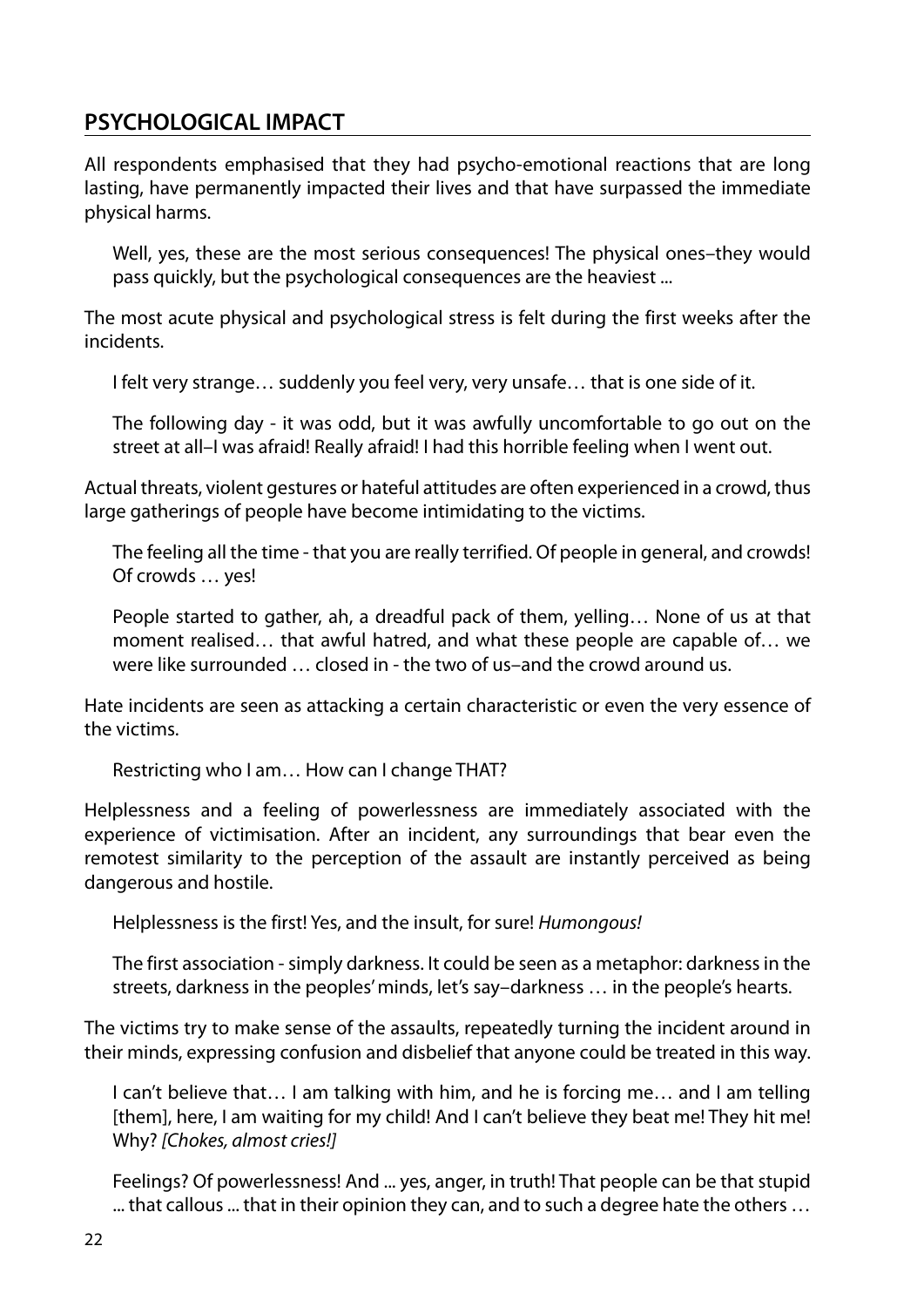not even knowing them … just because of some specific fact! That there are so many stupid people in the world who simply do not let others to live; in whose opinion they are the only ones with the truth, and that all the others are flawed—therefore they must be kicked … physically!

In trying to understand the circumstances leading up to the incidents, victims look for motives and reasons. Many times they blame themselves, finding fault in their presumed carelessness and apparent unpreparedness.

I wasn't on the watch out. That's why they came to me.

It can come [at] any moment—and in my thinking—I let my guard down before here, and… people came after me and tried to do things and say things. So [now] I keep my guard all the time!

After the incident the experienced loss of all sense of security impels victims to attempt to ensure that they will never again be careless about their surroundings, and that the next time they will not be caught 'off guard.' They make an internal determination to always be on the alert.

This is naturally what you want to do … to make sure that you are protected, you make sure that you react on time.

Of course, your eyes become sharper! Clearer. You make sure that you look allll *[emphasised]* around you…

The importance of being physically prepared for "the next" attack was mentioned by all male respondents. For some, this resolve has become almost an obsession and some men are building muscle.

Physically… look at me! Look at me! I work out hard! I am preparing myself…for… for combat! *[With despair, tearful eyes]*

I … have not hurt a person, and I hope I will never do, but I am aware about … what these people can do! I have seen …

Anxiety and hyper-alertness to one's surroundings, inability to relax, interrupted sleep and nightmares, constant evaluation of people and circumstances produce prolonged physical constrictions, somatic symptoms and pains. A sense of psycho-emotional heaviness and physical exhaustion are mentioned as burdens.

I was much lighter. But now I feel like I have a weight on my shoulders … I can't relax!

I can't … I can't breathe!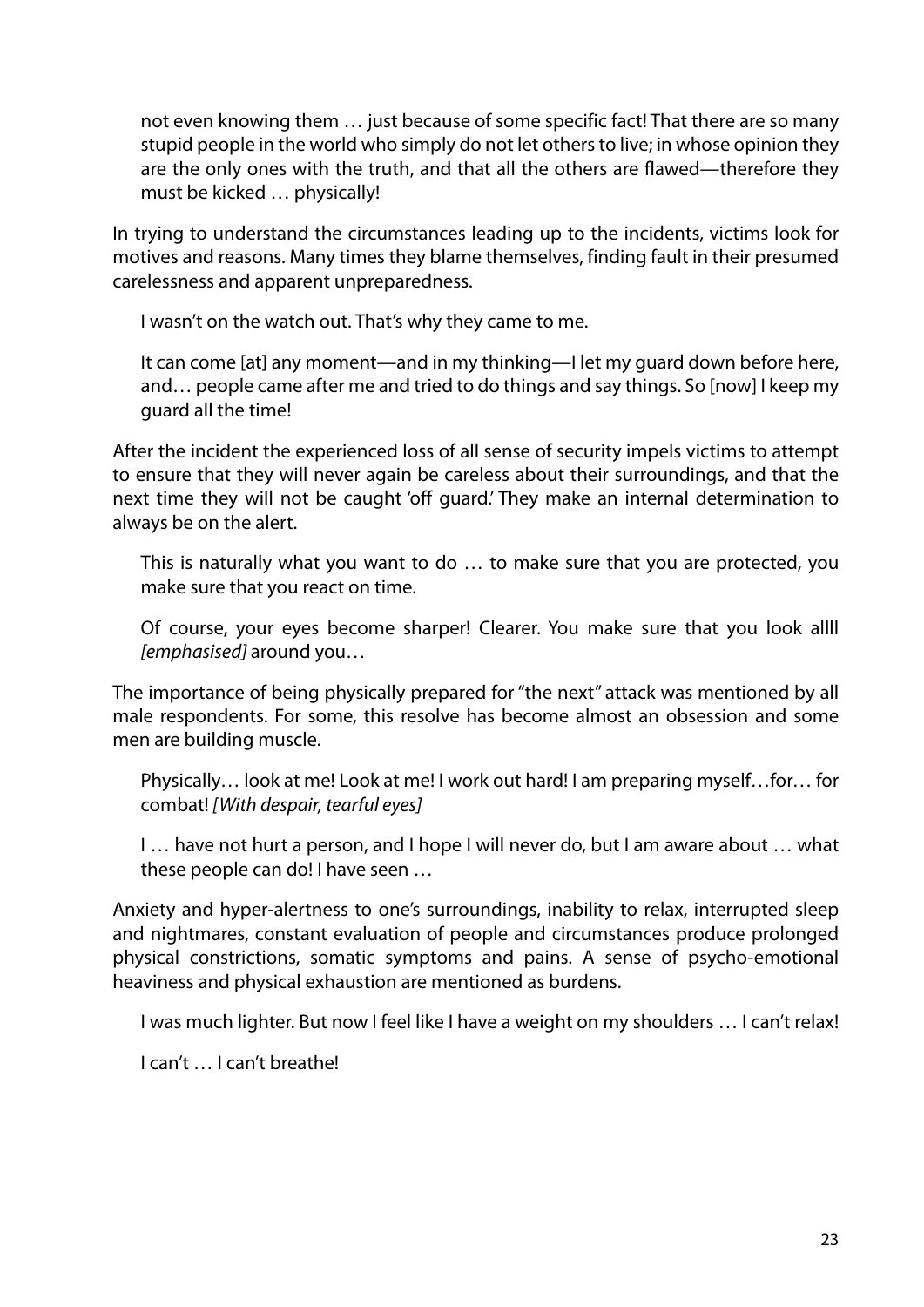# **PERSONAL CONSEQUENCES**

#### *Creating Personal Safety Nets*

Traumatic experiences leave one with a sense of endangerment and fear. Any sense of security about one's physical and psychological safety, surroundings, and future is scattered. In attempts to avoid a repetition of the hate incidents, the victims build their own safety nets. They become extremely suspicious, re-assessing their immediate surroundings, calculating their public appearances and behaviours, and taking serious precautions. Places are avoided or approached with great caution, and people are meticulously scrutinised before engaging in relationships. Even then, new contacts are viewed with distrust, and the social circle decreases. In addition, the lack of availability of extended family ties for immigrants and the overall small size of the various minority communities in Latvia lessens their possible outlets for the venting of feelings and receiving immediate support. The cultural norms and values of the victims also have a bearing in the decision not to seek further legal and/or psychological help.

#### *Appearance*

The victims attempt to alter their appearance to avoid being singled out and noticed:

I used to dress in bold colours ... in this outfit and that … and then I started to pay attention, to what I wear.

I shaved my hair off ... I had to do something immediately; already on that first day [after the incident] ... I had to do something.

#### *People*

Having experienced rejection and hostility from the general public in various settings, the victims themselves and members of their minority groups tend to close in and rely as much as possible on considerably reduced, but more secure human connections. They create what they refer to among themselves as "islands of safety".

I rarely find myself in situations that I do not have this community support! That is easier.

These exclusive relationships become a source of human connections in which to find ongoing support and which give meaning to the continuation of one's life here:

My [child] keeps me going, [almost cries] my wife keeps me going, my closest family keeps me going, my friends keep me going … My extra-curricular things, and essentially working out ... because, when I work out, I calm down… and I try to focus on what I am doing. THIS–believe it or not–I mean interviews like with you, speaking to people when I actually have the chance to–this keeps me going! Because I have an outlet… I can get it out … and during that time, and maybe a couple of hours after that–I can kind of breathe…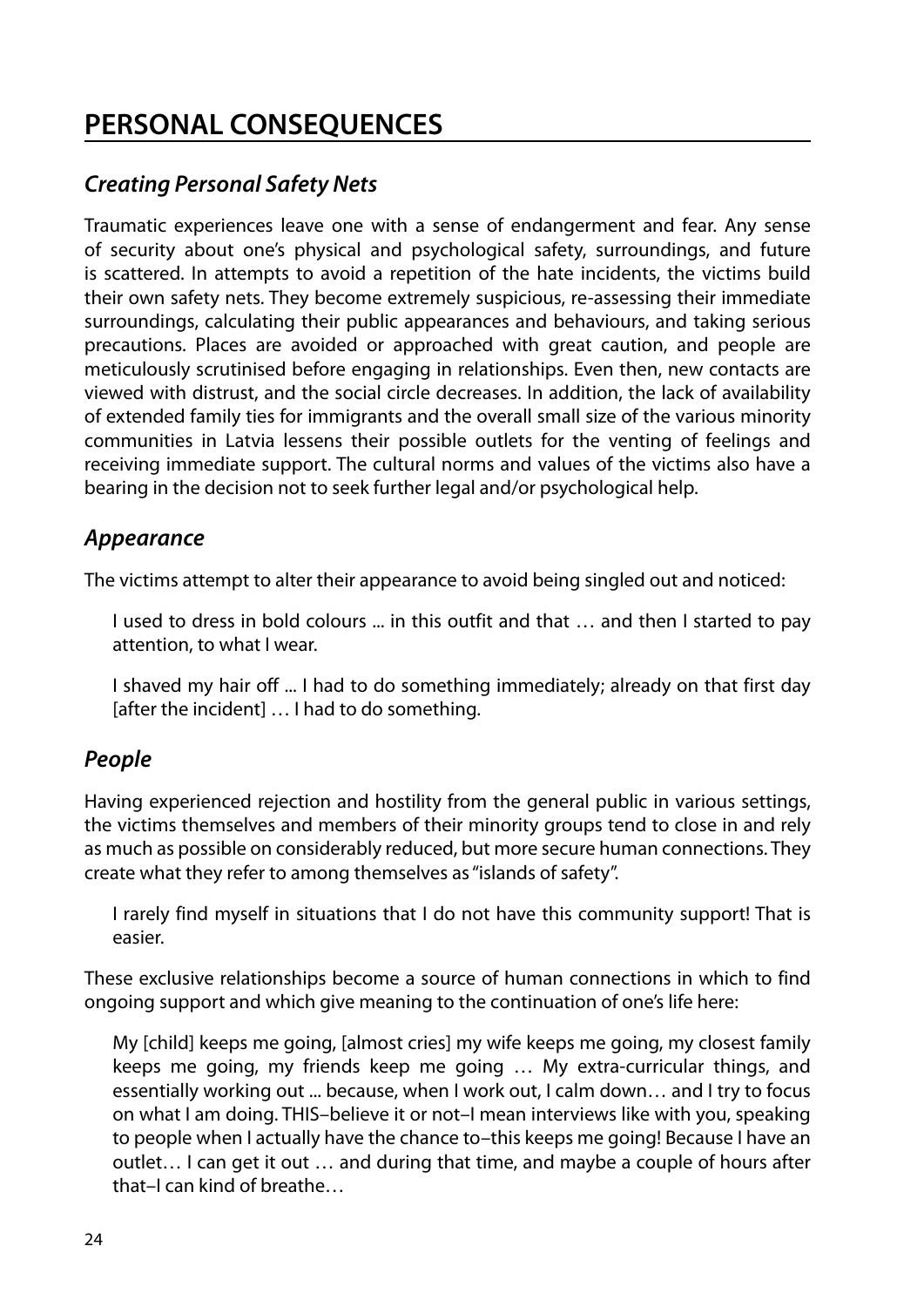And those little relationships … those friendships, or acquaintanceships … also motivate me, how to ... not fall apart…

Only in the presence of these few loyal people do victims allow themselves to rest and play:

And around them, around those people I can let my guard down. But [not] anywhere else…

When I am in this kind of family and community support–it is fine, but how strange I feel whenever I go home alone, especially if it's late… I suddenly feel that … I am surrounded by strangers …

Some restrict their daily lives to the familiarity and relative safety of one's home and place of work. It is as if they literally live exclusively within these circles, keeping contact with any outsiders to the minimum.

I feel like in some ways I keep a lot of people from me … [even] some who would like to approach me in a positive way. But I also feel that … it is those people who wanted to approach me in a negative way!

I refuse to let people close to me … they have to prove to me that they mean me no harm.

Psychologically… I have become …a bit paranoid … about strangers around me.

#### *Places*

Because of the reduced sense of safety and belonging, victims tend to become more closeted, restricting themselves to limited places and activities. They exit their homes only to go to work, and return directly. Additionally, the experiences of the hate crime victims get "recycled" and perpetuated by having to return to or reside in the proximity of the places, where the hate incidents occurred.

I can imagine [seeing] those victims… going again to those places.

Free movement around the city, participation in or enjoyment of cultural and sports events are almost banned from their daily lives. On rare occasions, and with additional precautions, do these people allow visits to the houses of their closest friends or community members, or expose themselves to public settings, accompanied by someone they know and feel secure with.

For a long time I would not go anywhere in the evening… I have no need to go outside the city centre, and so I don't. Only to the places I know are secure.

Like most of the places I go I have been recommended. When I have to travel somewhere I am always with somebody whom I already know. Actually, I don't really remember the last time I have gone somewhere alone, by myself–actually, I have not done that for a long time, it is psychological …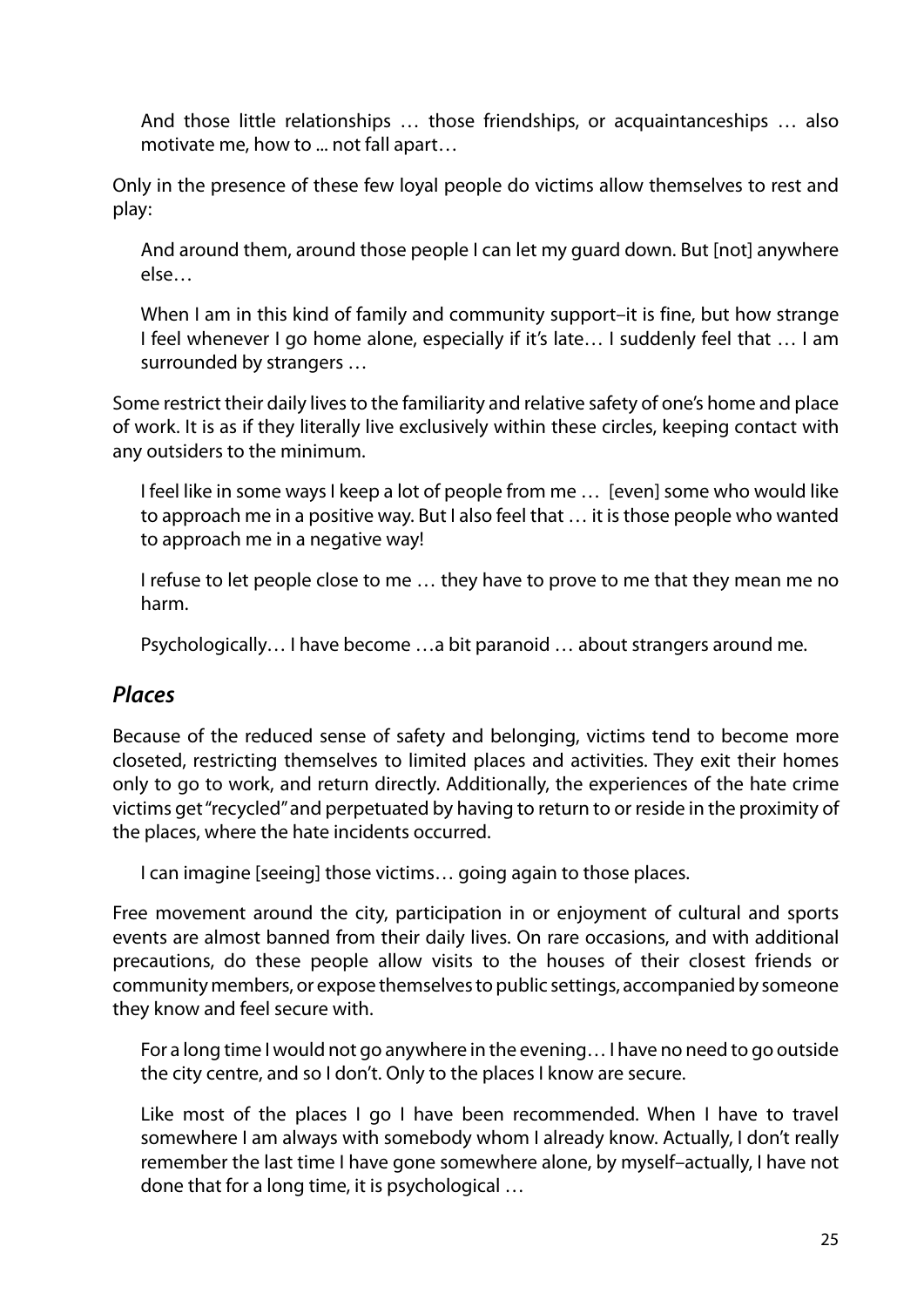Roma people in Latvia report that they have experienced unfriendliness and even hostility directly from their neighbours. There is resentment that complaints to law enforcement and social agencies have not produced the expected results. Even in small neighbourhoods there are cases of ridicule, of threats, verbal and physical attacks and vandalism on their places of residence, and an outraged sense of being neglected by the authorities and the society:

(Smashed)… not only windows! But flammable liquid was put into a bottle, and it was thrown into a room with children, oih! And [I] went to the police and told—and nobody did anything! N o b o d y ! *[Emotionally, loud]* Is that justice? But if that child would have been wounded? *[yelling]* What then?! I just don't believe this any more!

#### *Behaviours*

Some of the victims have drastically changed their habitual behaviours. Others have started paying closer attention to their own actions, which include the readiness to face another attack. This constant alert influences a person at all levels: psycho-emotionally, physically, and with regard to one's worldview.

You know, it is always this contrast! You feel how insecure you are–just moving out of this your comfort zone!

As a result of it all, of course *[starts stuttering]* … I… I… I… let's say … I am afraid to go out in the dark even in Riga—because in Riga I have had various threats, yes! And then I become jumpy if anyone runs behind me … of course, there are some psychological consequences… and, … and … if I compare how I was when I arrived in Riga from Scandinavia, then … there are very few places where I go at all! Let's say—I do not want to challenge my fate … and go to any old pub … and, I go only to the places where I feel secure, and there really aren't many of those in Riga.

Even I am sitting (here) with my back towards the people… but I am looking in that glass, on the fireplace … like in a mirror… and I am watching people walk in, maybe… it is very sad! I… it is … I can't breathe. I can't … I can't breathe! *[starts to cry]*

# **IMPACT ON FAMILIES**

As pointed out before, the victims of hate crime belong to groups of people already stigmatised in the community. A fear for the safety of one's family and children is a big part of the overall anxiety. The impact of each incident spreads in a so-called *ripple effect*—onto their extended families, circle of friends, acquaintances, colleagues, and even other minority groups.

And every person has had a dramatic situation, of racially motivated attacks to their family. And there are always friends and … you can't separate your family from those things that happen, that are oppressive …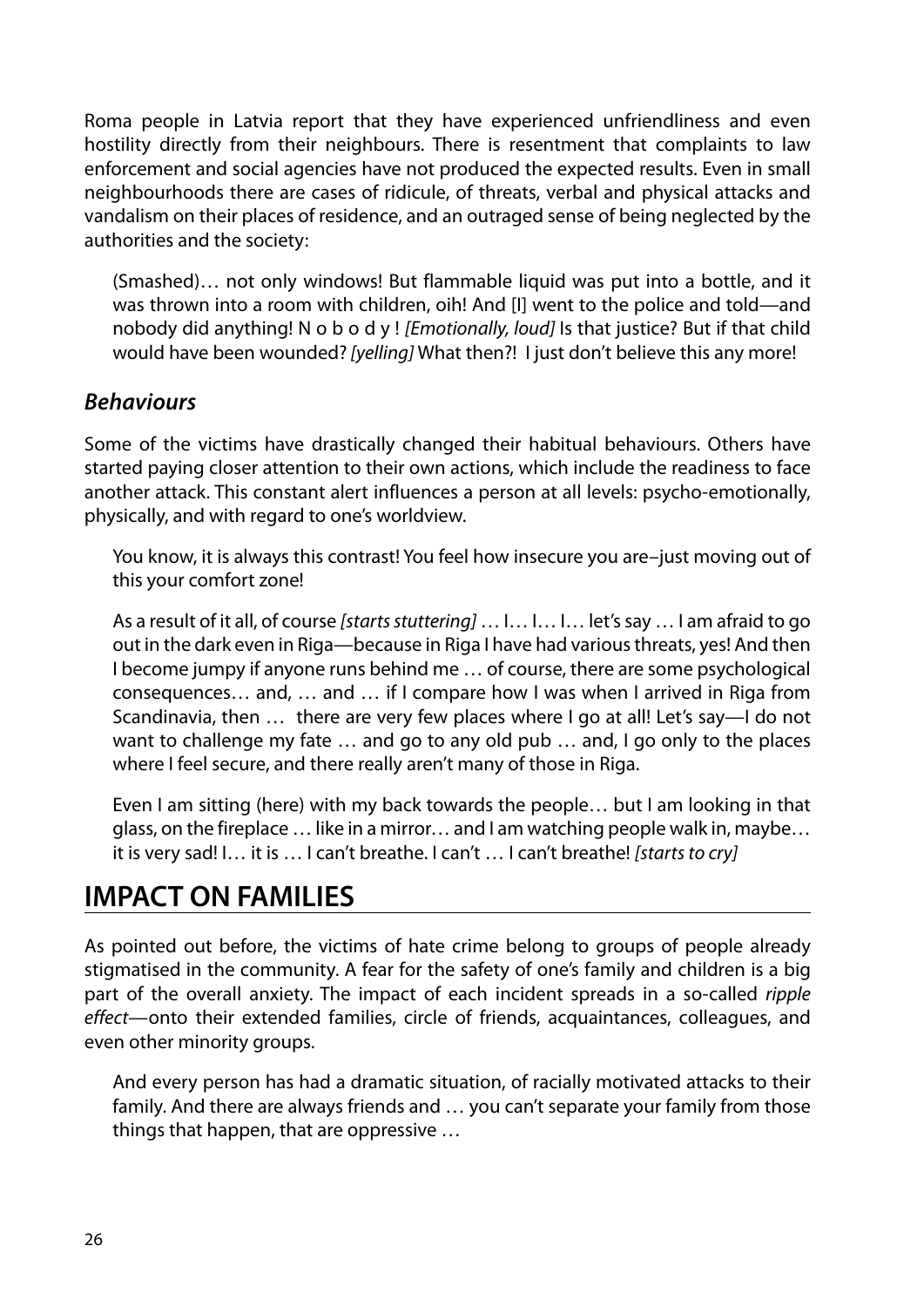#### *Strained Personal Relationships*

In mixed marriages, even when not directly targeted by the perpetrators or not having witnessed the incidents themselves, the significant other people experience the secondary effects of hate crime through the emotions, attitudes, thoughts, and behaviours of the victims.

That is a painful question … because … it [verbal assaults and threats] does not affect my wife or my daughter … directly ... but MY attitude … MY attitude … indirectly! Sometimes I come home … depressed, because something of this kind has happened.

As revealed by the respondents, hate incidents are usually not openly discussed--neither among one's own community, nor even within the families. Thus the interpersonal relationships are doubly stressed: while relying heavily on them for the need for support and security, true openness and communication are strained by constant fear and worry. Even knowing that their internal suffering somehow will be picked up by the significant others, the victims try hard to keep it to themselves.

And in fact in the past I would try to tell my wife about it, but now I kind of keep it more to myself! Because–if I would come home every day, and tell … I would be putting it on the family, on them–I think it would be too much. I try to keep these things more to myself. Of course, I am a human being … the feelings that I have DO show on the outside…

Although the reason for this is quite possibly an attempt to protect one's significant others from exposing them to the trauma of the full physical and emotional impact of the experience, the constriction of both physical body and psycho-emotional consequences results in what could be called a 'loss of innocence'. This in turn lessens all ability to enjoy life fully, and blocks the feelings of ease and playfulness.

I am no longer naïve

I am less naïve about life, and less naïve about the future… And I mentioned several times: I miss my naivety!

The silencing of one's experiences impedes an overall openness and freedom of communication among members of the victim's family, thus at times affecting mutual trust and intimacy between partners, and between parents and their children. Often victims withhold information and even lie to their families, as this segment of dialogue between the interviewer and the interviewee illustrates.

Interviewer: *"You said that your children asked you what happened. Did you tell them?"*

No.

*"Have you ever told them?"* 

My child? No! Noooo! [If I tell] that maybe they also … see that they are different!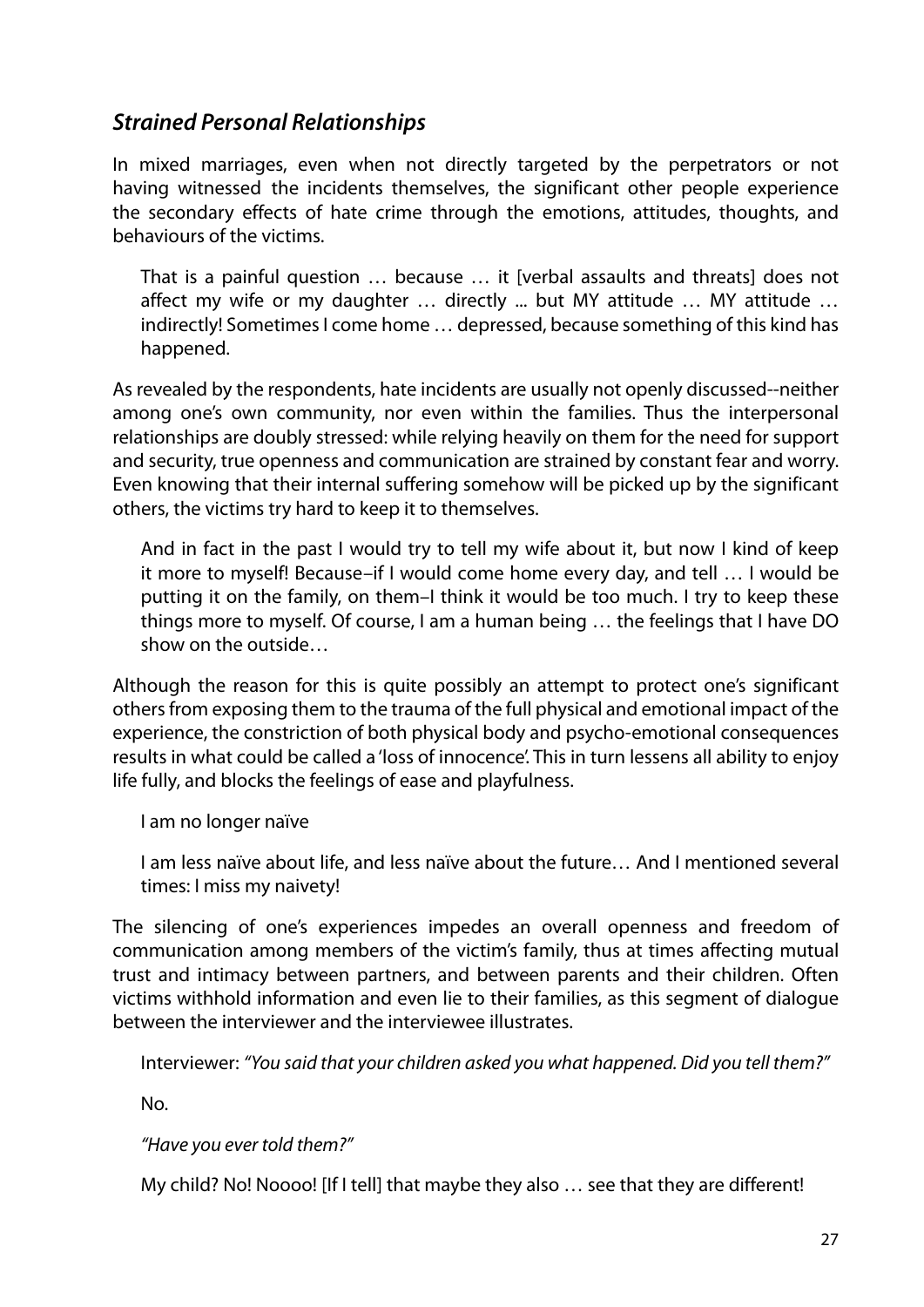*"You didn't talk to anyone? You just lived on? After this happened?"*

[No] What [can] I do? What I do, then?

#### *Concern for the Children*

There is a deep bitterness among Roma and visible minorities for the way in which their children are treated by members of the general public. Abusive remarks and threats, directed towards the adults, are often rendered in the presence of children.

I was walking with my daughter… What bothered me so much, after hearing people call me a monkey, or that my skin is black… is that my daughter was right there! She was asleep, and she was too young to understand what was said… but there was this total disregard of the fact that my child was there.

And so… if people are that callous to completely disregard the fact that my child was there… to show their act of racism… then I can say that that bothers me more than anything.

There have been several incidents in which children of mixed race have been verbally abused in public places and even at a kindergarten. Teenagers with darker skin colour are being called names such as "monkey", "dirty", and "chigan"; they have been abused on public transportation, followed and threatened on streets, and provoked to physical fights at school.

I feel kind of sorry, and mostly for my kids.

And it is much easier to pick on children… because our children see themselves as they are part of here, they do not see themselves as people of colour, and so they do not understand what is happening.

I don't want that [the children] ask about that; sometimes they are asking … "they don't like us, they don't like us (living) here, in this country … these people … they don't like us.

Sometimes [my son] says, "I don't like to go to school"… I ask him why? He said every time, "they are beating me". They say: "Go away! You are chigan, chigan, yeah?" There are children in this cloakroom, they are beating him and asking "chigan–go away!" And too many times they beat him also.

Often it is hard for the parents to accept that they cannot protect their children in various settings around the clock. Regardless of the psychological weight of various safetywarnings and restrictions already placed on their children, parents still feel anxious.

It's really a problem – because you can say, especially to children: Don't go out in the dark, don't go there, don't go there! But when it happens in front of your house…

One day my kids will go out, and will be coming back late–will they feel safe doing that? Because… on the one hand, I don't want them to stay locked up in the house… but the thing that comes to my mind is … will they be safe where they need to go?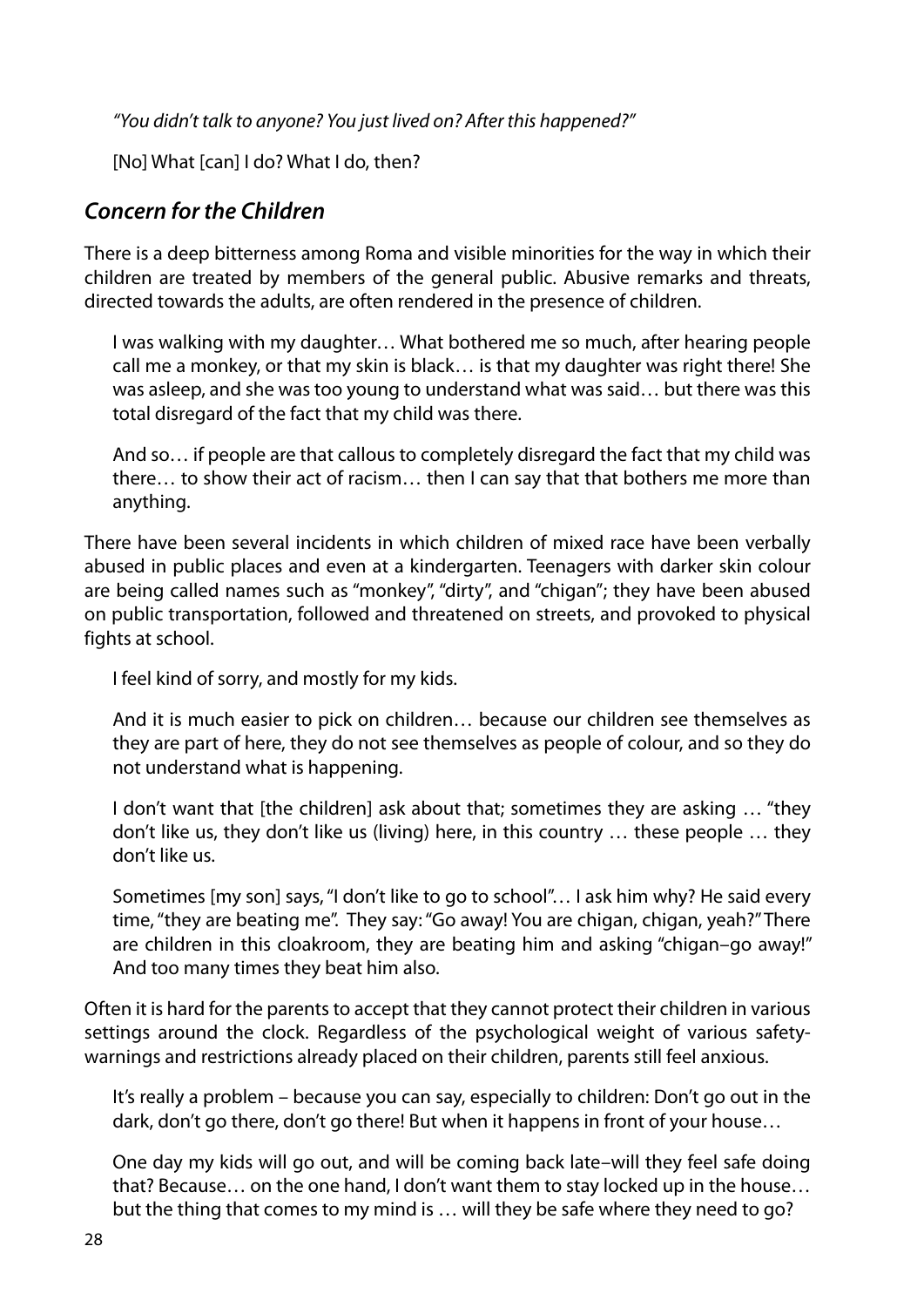Concern about one's children turns into distrust towards the country that seems unable to provide for their safety. It is difficult for the parents to produce an image of a secure and bright future for their families.

Of course, things might change! But the way it is now, when we have children who have been attacked!? This does not sound really very optimistic!

The last time I walked past the Freedom monument, I just saw one girl there, and that image of my daughter immediately came to me ... Actually, that she was the one, just playing alone … and I think: "Will she be able to do that, freely?" And the fear comes to me.

Despair about the circumstances is expressed repeatedly in a determination to fight for one's children, and, if need be, to fight hard:

If you do it to me—I am an adult! I have to respond in one way or another! But if you do it to a child or in a child's presence—there is no excuse! And that is what I mean with developing … a high level of insensitivity towards people in this country!

As for me… I know how to take care of myself! I am happy that I have some kind of muscle, and people are afraid to hit me on the streets, but him [my son]… The most I worry about is… his future in general.

Yeah! Anyone who touches my children—it is very dangerous! [Laughs nervously] With me—it's no problem, but my child! It's the last day for them! I don't care for them, anyone, who would touch my child! No! And … I am not afraid!

# **EFFECTS ON THE COMMUNITY**

The victims of hate incidents in Latvia experience an overall sense of fear. A concern, equally shared by all victims, is that the people who can verbally express these kinds of intimidating things can also become very aggressive. As articulated by a respondent, "My fear is it does not stop there!" This is emphasised by the perception of restricted freedom of self-expression and movement, combined with the physical symptoms and psycho-emotional difficulties. This impact gives rise to resentment towards the government of Latvia and the community at large, and to a lack of belief in one's future opportunities in this country. It affects the sense of a victim's self-confidence both as an individual and as a minority group member living in Latvia. Some choose to leave the country as a direct consequence of this.

#### *Resentment towards Government*

There is a belief among the victims that in some areas the government and police have improved the situation, e.g. by creating more safety on the streets of Riga:

There are some actions done that are decreasing the every-day racism on the streets. I never see a skinhead except for the Friendship days.<sup>41</sup>

<sup>41</sup> LGBT Pride march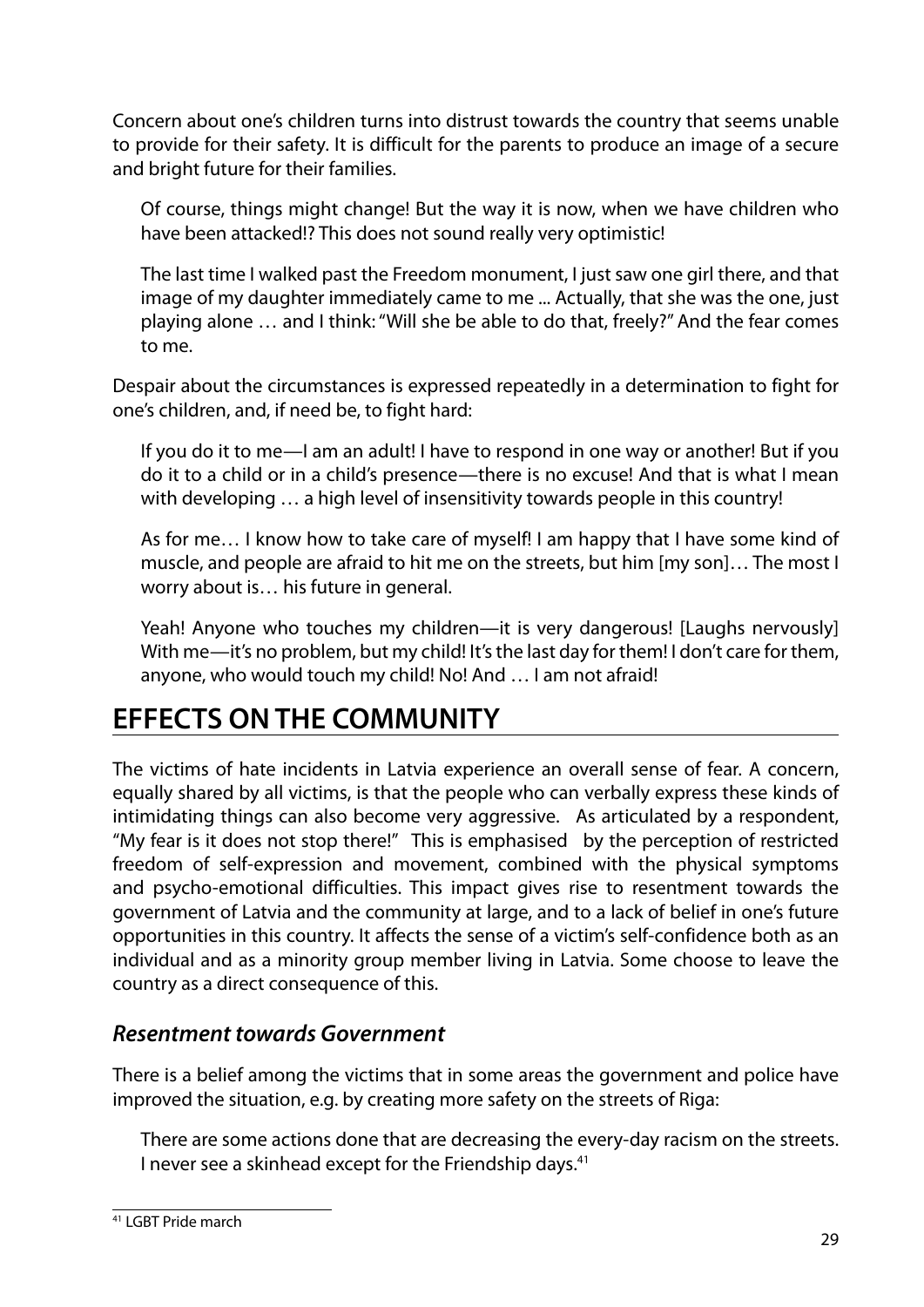I think the authorities realise that things have to change. The police before, they used to say they have no experience with racially motivated crime. But now… I think my organisation has raised the issue so much that they cannot deny that there is a subject there, and it has to be dealt with differently.

However, the government is also being held accountable for not being sufficiently involved in the various problems and challenges of minorities. On certain occasions, individual government representatives are believed to having advocated against certain social groups, e.g., sexual minorities.

If the state allows it, then–it is like a green light for these aggressive youth … They want to fight anyway, so the willingness is there, and the motivation–the reasons that they discover for themselves–that changes … The government has given the green light: "THIS is the motivation, the reason why you are allowed to hit someone in (the) face!" And so they take advantage of this opportunity!

Among respondents it is believed that strong leadership and law enforcement are the primary means needed to improve the situation in Latvia. If the law would determine what actions are unacceptable, the population would abide.

I think the government simply needs to insist–categorically, simply insist, that this is a crime ... That would be the most correct way, and also the one that would stop the hatred in society.

I think in the case of Latvia it has to go from the top down… I think that people still have the Soviet mindset, that "If you tell me what to do—I will do it! I may not understand it, but I'll do it ... And after a while maybe I will understand it."

There is also an opinion in circulation among the minority groups that there has been a reversal of progress, that "things have become more sour" since Latvia joined the European Union in 2004. For some, it seems in some ways, it is more difficult to live in Latvia now, than it was a decade ago.

It is harder to be here now, than before.

It has gotten worse since entering the EU!!!

When we talk about these things, we have come to a conclusion that it was probably the European Union … and that's not a problem with EU–it is the result of Latvia becoming a part of EU. From…[from the early 1990s] to 1999, there were very, very few incidents in my experience when people would say something negative about my skin–maybe three or four –, that I can remember. But from the time of Latvia entering the European Union, three years ago, it was a daily situation, when people would yell, or…

#### *Resentment towards People of Latvia in General*

Some victims feel that the general attitude in present-day Latvia is comparable to that in other Western countries several decades ago. Many victims attempt to understand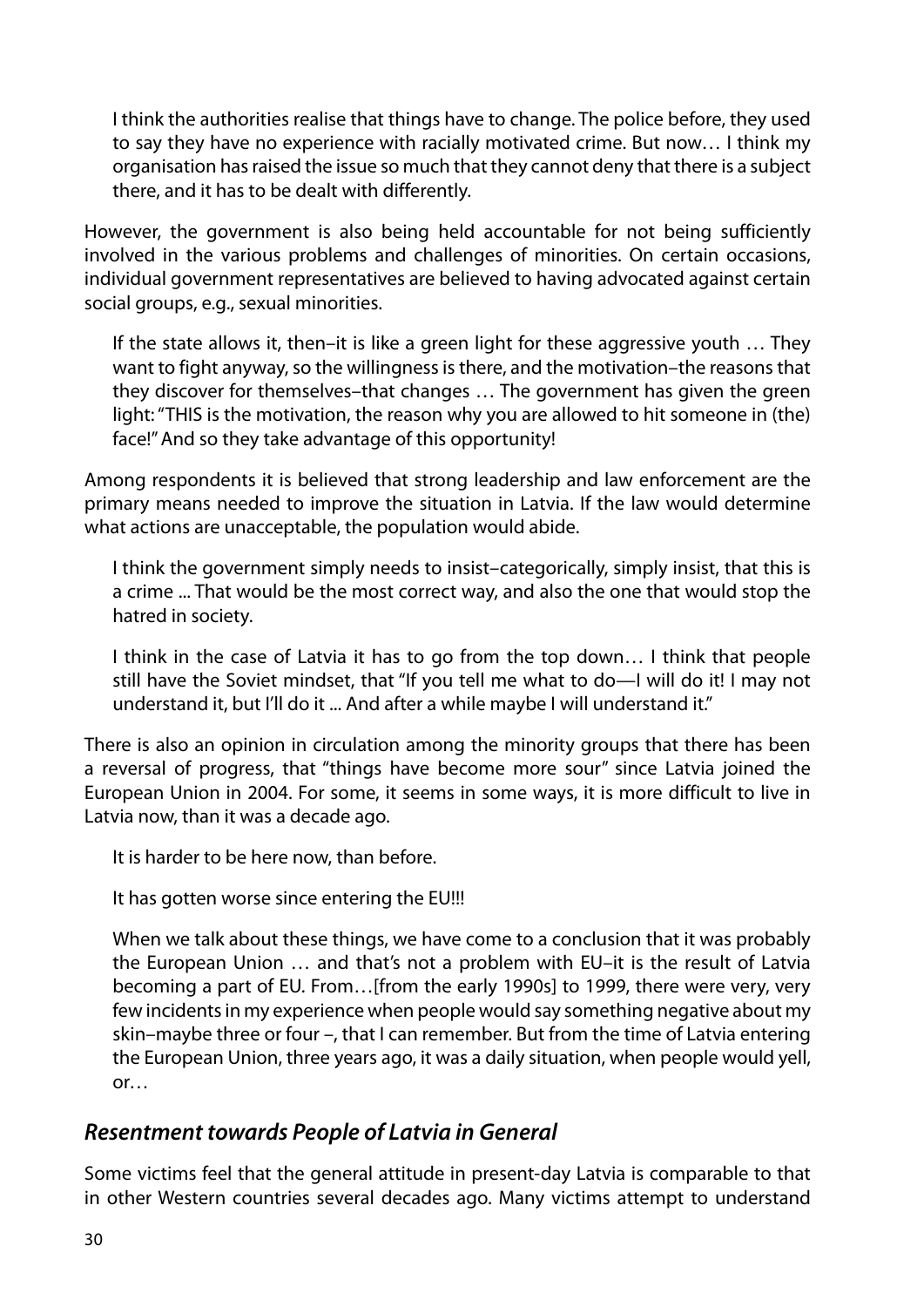the overall reasons for their having been attacked, by making parallels between hate motivation and some other indicators of ignorance on the general questions of democracy among Latvian citizens, who historically may have had limited experiences with diverse minorities.

I understand, in some ways … people, who have had no contact, no connection; they may not know. Simply because of this ignorance, while it has no personal implications … as long as it is not your close friend, or brother, or sister.

People have fears, it is natural for human beings to be afraid of what they do not know, and so…

I do not see any fundamental understanding, first of all, about human rights. People really assume that human rights are just something like a buffet table: well, we will take some of these, but those we don't want!

There is irritation with signs of latent prejudice:

(They) don't even acknowledge that homophobia exists here.

Many are saying—especially after the first *Praids* [LGBT Pride march]–yes, that because of the Praids, homophobia was … enflamed in Latvia. I would not say it as this– homophobia has always been, simply with these Praids the doors of the basement were being opened, and the rats: intolerance, ignorance, yes, they simply ran out! And now they are visible–now they are crazy, these rats… But nevertheless, now they are obvious.

However, when ignorance, lack of experience and simply being uninformed regarding different social groups turns into hostility and even violence towards representatives of those groups, it is viewed as unforgivable. The people of Latvia are expected to take collective responsibility in acknowledging harmful actions towards those who are 'different'.

When people call you names and try to threaten you-I really think it is something different … and that has to be dealt with.

#### *Resentment towards People for Lack of Democratic Participation*

Various degrees of anger, such as irritation, bitterness, or scepticism, are expressed towards the people of Latvia for not being actively involved in the building of a democratic society. Political and social passivity are seen as slowing development.

And civil society in Latvia has not matured yet, it has not reached the point where people would understand themselves (as) being a part of the community. People to this day still live each in their own little corners: "What am I? What can I do? I have no weight in this! This does not depend on me!"...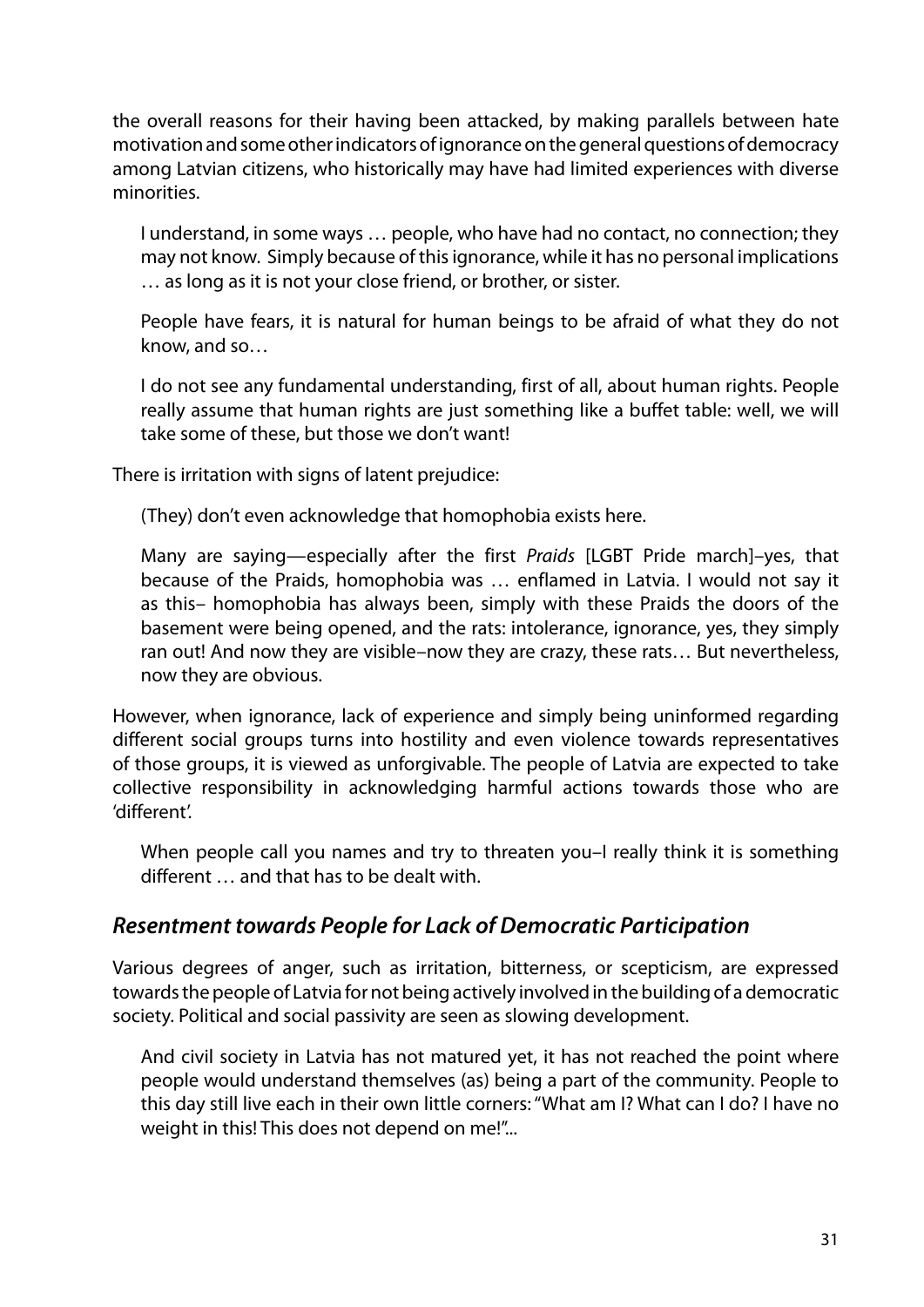## *Damage to Self-Confidence: Unwillingness to Contribute*

The basic necessities for these minority groups, such as a sense of belonging and a sense of physical and psychological security, are not being met in this community. One of the consequences of this neglect is loss of self-confidence, and thus also of a willingness to further participate and to contribute. As it was most clearly explained with a quote from one of the respondents: "It is creating so much fear and negativity in people, that they think there are things they cannot do!"

Not feeling free, yes.

I mean (this) is not the way to lead their life, they want to be free, to do what they want to do.

Also you feel, that living in such a society that can be so judgmental … that they will make [it] their job, their profession, their aim – to look at someone and beat them up, because it is not fitting to their comfort description of what people should look like…

Several minority representatives have been publicly abused because of their recognisability in activities aimed at raising public awareness concerning the needs of their group. Some have 'burned out' and intend to lessen their involvement in social activities. Nevertheless, they feel that they have contributed as much as they could.

I have spoken and done enough.

And also—I have done it as a duty–there is no satisfaction in this… that I am making my intimate life public, talk about intimate things, OK? But everyone is so afraid to talk about it, that I thought, it is my duty, simply!

#### *Leaving Latvia*

People, who have come to Latvia with hopes to make it their home, and to participate fully as citizens in the nation's life, have been disillusioned. For some, the sense of being discriminated because of their minority status leads to the solution of leaving Latvia in the hopes of finding the sense of home and contentment elsewhere.

Like with this woman who just left—she wrote me an email: "From now on I won't be in Latvia." …Yes, of course, there are also economic issues—she doesn't think she can get enough money here, and she needs to take care of her kid …

Very many are going (away)! Many! Every fifth or sixth! I don't know! Next month I will leave… and won't come back any more!

You know… Of course, I say that I am leaving this country for professional reasons. But somehow I also feel that… I have limited opportunities here! Of course, there are many reasons for that! But moving out—I am looking forward to having a lot more opportunities than here!

Every time I leave Latvia—I do not want to come back…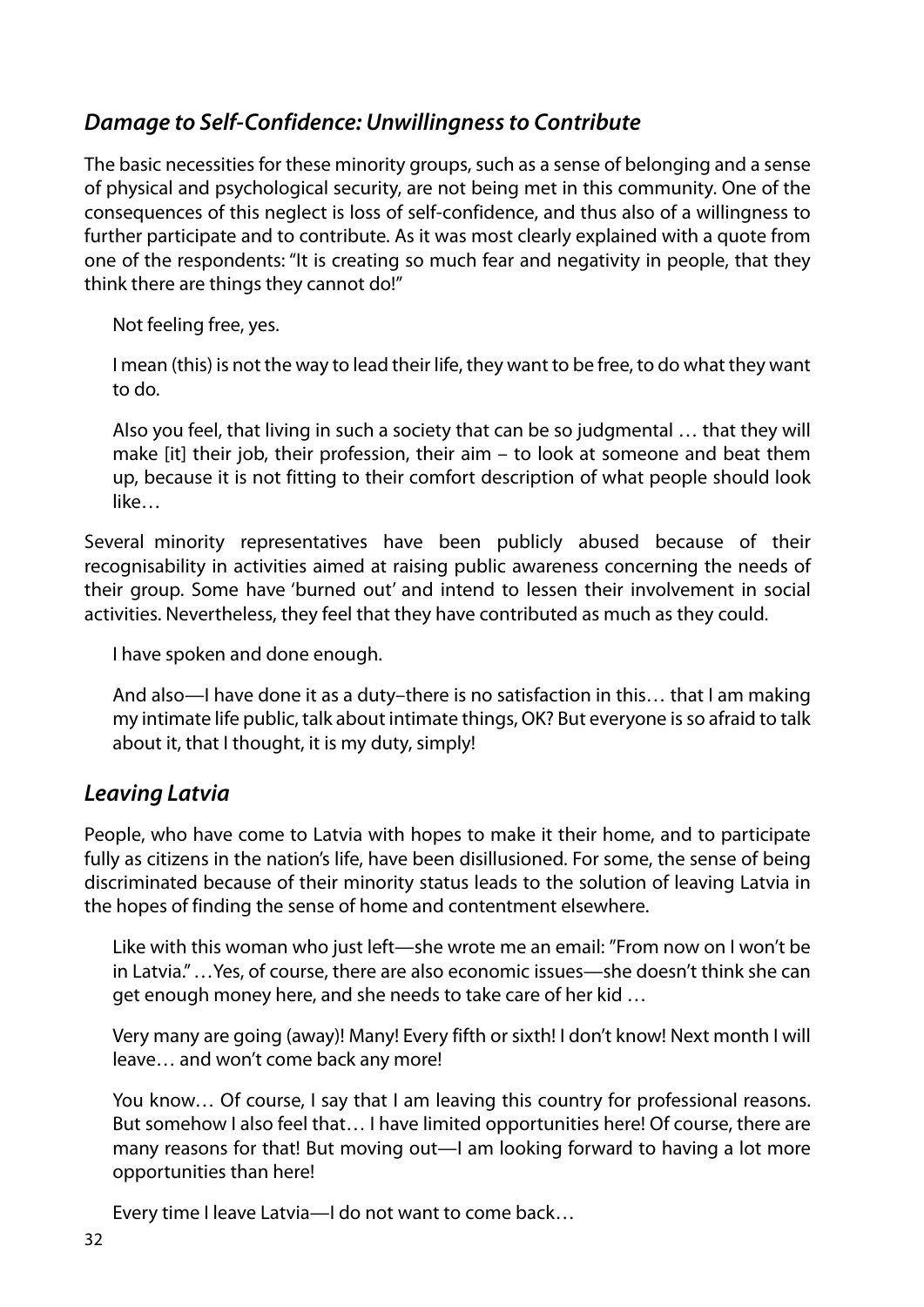… I am tired… tired of running…

# **POTENTIAL FOR IMPROVEMENTS**

#### *Co-operation*

Working relations and trust among the various NGOs are emphasised as the way for building the basis for co-operation among the various minority communities and between minorities and the majority. As one respondent noted, "First of all (is) information… we want co-operation, we exchange information... You have to win people's trust, and then you can work easily."

In this (given) society the thing that has to be done is–dialogue. It has to be a situation where people … become interested in what is happening around them… it does not matter if it is racial issue, or sexual issue… or gender issue… but to be interested in what is happening and having a dialogue. So far we haven't.

Another interviewee expressed the hope that members of the majority would change and be more interested in co-operation with minority representatives:

There should be a revolution within the political field–and that means that some young people have to be really, really, really involved–young, intelligent, and well educated, [who] have travelled and studied in other countries, and have returned… they have to… study political sciences, and psychology… about law–and they have come back and they have to be a revolutionary, young, idealistic… who will be cooperative…

#### *Building Human Contacts*

Many believe in the fact, that all that is needed is a positive human contact. There is hope among the minority groups that if properly introduced and presented to the community at large, the attitudes would change, and the obstacles that prevent positive co-existing among the various groups would be eliminated. That also includes the establishing of a dialogue with the people living in smaller towns and in the countryside or, as one respondent said, "getting out of the metropolis."

I just wanted to break up this barrier… Maybe also to show that… we really are people, and there is nothing to fear. To create situations where different people come and speak to children… so they would have experiences about people that are different.

#### *Reporting to Police*

It was agreed by the respondents that in order to better the situation in future, there is a personal responsibility for victims to report hate incidents to the law enforcement agencies.

And then I understood that I simply have to go (and report). I wasn't expecting that they (the offenders) will be found... and that was completely irrelevant, even if they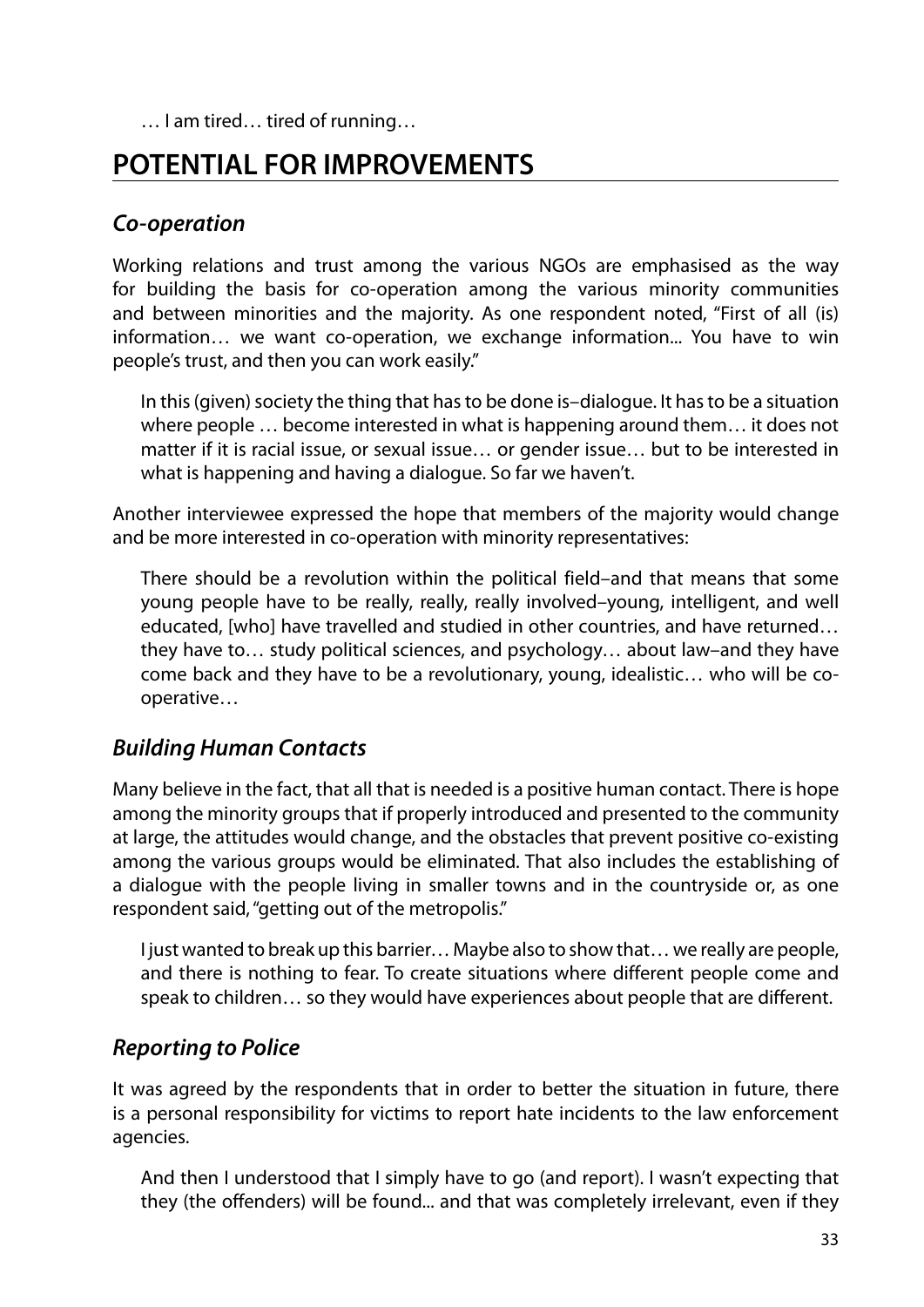won't be found. I wasn't angry at them personally–those young people, yeah? But I understood that my duty is to go–and to have this on record, this incident, as existing, so it would be.

Even if they try to talk me out of writing–because of their laziness, I should write that report, no matter, how...

I am certain that the police WILL HAVE TO treat it as a racially motivated attack.

Also, a sense of satisfaction for recent positive changes in the professional competency and attitude of the police was expressed by one of the interviewed victims.

He told me the police were quite friendly, and they took down everything that he told them. And they said they would investigate…

## *Help for Victims*

None of the interviewed persons have sought psychological help regarding their experience of having been victimised. Only in the most severe cases do victims ask for immediate medical assistance.

During that time–[I tried] only as much as to forget about it, [to] forget that fear! I also did not seek any help–I did not need it!

For me, I always felt, that these are things that are so abstract, that I thought that nobody can help you!

The respondents expressed the view that the importance and benefits of providing proper and timely psychological help and counselling after a hate crime incident has to be explained to the victims and to their communities. Clearly, education about the symptoms of trauma reactions, the possibilities for help and support, and also—what benefits could result from talking to a professional, or having a compassionate witnessing, in telling one's story–is needed.

I mean the biggest problem is getting them to talk to somebody… Most of the time the victims… want to keep it to themselves… maybe people do not realise what they would gain from talking to someone.

It is NOT about healing them or hearing them … you know, people are always very careful about these kinds of things…

# **IN SUMMARY**

The aim of this study was to look at the *psycho-emotional effects of hate crime*. As the interviews reveal, hate incidents create complicated webs of consequences affecting the individual victims and the whole community. Although the numbers of those who have been directly victimised by hate incidents in Latvia are relatively small, the impact of each individual incident is undeniable.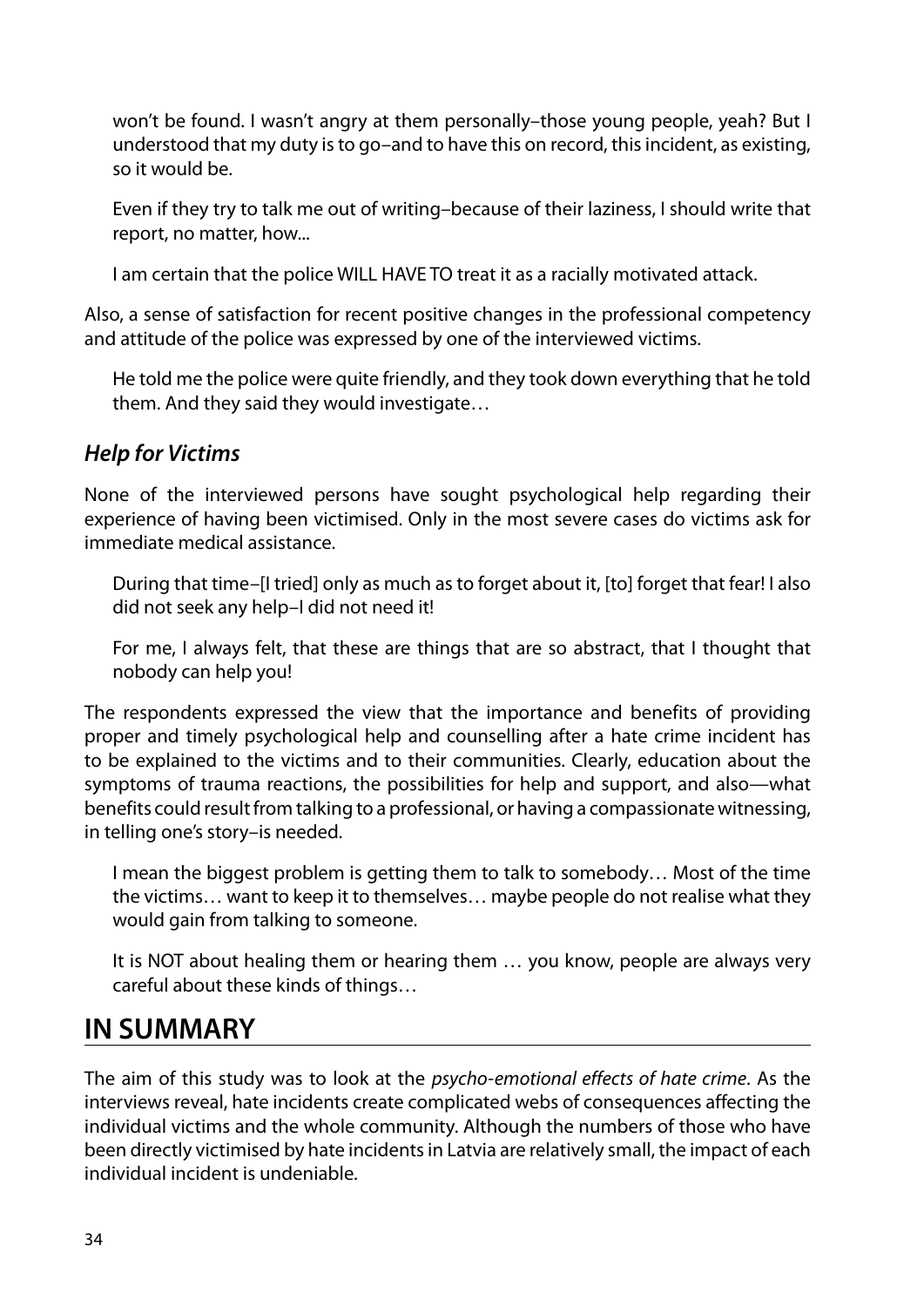Yeah, this is trauma… and my biggest fear is that … if people would think-- there are not really many people, just a few attacks, it is just an exaggeration of [the] situation, they would say–yeah, yeah, it's just two attacks… but do you realise–what's in the mind of those people–even **if it is just one person a year… it affects his whole life**!

**At the individual level** the immediate impact of hate incidents on its victims is the experience of fear. In attempts to deal with the external threats and to prevent repetition, a considerable amount of personal life energy is invested into creating some sense of individual security. Appearances, physical fitness, behaviours, and habits are altered; strangers and certain places are avoided. People are scrutinised before any closer physical or emotional contacts are allowed. The daily lives of the victims, for the most part, revolve around specific, small "islands of safety" consisting of trustworthy people such as family and friends. A lack of extended families in Latvia and the small size of their communities, for some of the visible minorities, limits opportunities for developing caring human relationships.

Hate crime victimisation is experienced internally as an overall constriction of the sense of personal freedom and confidence level. This limits one's opportunities for self-fulfilment. The threat of being victimised again adds an even greater sense of loss of life's potential. With this comes resentment for one's contribution not having been acknowledged when attempting to live as a full-fledged member in this society .

I live here! I pay my taxes!

The feeling of being singled out and attacked is exaggerated by not receiving help from the people around. When others seemed not to care, the effects on victims were intensified. The perceived lack of concern, whether from strangers, from law-enforcement agents, officials, neighbours, or educators, has added to the sense of helplessness, isolation, and of not belonging. This has in turn led to a deep resentment against the whole society of Latvia.

Resentment about the fact that the attack has been made on an intrinsic part of their being (race, ethnicity, sexual orientation) turns into bitterness. When asked "what was the most difficult in this experience for you", one of the respondents replied: "This is a complicated question ... maybe in truth, the hardest for me was, that in reality ... such hatred! I cannot believe it, still."

Counter to the constricting effects of victimisation, the experience may also serve to encourage victims to engage themselves actively in the bettering of their community circumstances, and also to sensitise themselves to the suffering of others.

This probably is one of the elements that has made me… at the same time stronger and more sensitive—against the expressions of hate- of any kind. And more sensitive … not that I would personally feel the pain, but that… that exact hurdle of what can be afforded towards another, is raised higher.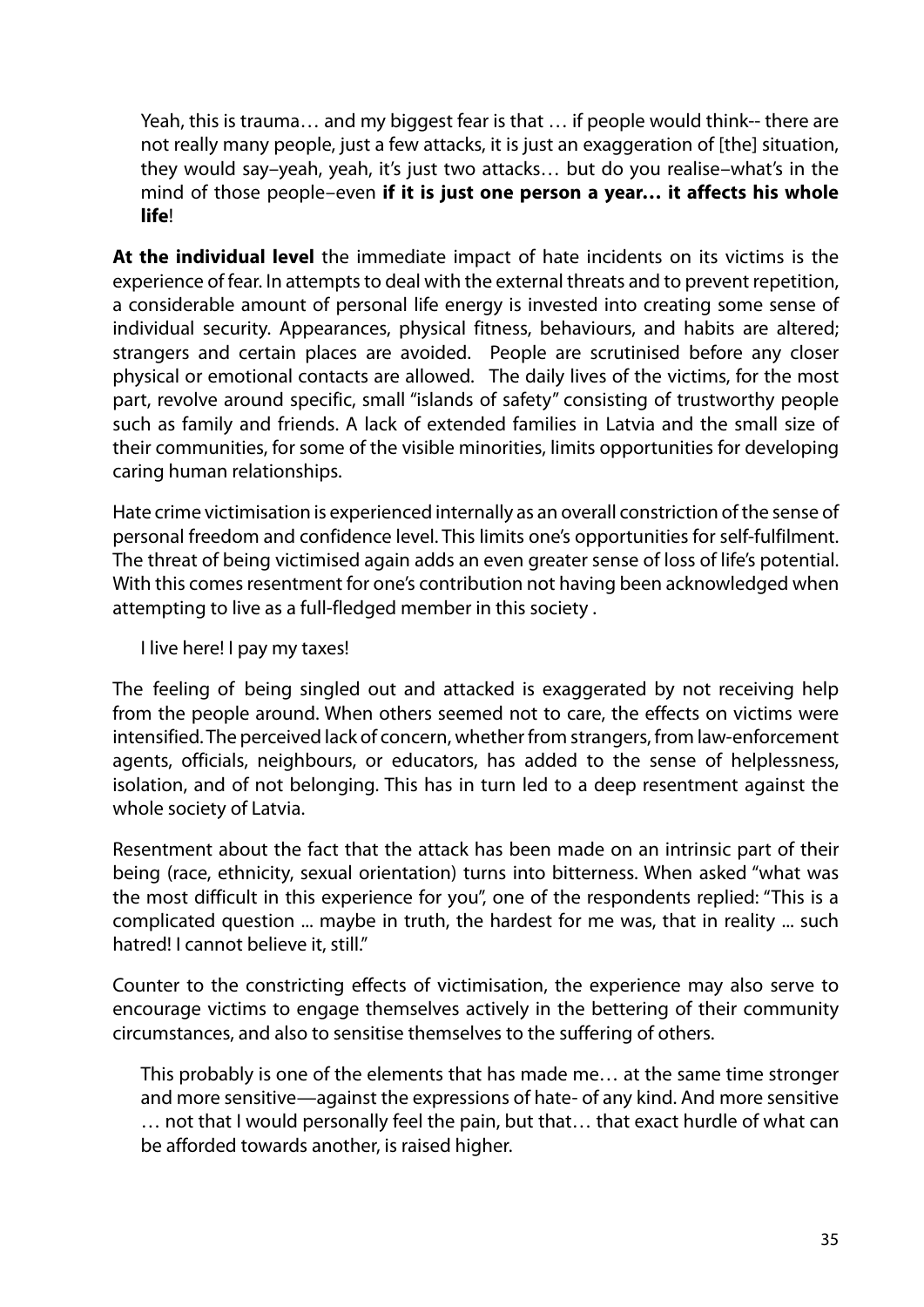Along the lines "Don't do unto others what you don't want to be done on yourself"… something like that. More sensitive in that I understand… that it can be very painful for that another human being, with some behaviours…

**At the family level** the consequences may include a strain on personal relationships. As seen in the disclosures, the burden of personal pain is practically experienced in solitude, while kept from the closest people. The inability to share, and thus to receive help, results in 'bottled up' emotions, depression, and considerable loss of the levels of self-esteem and confidence. This in turn affects interaction with significant others; there is difficulty in communication, arguments, and further constriction that disrupts these intimate relationships.

Having experienced direct verbal and /or physical attacks on themselves and their children, the scenarios of possible future incidents are played out in the mind. Constant anxiety for the safety of one's children and a perceived inability to protect them around-the-clock brings to surface a sense of powerlessness, of anger, of disillusionment, and exaggerates the emotion of fear. There is frustration at the fact, that, although their children are being born here and are inherent to this country, they are still singled out and threatened.

**At the community level** and in social relationships there is open resentment towards the people around, of the country, of the government, and of the educational system.

The overall well-being of hate crime victims is seriously compromised. Victim response to the hate crime experience is reflected through the internalisation of the threats—this response can be observed through restricted movements in the community and the surroundings. This restricted freedom encompasses the physical, psychological, and spiritual dimensions.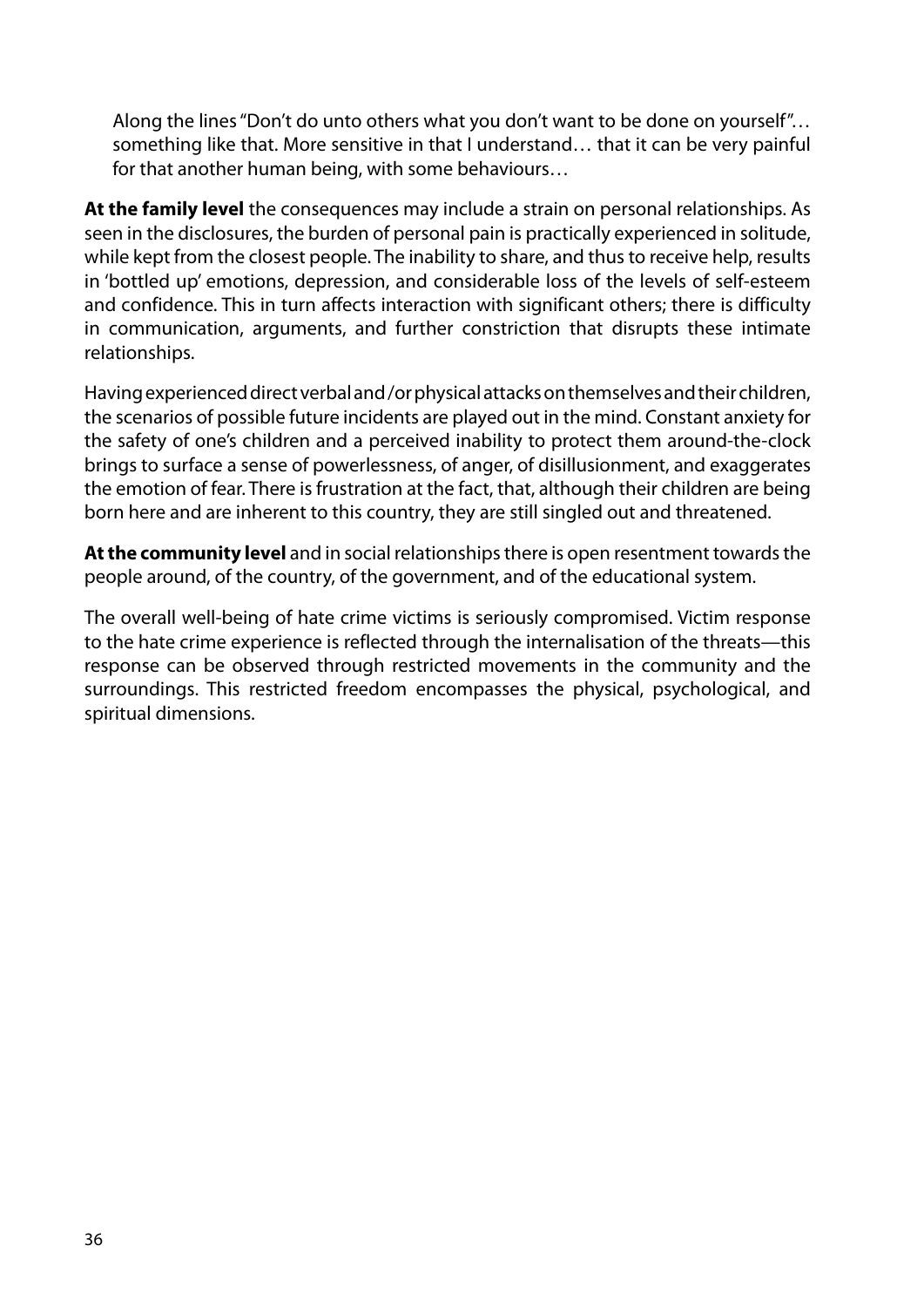# **Bibliography**

Allport, G. W. (1979). *The Nature of Prejudice* (25th ed.). Reading, MA: Addison-Wesley.

American Psychological Association. (1997, November 7). *Hate crimes: Causes, consequences, and current policy: What does social science research tell us?* Retrieved September 10, 2008 from http://www.apa.org/ppo/issues/pflyer.html

American Psychological Association (1998). *Hate crimes today: An age-old foe in modern dress.* Retrieved September 10, 2008 from http://www.apa.org/pubinfo/hate/

APA homepage on Hate Crimes: http://www.apa.org/pubinfo/hate/

Barnes, A. and Ephross, P.H. (1994). The Impact of Hate Violence on Victims - Emotional and Behavioural Responses to Attacks. *Social Work*, 39 (3) pp. 247-251.

Boyd, E.A., Berek, R.A., & Hamner, K.M. (1996). Motivated by hatred or prejudice: Categorization of hate- motivated crimes in two police divisions. *Law and Society Review*, 30, 819-850.

Comstock, G. D. (1991). *Violence Against Lesbians and Gay Men*: Between *Men–Between Women*. New York, NY: Columbia University Press.

Copeland, L. & Wolfe, L. R. (1991). Violence Against Women as Bias-Motivated Hate Crime: Defining the Issues. Washington, DC: Center for Women Policy Studies.

Craig, K.M. (2003). Examining hate-motivated aggression: A review of the social psychological literature on hate crimes as a distinct form of aggression, in Perry, B. (Ed.). *Hate and bias crime: A Reader*. (pp.117-137) New York: Routledge.

Craig, K. M., & Waldo, C.R. (1996). "So what's a hate crime anyway?" Young adults perceptions of hate crimes, victims, and perpetrators. *Law and Human Behavior*, 20, 113- 129.

Czajkowski, E.H. (1992). Criminalizing hate: An empirical assessment. *Federal Probation*, 56, 36-40.

D'Aguelli, A.R., & Grossman, A.H. (2001). Disclosure of sexual orientation, victimization, and mental health among lesbian, gay, and bisexual older adults. *Journal of Interpersonal Violence*, 16, 1008-1027.

Ehrlich, H. J. (1992). *Campus ethnoviolence: A research review.* Baltimore, MD: National Institute Against Prejudice and Violence.

Emotion. (2008). *Microsoft Encarta Online Encyclopedia* Retrieved October 19, 2008 from http://encarta.msn.com

Everly, G. & Lating, J., (Eds.) (1995). *Psychotraumatology: Key papers and core concepts in post- traumatic stress.* New York: Plenum Press.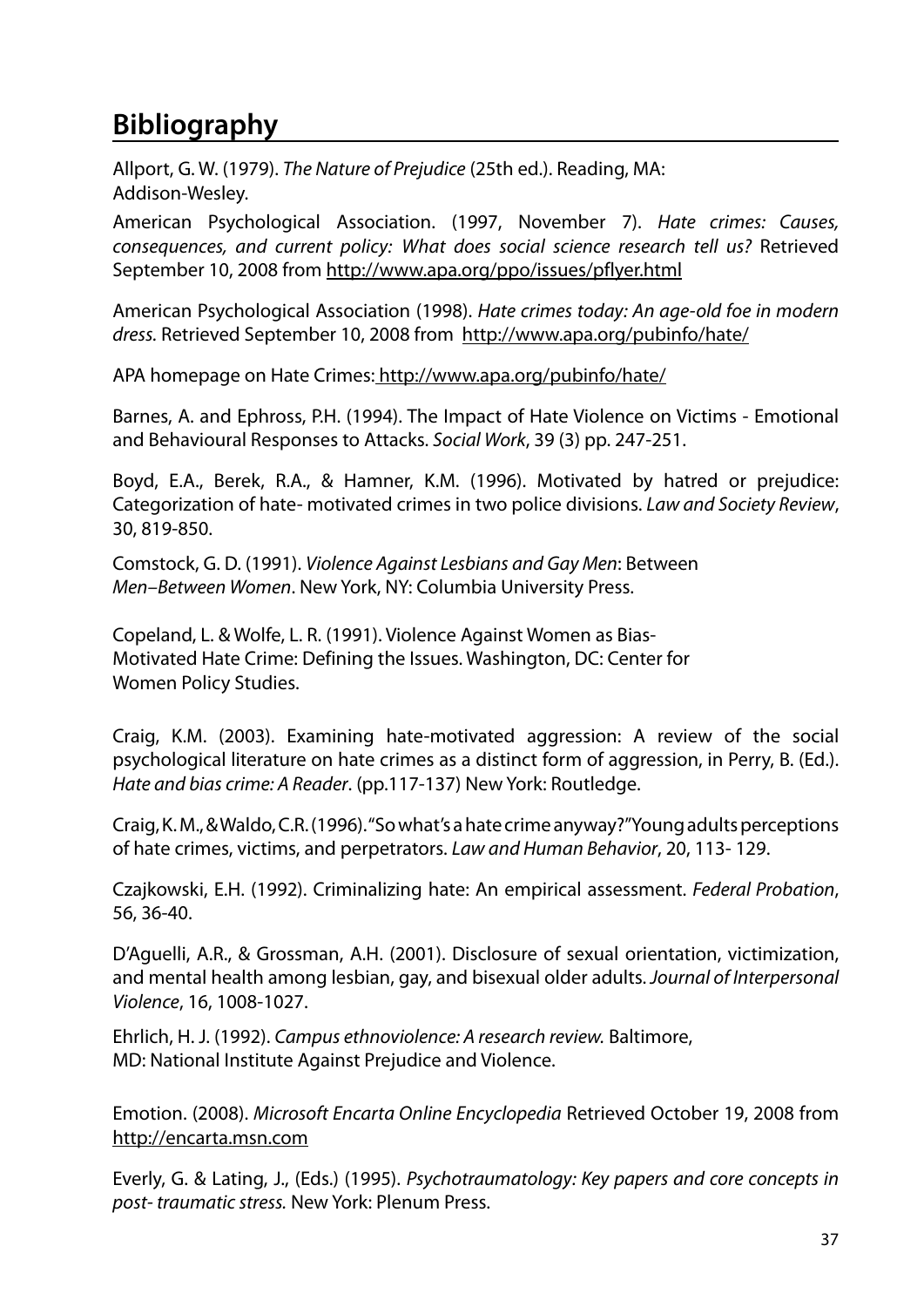Fear. (2008). *Microsoft Encarta Online Encyclopedia* Retrieved October 19, 2008 from http:// encarta.msn.com

Franklin, K. (1997, November). Psychosocial motivations of hate crime perpetrators: Implications for prevention and policy. Paper presented at a congressional briefing co-sponsored by the American Psychological Association and the Society for the Psychological Study of Social Issues. Washington, DC.

Franklin, K. (1997). *Hate crime or rite of passage? Assailant motivations in anti-gay violence.* Berkeley/Alameda : California School of Professional Psychology.

Green, Donald P. (1997, November). *Cause of hate: Economics versus demographics.* Paper presented at a congressional briefing co-sponsored by the American Psychological Association and the Society for the Psychological Study of Social Issues. Washington, DC.

Green, D. P., Glaser, J., & Rich, A. (1998). From lynching to gay-bashing: The elusive connection between economic conditions and hate crime. *Journal of Personality and Social Psychology*, 75, pp. 1-11.

Hall, N. (2005). *Hate crime.* Devon, UK: Willan Publishing.

*Hate Crimes Research Network* (2007) Retrieved August 10, 2008 from http://www. hatecrime.net/

Hate Watch: www.hatewatch.org/index1.html

Herek, G. M. (2008). *Stop hate crimes.* Retrieved September, 2008 from http://psychology. ucdavis.edu/rainbow/html/hate\_crimes.html

Herek, G. M. (1989). Hate crimes against lesbians and gay men: Issues for research and policy. *American Psychologist*, 44, 948-955.

Herek, G. M., & Berrill, K. T. (1992). *Hate crimes: Confronting violence against lesbians and gay men.* Thousand Oaks, CA: Sage.

Herek, G. M., Gillis, J. R., Cogan, J. C., & Glunt, E. K. (1997). Hate crime victimization among lesbian, gay, and bisexual adults: Prevalence, psychological correlates, and methodological issues. *Journal of Interpersonal Violence*, 12, 195 - 215.

Herman, J. (1995). Complex PTSD: A syndrome in survivors of prolonged and repeated trauma. Everly, G. & Lating, J. (Eds.) *Psychotraumatology: Key papers and core concepts in post-traumatic stress.* New York: Plenum Press.

Iganski, P. (2008). *Hate crime and the city.* Bristol, UK: The Policy Press.

Iganski, P. (2002). How Hate Hurts, (pp. 25-35) Department of Sociology, University of Essex, UK.Published in Gyorgy Csepeli and Antal Orkeny (eds.), *Gyulolet és politika* ('Hate and Politics').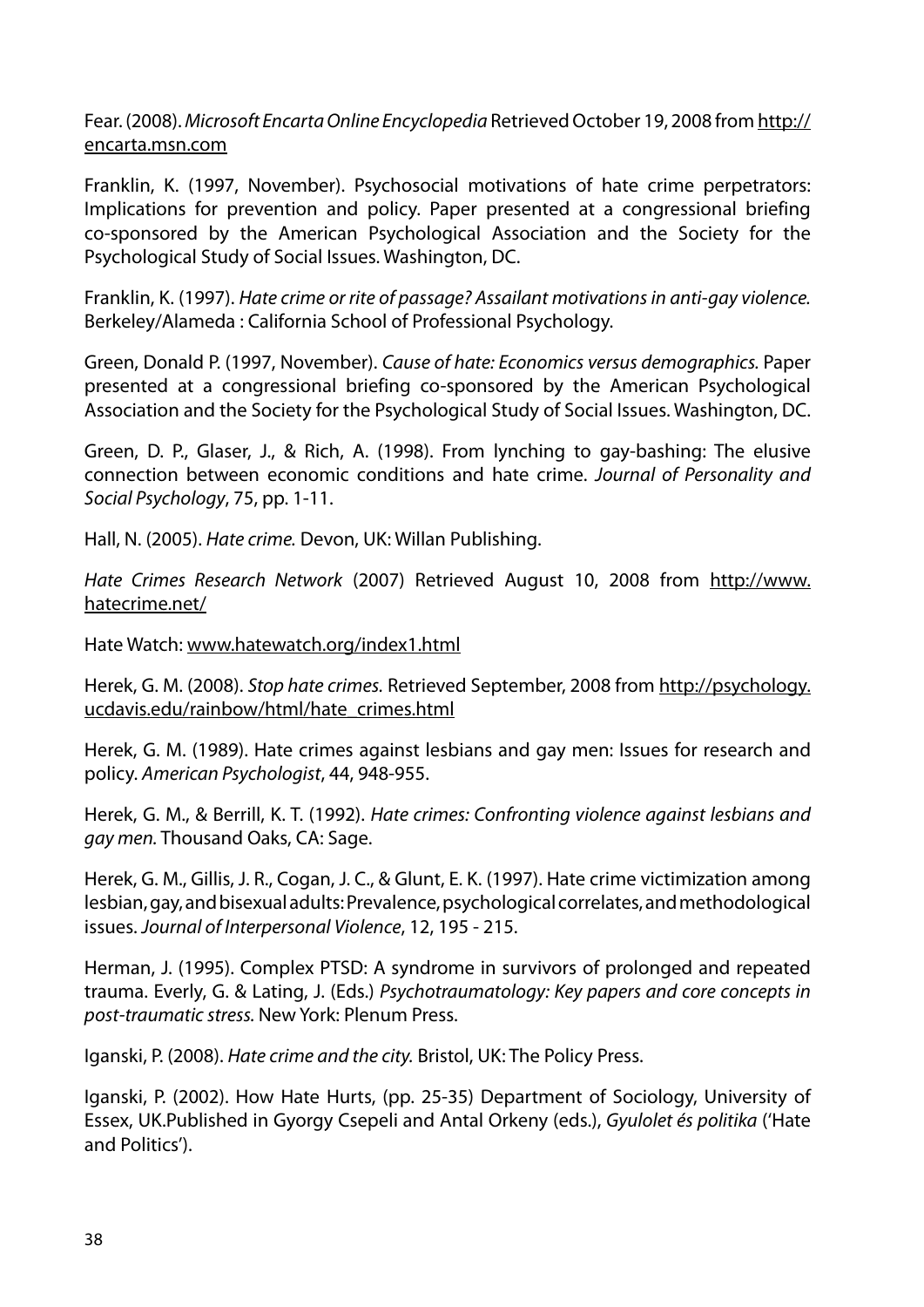Iganski, P. (2001). Hate crimes hurt more. *American Behavioral Scientist.*, 45, 626-638.

ILGA Europe. (2008) *Hate crime and violence.* Retrieved September 22, 2008 from http:// www.ilga-europe.org/europe/issues/hate\_crime\_and\_violence

Latvian Centre for Human Rights and Ethnic Studies. (2003.) *The Situation of Roma in Latvia.* Riga: LCHRES.

Levin, J., & McDevitt, J. (2002). Hate crimes revisited: America's war against those who are different. Boulder, CO: Westview.

McDevitt, J. & Levin, J. (1999, September 27). *Backlash to Hate Crime Legislation.* Retrieved from California Association of Human Relations Organizations site August 10, 2008 http:// www.cahro.org/html/backlashhateleg.html

McDonald, S. & Hogue, A. (2007). An exploration of the needs of victims of hate crimes. Ottawa, Ont.: Department of Justice Canada.

Mitchell, J.& Everly, G. (1998). *Critical Incident Stress Management: The Basic Course Workbook*, Ellicot City, MD : International Critical Incident Stress Foundation, Inc.

National Center for Victims of Crime. (2008). *Hate crimes.* Retrieved September 20, 2008 from http://www.ncvc.org/special/hatec.htm

Noelle, M. (2003). The psychological effects of hate-crime victimization, Doctoral Thesis, University of Massachusetts Amherst, USA: http://proquest.umi.com

Perry, B. (Ed.) (2003). *Hate and bias crime: A Reader.* New York: Routledge.

Perry, B. (2001) *In the name of hate: Understanding hate crimes.* New York: Routledge.

Rayburn, N.R., Mendoza, M., &Davison, G.C. (2003) Bystanders' perceptions of perpetrators and victims of hate crime: An investigation using the person perception paradigm. *Journal of Interpersonal Violence*, 18, 1055-1074.

Saucier, Donald A., Hockett, J., and Wallenberg, A. (2008). The Impact of Racial Slurs and Racism on the Perception and Punishment of Violent crime. *Journal of Interpersonal Violence*, Volume 23 Number 5, May 2008 pp.685-701, originally published online Feb 14.

Saucier, D. A., Brown, T. L., Mitchell, R. C., & Cawman, A. J. (2006). Effects of victims' characteristics on attitudes toward hate crimes. *Journal of Interpersonal Violence*, 21, 890- 910.

Southern Poverty Law Center. (2008). *Hatewatch.* (blog) Retrieved September 25, 2008 from http://www.hatewatch.org/

*Statistics on Race and the Criminal Justice System.* (2000). London: Research, Development and Statistics Directorate.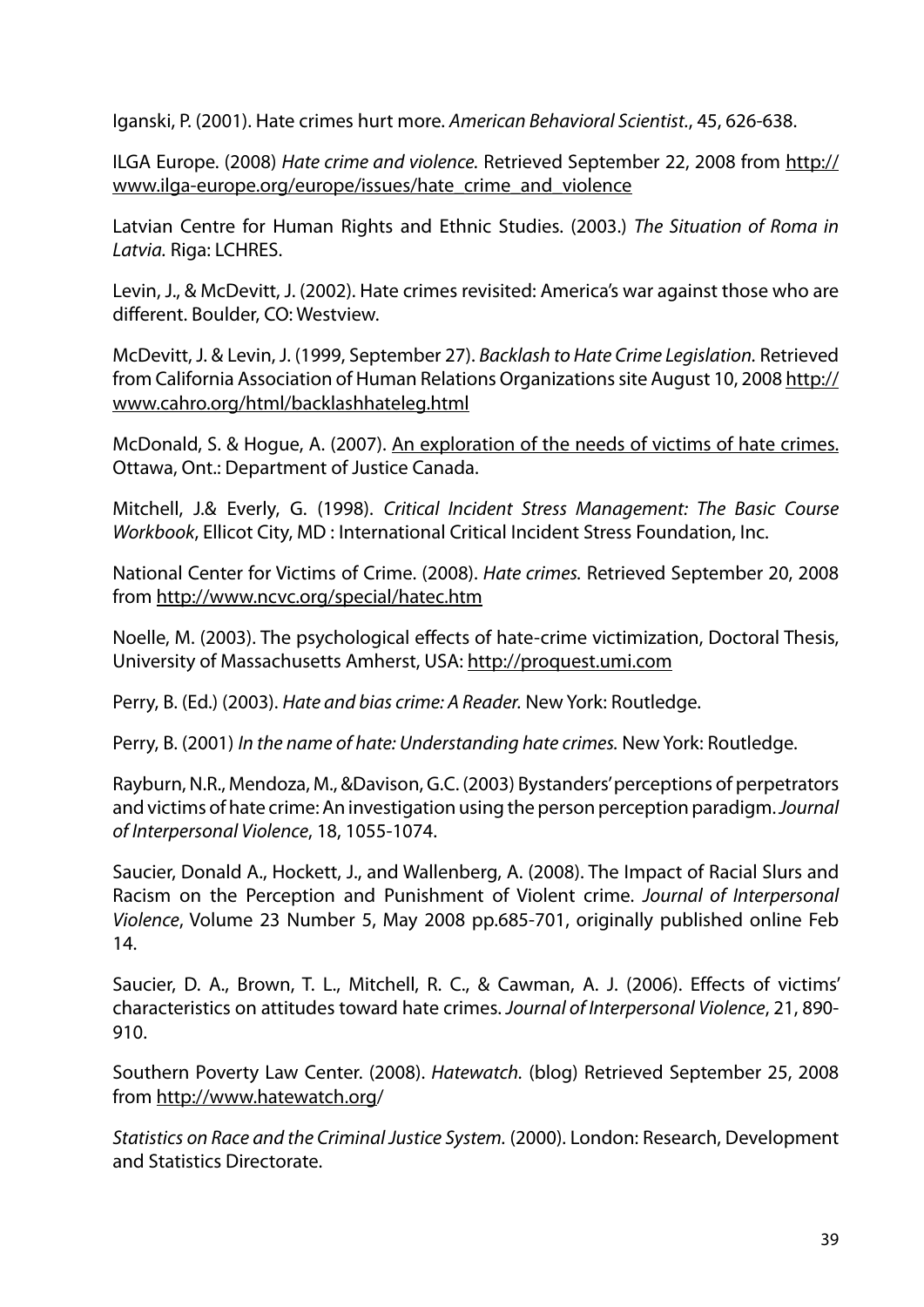Sullaway, M. (2004). Psychological perspectives on hate crime laws. *Psychology, Public Policy, and Law*, 10, 250- 292.

Studio of Qualitative Research (2008). Integration of New Members of Society, p. 9-10 at http://www.politika.lv/index.php?id=16597

Tiby E., Sörberg A. (2006). En Studie av homofoba hatbrott i Sverige. Retrieved October 20, 2008 from http://www.levandehistoria.se/node/114

The Equal Project. "Step by Step"( 2005). *The Attitude of Latvia's Inhabitants, State Officials and NGOs towards Asylum Seekers*, p. 61-62 at http://www.pmlp.gov.lv/pet\_03022006. doc

Wang, L. (2001). *Hate crimes law.* Deerfield, IL: West Group.

Wolfe, L. & Copeland, L. (1994) Violence against women as bias-motivated hate crime: defining the issues in the USA', in M. Davies (ed.). *Women and Violence.* London: Zed Books.

Young, M. A. (1993). Victim Assistance: Frontiers and Fundamentals.

Dubuque, IA: Kendall/Hunt Publishing Co.

Zepa, B. (2004). *Ethnic tolerance and integration of the Latvian society.* Riga, Latvia: Baltic Institute of Social Sciences. Retrieved September 25, 2008 from http://www.bszi.lv/ downloads/resources/Tolerance/Tolerance\_Engl.pdf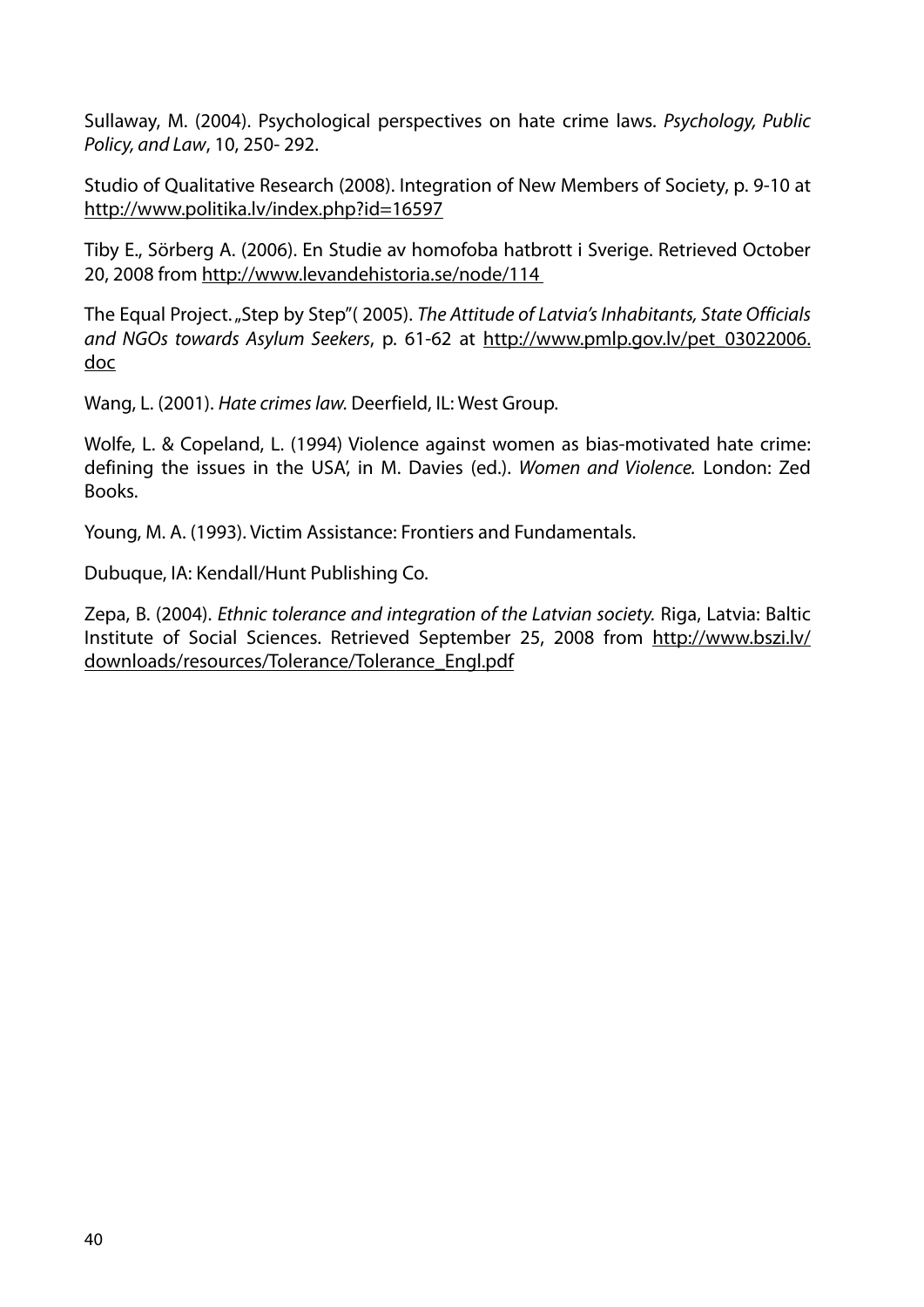# **Appendix A**

## **METHODOLOGICAL NOTES**

This study touches upon three groups of people in Latvia, members of whom have been victimised by hate crimes:

- 1 Visible minorities;
- 2 Lesbian, gay, bisexual and transgender people, LGBT;
- 3 Roma.

## **Data Collection**

The data was collected during July, August, September and October of 2008 through semi-structured in-depth interviews with six individuals (five males and one female, all in Riga city), all of whom had been victims of hate crime and with a focus group, consisting of seven members (three females and four males, in a smaller community), who either had been victims or had personal knowledge of victimisation of persons belonging to their own social group.

The interviews were tape-recorded, transcribed, and analysed using standard qualitative research methodology. The expressions of each individual respondent were not kept according to their belonging to a particular group; they were analysed together to form a collage of the human experience of hate crime victimisation. The emerging themes were categorised, evaluated and summarised, and are illustrated in this study by direct verbatim expressions from the interview transcripts.

## **Caveats**

The aim of this study is to gain a preliminary insight into the experiences of victims of hate crimes in Latvia. There are still only few reported incidents of hate crime in Latvia, as the data available both of police and the Latvian Centre for Human Rights (LCHR) shows. Nevertheless, in those incidents that are known, the victims belonged to the three groups identified in this study. This is consistent also with general trends identified in studies on hate crime elsewhere, where the motivation in most cases is linked to the victim's race/ ethnicity, religion/belief or sexual orientation. However, the parameters of the current study prevent a more detailed exploration of any or each of these groups in particular.

## **Establishing Trust and Recognising Vulnerability**

Establishing trust was one of the pre-requisites of the study. During the first contact phone conversations the purpose and the processes of the study were presented, explaining the aim of the conducting institution - the Latvian Centre for Human Rights. The prior experience and credentials of the researcher were also introduced. The possible respondents were asked for input of their personal experiences, as victims of hate crimes. In some instances, considering the social ties, members of their social groups and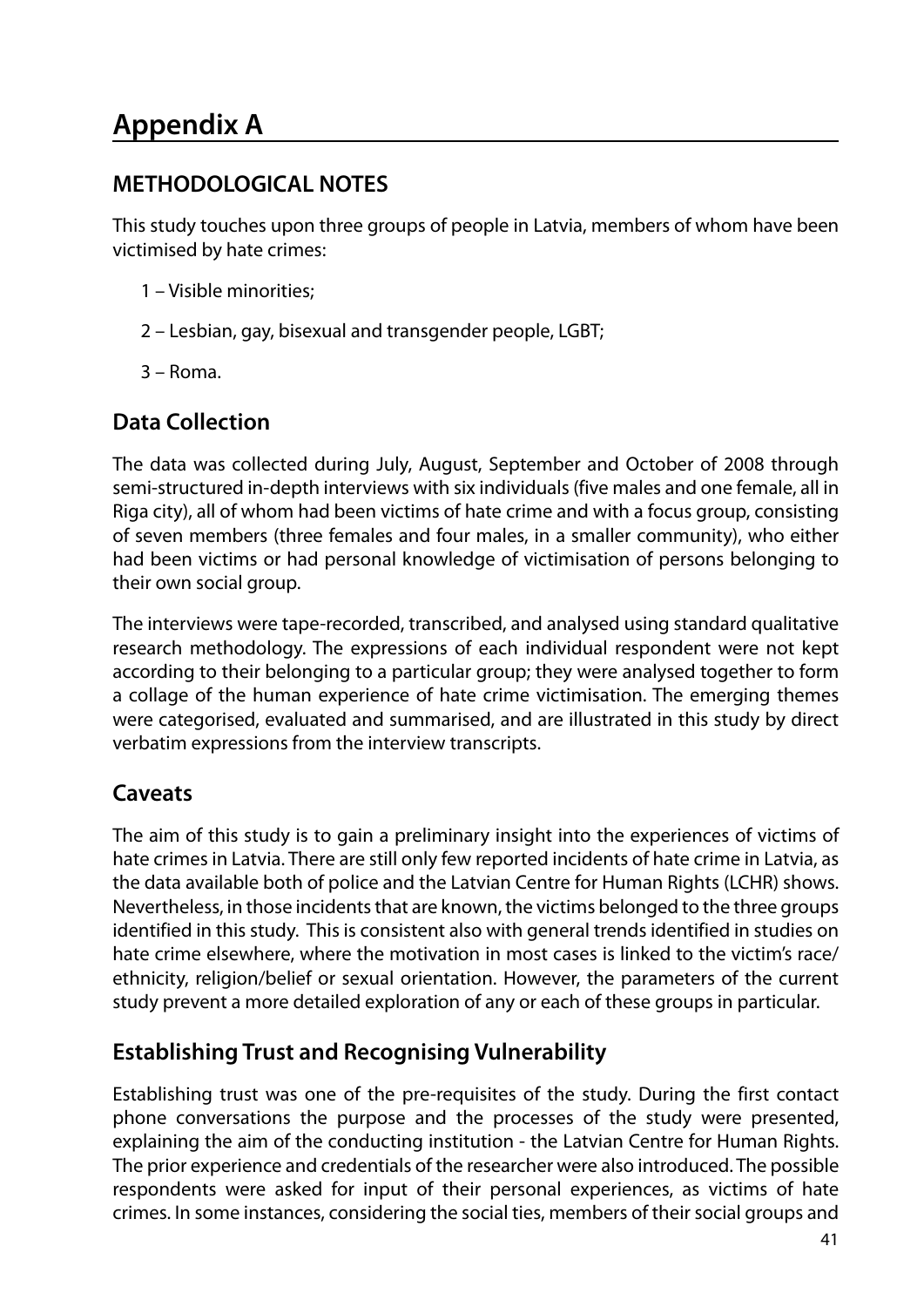their significant others were contacted first and asked for their agreement and further contact information for the particular victims. Some people expressed an unwillingness to recall the initial experiences, in their own words, "to go back to the incident". After explaining that the purpose of the study was to collect data that will be used towards the further improvement of victim support in the future - a number of people reconsidered and agreed to be interviewed. However, several of the previously identified possible respondents had already left the country by the time that the interview process was formally scheduled.

Again, the necessity to establish trust during the first contact with the interviewees was essential for conducting this study. Keeping in mind that the focus of the interviews concerned personal experiences of hate crime victimisation, it was understood that the disclosure of painful memories could trigger emotional reactions. As a precaution against possible secondary victimisation during the interview process, the vulnerability of exposing one's personal experiences to a stranger was acknowledged. It was explained to the respondents that they have a free choice to withdraw from the study at any time.

Prior to starting the taped in-depth interviews, each respondent was asked for his/ her formal consent (see the attached Informed Consent form, Appendix C). The condition of trust also appeared spontaneously during the interviewing process.

People might not feel comfortable to do something for research…They might not talk to you, knowing that it is research… also what the [minority] organisation wants– and you are writing about something… I mean–this trust needs to be established, somehow...

The respondents revealed that being victimised makes one feel violated and humiliated. The majority of the individual respondents were men. Some admitted, initially, that speaking to a female researcher added an additional level of difficulty.

If someone would ask me if the victims want to talk… people are not very [talkative]… I do not know for women… but for a man—to talk about this… it is humiliation… it is really embarrassing… even to talk to another member of the organisation…

I mean… men want to feel superman, like "I attacked!" and this kind of thing. And no man would like to tell you "You know, actually I am afraid!" or "Actually I am scared", or "Actually I don't like to go out", or "Actually I don't…" No! It is really humiliating—so you have to take this into consideration… really, this issue.

#### **Language**

The interviews were conducted in either Latvian or English, according to the choice of each respondent. For several participants, however, neither choice was their native language with the result that at times the communication limited the nuances of the feelings and thoughts from being expressed fully and in detail. The recorded verbatim expressions are unaltered, to preserve the original usage of language by the respondents. For the purposes of further dissemination, some of the responses, which were recorded on tape in Latvian, have been translated into English by this researcher - with all care being taken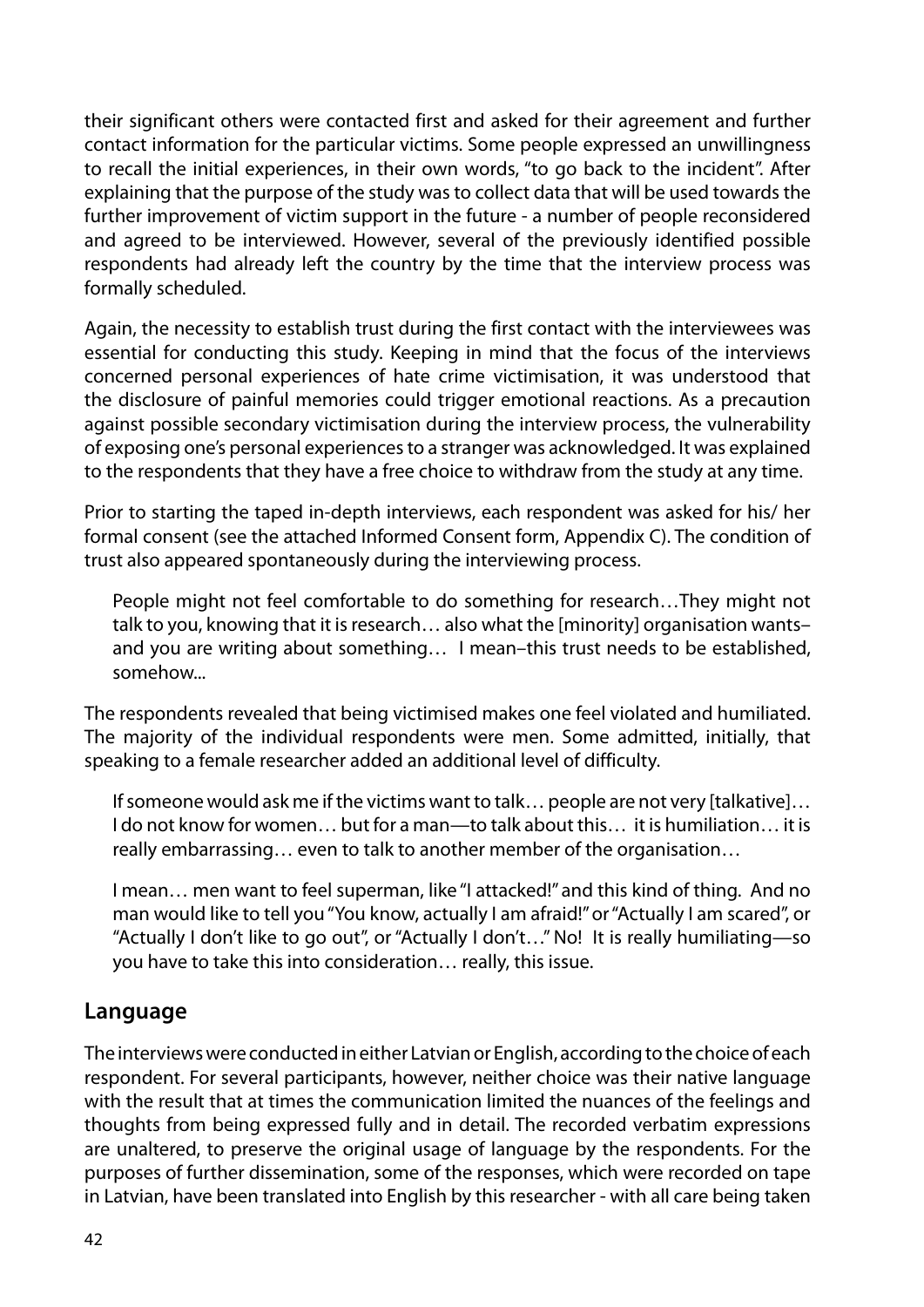to maintain the integrity and intonation of the original responses. However, the level of affect during the disclosures was made obvious through non-verbal expressions and body language, such as sighs, tears, gestures, and other indicators. In some places, when deemed essential to the understanding of the message, the researcher's observations and notes of these affective states are added to the verbatim expressions of the respondents.

## **Settings**

To provide an environment in which the respondents would feel secure, they were encouraged to choose appropriate settings for the interviews. Therefore some interviews took place in restaurants or coffee shops chosen by the interviewees, or at their offices after-hours, and on several occasions in the privacy of their homes, where surroundings supported the normalcy of the semi-structured conversations. Sharing tea or a simple meal was often a part of the reciprocity. The focus group discussion took part in various rooms of a private house.

The average interview was about two hours in duration, on a few occasions followed by additional phone conversations or meetings. The focus group meeting lasted for four hours.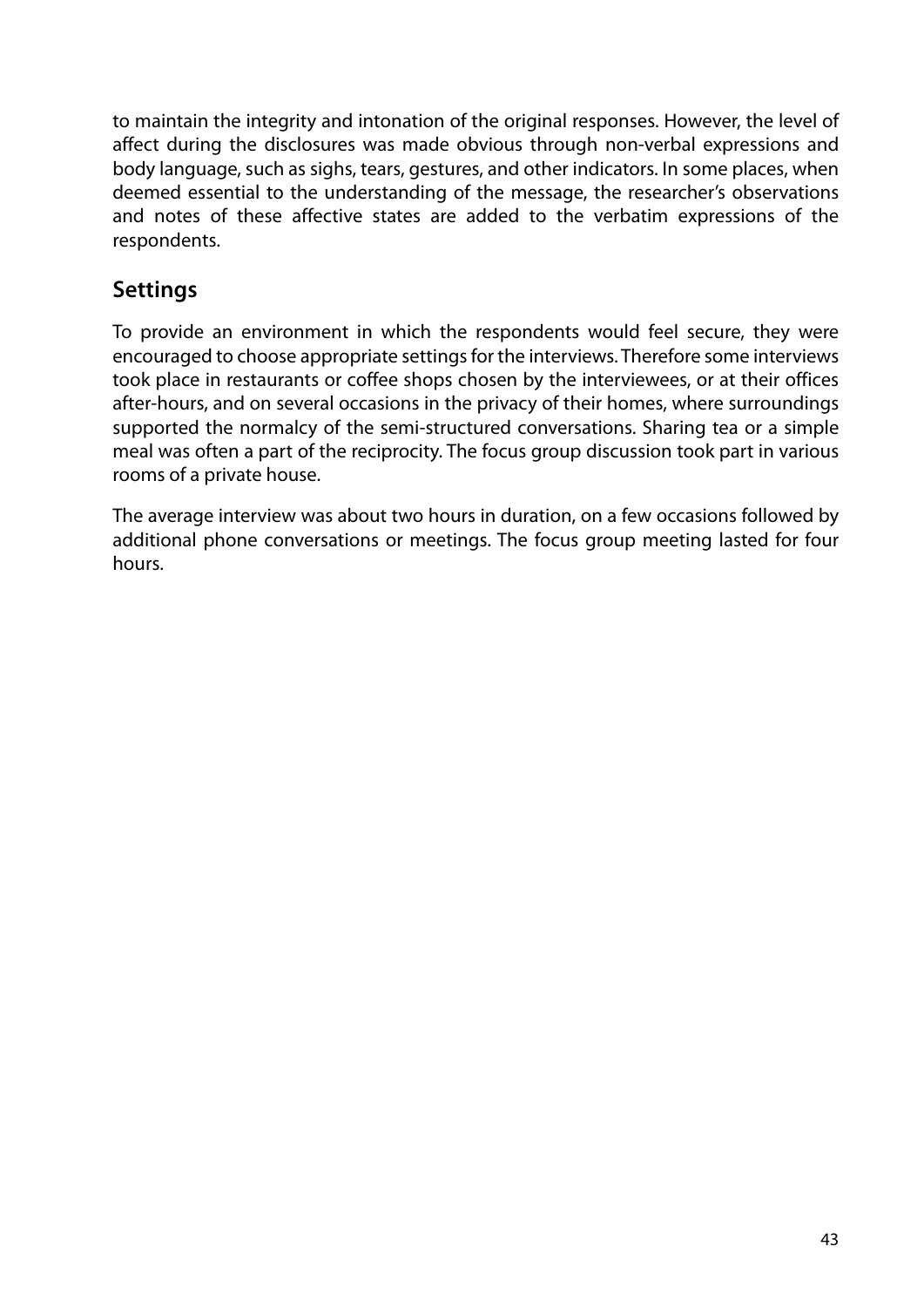# **Appendix B:**

#### **Interview guide**

1. In your own words, please tell what happened?

2. What dimensions, incidents and people intimately connected with the experience stand out for you?

3. How did the experience affect you? What changes do you associate with the experience?

- 4. How did the experience affect significant others in your life?
- 5. What feelings were generated by the experience?
- 6. What thoughts and images stand out for you?
- 7. What bodily changes or STATES were you aware of at that time?
- 8. What was the most difficult part in that period?
- 9. Based on your personal experience, how would you define HATE CRIME?
- 10. What helped you to endure/ cope with that time of crisis?

Externally- people, places

Internally- thoughts, emotions, beliefs

What activities/ behaviors

"Have you shared all that is significant with reference to the experience?"